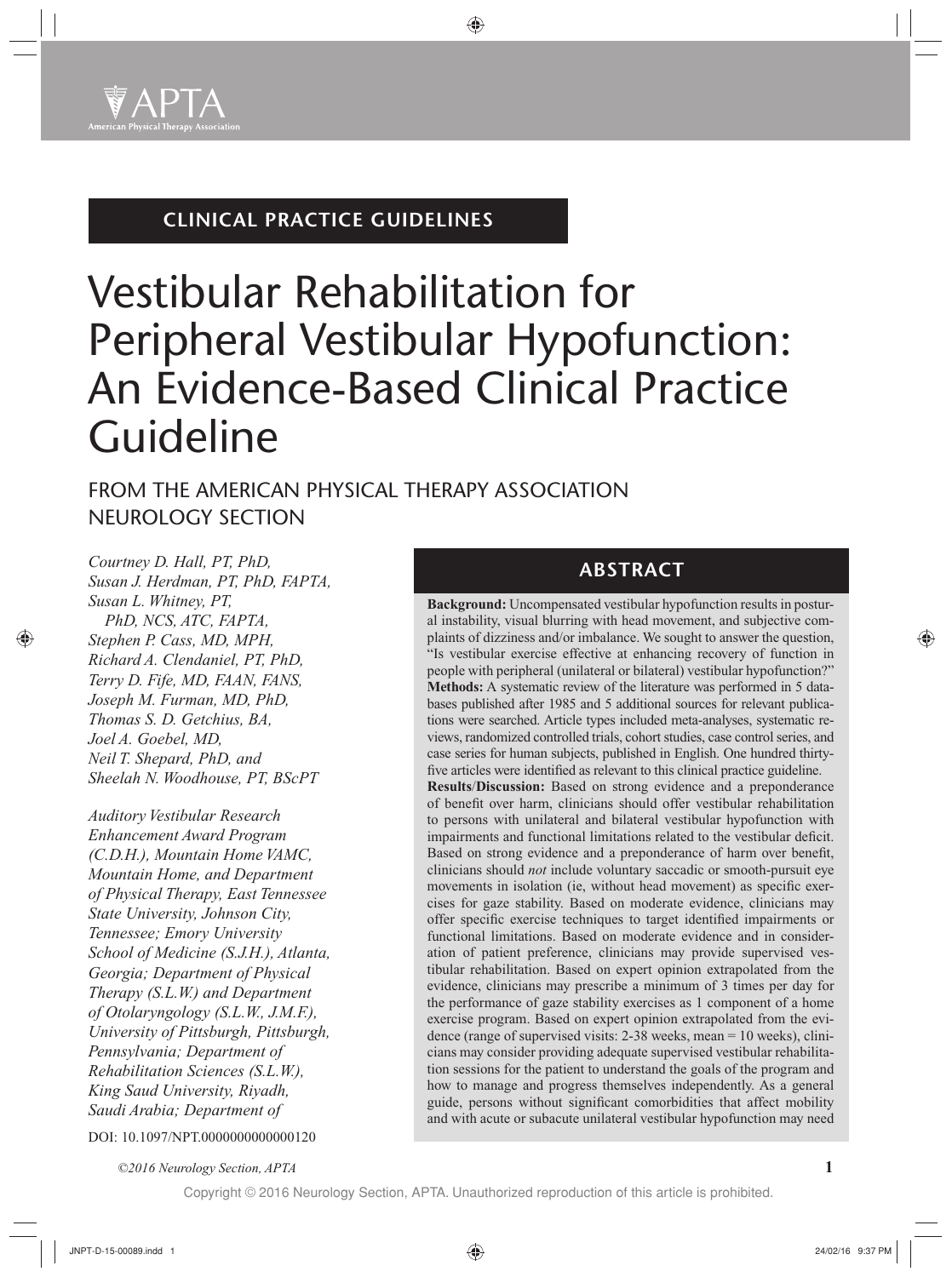*Otolaryngology (S.P.C.), University of Colorado School of Medicine, Denver, Colorado; Department of Community and Family Medicine (R.A.C.), Doctor of Physical Therapy Division, Duke University Medical Center, Durham, North Carolina; Balance Disorders and Vestibular Neurology (T.D.F.), Barrow Neurological Institute, and University of Arizona College of Medicine, Phoenix, Arizona; American Academy of Neurology (T.S.D.G.), Minneapolis, Minnesota; Dizziness and Balance Center (J.A.G.), Department of Otolaryngology– Head and Neck Surgery, Washington University School of Medicine, St Louis, Missouri; Dizziness and Balance Disorders Program (N.T.S.), Mayo Clinical School of Medicine, Rochester, Minnesota; LifeMark and Centric Health (S.N.W.), Alberta, Canada; and Vestibular Disorders Association (S.N.W.), Portland, Oregon.*

once a week supervised sessions for 2 to 3 weeks; persons with chronic unilateral vestibular hypofunction may need once a week sessions for 4 to 6 weeks; and persons with bilateral vestibular hypofunction may need once a week sessions for 8 to 12 weeks. In addition to supervised sessions, patients are provided a daily home exercise program.

**Disclaimer:** These recommendations are intended as a guide for physical therapists and clinicians to optimize rehabilitation outcomes for persons with peripheral vestibular hypofunction undergoing vestibular rehabilitation.

**Video Abstract** available for more insights from the author (see Video, Supplemental Digital Content 1, http://links.lww.com/JNPT/A124). **Key words:** *peripheral vestibular hypofunction; vestibular rehabilitation; clinical practice guideline*

#### **REVIEWERS:**

Kathryn E. Brown, PT, MS, NCS; Beth Crowner, PT, DPT, NCS, MPPA; Kathleen Gill-Body, DPT, MS, NCS, FAPTA; Joseph Godges, DPT, MA; Tim Hanke PT, PhD; Tina Stoeckman, PT, DSc, MA; Michael Schubert, PT, PhD; Rose Marie Rine, PT, PhD; Irene Ward PT, DPT, NCS.

The APTA provided grant funding to support the development and preparation of this document.

All members of the workgroup and advisory board submitted written conflict-of-interest forms and CVs which were evaluated by a member of the Neurology Section Clinical Practice Director (Beth Crowner, PT, DPT, NCS, MPPA) and found to be free of financial and intellectual conflict of interest.

Supplemental digital content is available for this article. Direct URL citation appears in the printed text and is provided in the HTML and PDF versions of this article on the journal's Web site (www.jnpt.org).

Correspondence: Courtney D. Hall, PT, PhD, James H. Quillen VAMC, Mountain Home, TN 37684 (hallcd1@ etsu.edu).

The American Physical Therapy Association Neurology Section welcomes comments on this guideline. Comments may be sent to Neuro@apta.org.

**2** *©2016 Neurology Section, APTA*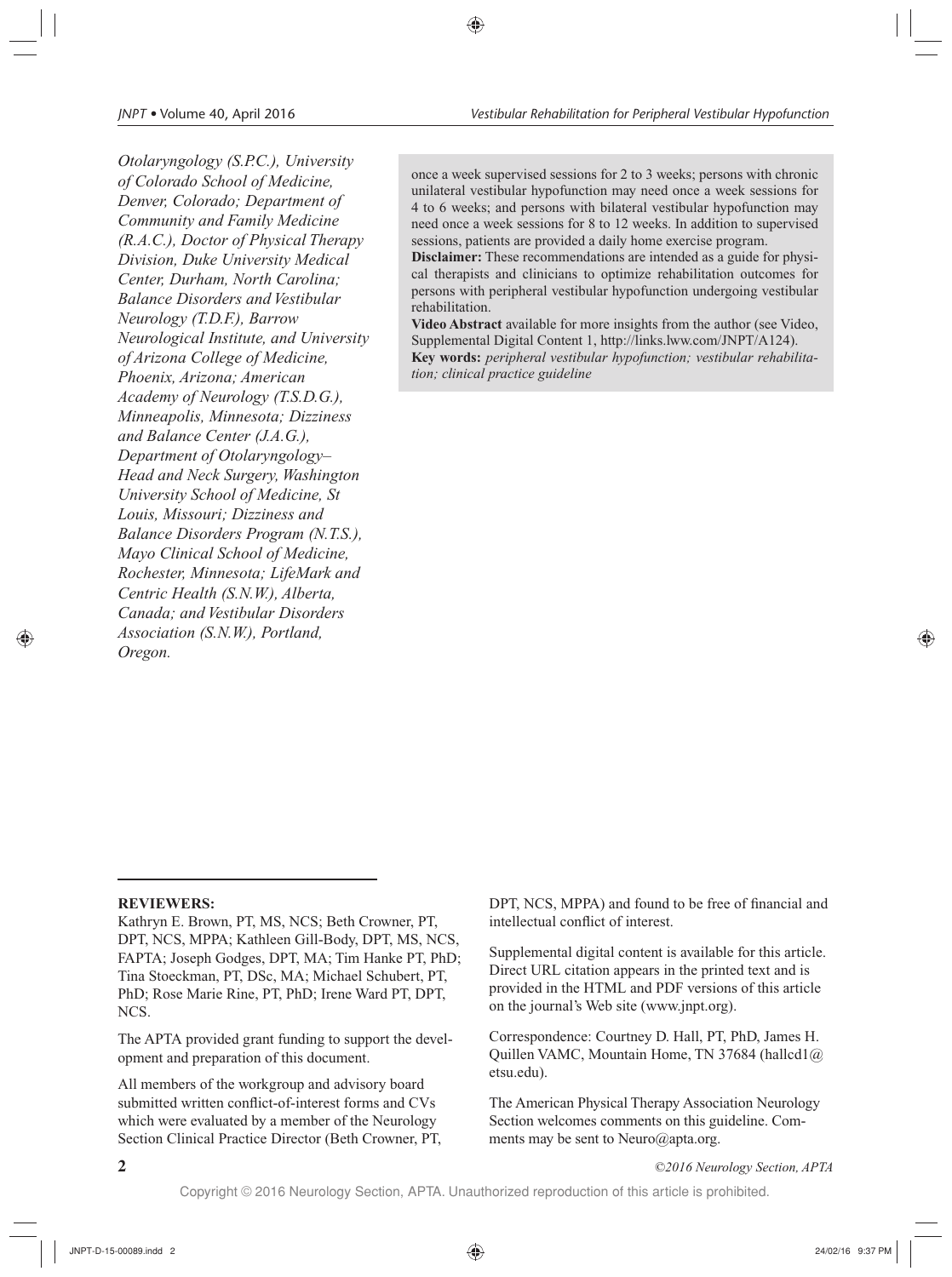## **TABLE OF CONTENTS**

## INTRODUCTION AND METHODS

## VESTIBULAR REHABILITATION RECOMMENDATIONS

### ACKNOWLEDGEMENTS AND REFERENCES

## TABLES AND FIGURES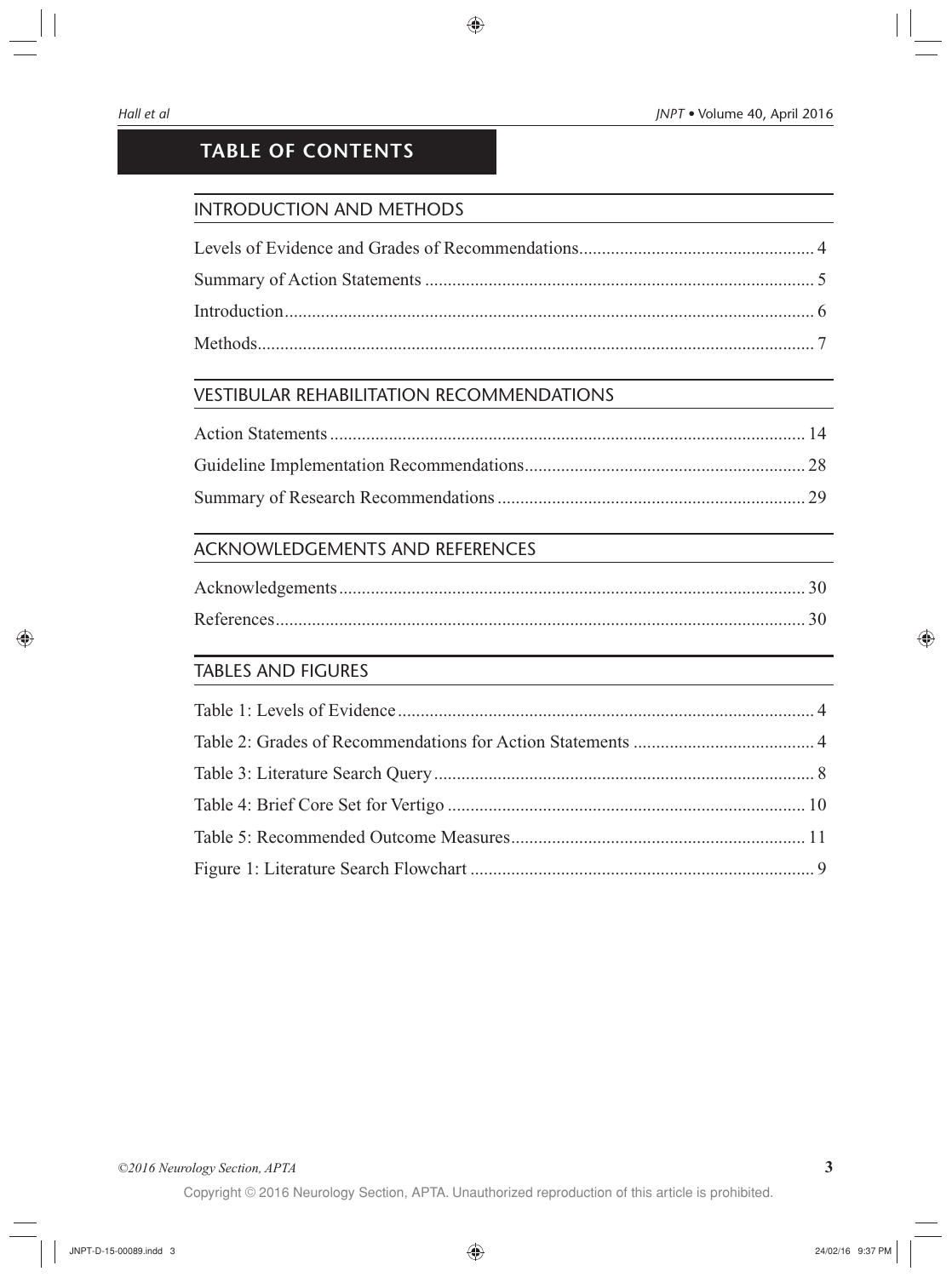## **LEVELS OF EVIDENCE AND GRADE OF RECOMMENDATIONS**

This clinical practice guideline is intended to optimize rehabilitation outcomes for persons with vestibular hypofunction undergoing vestibular rehabilitation. As such, the intention of the recommendations is to provide guidance to clinicians providing vestibular rehabilitation. The clinician should interpret the guidelines in the context of their specific clinical practice, patient situation, and preference, as well as the potential for harm.

The methods of critical appraisal, assigning levels of evidence to the literature and assigning levels of strength to the recommendations, follow accepted international methodologies of evidence-based practice. The guideline is organized to present the definitions of the levels of evidence and grades for action statements (Tables 1 and 2), the summary of 10 action statements, followed by the description of each action statement with a standardized profile of information

| <b>TABLE 1.</b> Level of Evidence <sup>a</sup>                                                                                                                                      |                                                                                                                                                              |  |
|-------------------------------------------------------------------------------------------------------------------------------------------------------------------------------------|--------------------------------------------------------------------------------------------------------------------------------------------------------------|--|
|                                                                                                                                                                                     | Evidence obtained from high-quality ( $\geq 50\%$ criti-<br>cal appraisal score) diagnostic studies, prospective<br>studies, or randomized controlled trials |  |
| н                                                                                                                                                                                   | Evidence obtained from lesser quality $(<50\%$ criti-<br>cal appraisal score) diagnostic studies, prospective<br>studies, or randomized controlled trials    |  |
| ΠI                                                                                                                                                                                  | Case-controlled studies or retrospective studies                                                                                                             |  |
| IV                                                                                                                                                                                  | Case study or case series                                                                                                                                    |  |
|                                                                                                                                                                                     | Expert opinion                                                                                                                                               |  |
| <sup>a</sup> Based on information from the Centre for Evidence Based Medicine<br>website: http://www.cebm.net/oxford-centre-evidence-based-medicine-<br>levels-evidence-march-2009/ |                                                                                                                                                              |  |

that meets the Institute of Medicine's criteria for transparent clinical practice guidelines. Recommendations for research are also made in the text.

Each individual research article was graded on the basis of criteria from the Centre for Evidence-Based Medicine from 2009 to determine the level of evidence of intervention studies (Table 1). Levels I and II differentiate stronger from weaker studies by using key questions, adapted from Fetters and Tilson<sup>1</sup>, that evaluate the research design, quality of study execution, and reporting. The criteria for the grades of recommendation assigned to each action statement are provided in Table 2. The grade reflects the overall strength of the evidence available to support the action statement. Throughout the guideline, each action statement is preceded by a letter grade indicating the strength of the recommendation, followed by the statement and summary of the supporting evidence.

| <b>TABLE 2.</b> Grades of Recommendations <sup>a</sup>                                                                                                                                                                                                                                                                                                                                                                         |                       |                                                                                                                               |  |
|--------------------------------------------------------------------------------------------------------------------------------------------------------------------------------------------------------------------------------------------------------------------------------------------------------------------------------------------------------------------------------------------------------------------------------|-----------------------|-------------------------------------------------------------------------------------------------------------------------------|--|
| <b>GRADE</b>                                                                                                                                                                                                                                                                                                                                                                                                                   | <b>RECOMMENDATION</b> | <b>STRENGTH OF RECOMMENDATION</b>                                                                                             |  |
| $\mathbf{A}$                                                                                                                                                                                                                                                                                                                                                                                                                   | Strong evidence       | A preponderance of level I and/or level II studies supports the recommendation. This must<br>include at least 1 level I study |  |
| <sub>B</sub>                                                                                                                                                                                                                                                                                                                                                                                                                   | Moderate evidence     | A single high-quality randomized controlled trial or a preponderance of level II evidence sup-<br>ports the recommendation    |  |
|                                                                                                                                                                                                                                                                                                                                                                                                                                | Weak evidence         | A single level II study or a preponderance of level III and IV studies supports the recommen-<br>dation                       |  |
| Expert opinion<br>Best practice based on the clinical experience of the guideline development team and guided<br>by the evidence, which may be conflicting. Where higher quality studies disagree with respect<br>to their conclusions, it may be possible to come to agreement on certain aspects of interven-<br>tion (eg, variations in treatment/diagnostic test, population, or setting that may account for<br>conflict) |                       |                                                                                                                               |  |
| a Each Action Statement is preceded by a <b>bolded</b> letter grade (A-D) indicating the strength of the recommendation.                                                                                                                                                                                                                                                                                                       |                       |                                                                                                                               |  |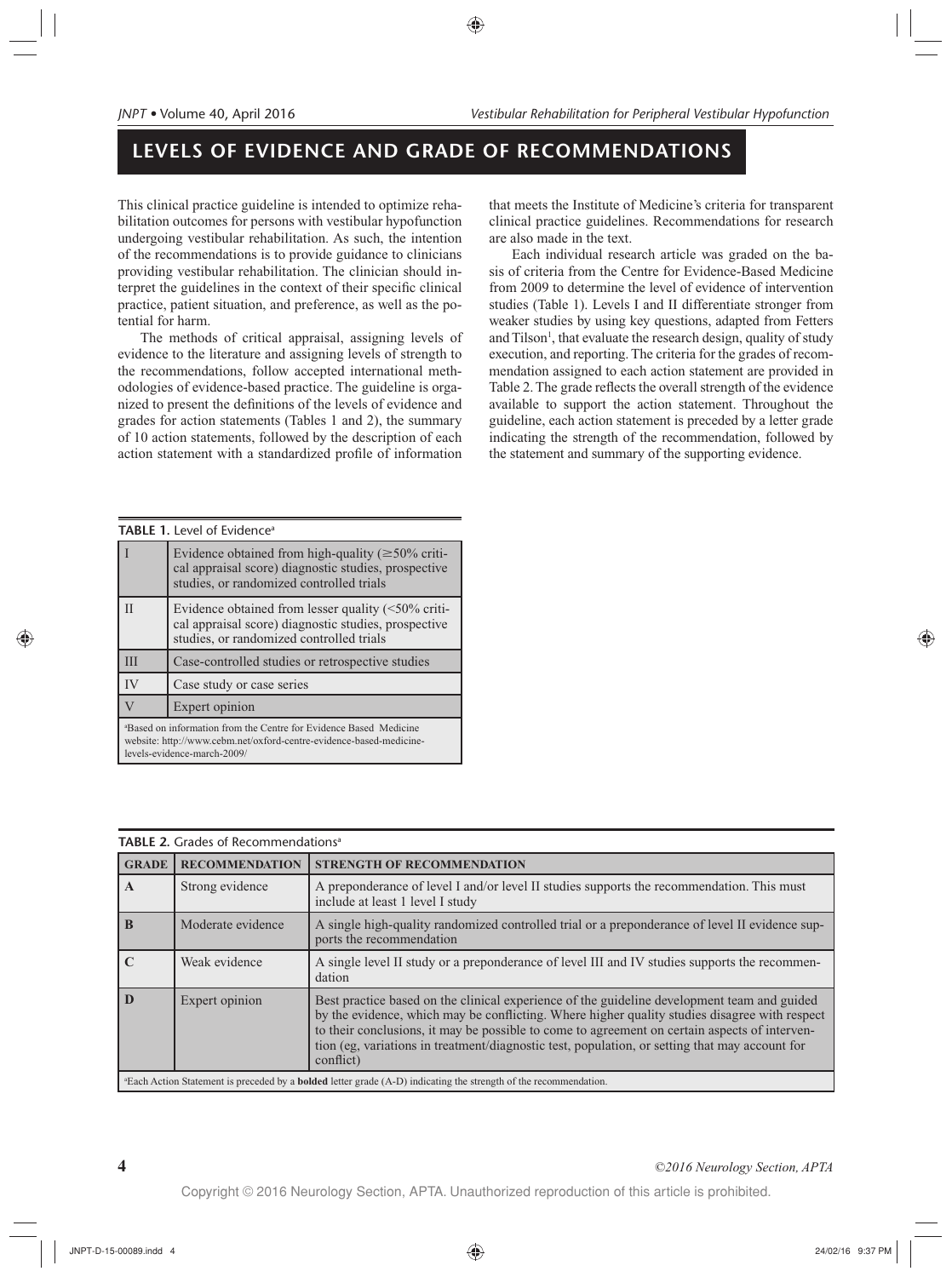## **SUMMARY OF ACTION STATEMENTS**

#### **Therapeutic Intervention for Persons With Peripheral Vestibular Hypofunction**

**A. Action Statement 1: EFFECTIVENESS OF VES-TIBULAR REHABILITATION IN PERSONS WITH ACUTE AND SUBACUTE UNILATERAL VESTIBU-LAR HYPOFUNCTION.** Clinicians should offer vestibular rehabilitation to patients with acute or subacute unilateral vestibular hypofunction. (Evidence quality: I; recommendation strength: strong)

**A. Action Statement 2: EFFECTIVENESS OF VES-TIBULAR REHABILITATION IN PERSONS WITH CHRONIC UNILATERAL VESTIBULAR HYPO-FUNCTION.** Clinicians should offer vestibular rehabilitation to patients with chronic unilateral vestibular hypofunction. (Evidence quality: I; recommendation strength: strong)

**A. Action Statement 3: EFFECTIVENESS OF VES-TIBULAR REHABILITATION IN PERSONS WITH BILATERAL VESTIBULAR HYPOFUNCTION.** Clinicians should offer vestibular rehabilitation to patients with bilateral vestibular hypofunction. (Evidence quality: I; recommendation strength: strong)

**A. Action Statement 4: EFFECTIVENESS OF SAC-CADIC OR SMOOTH-PURSUIT EXERCISES IN PERSONS WITH PERIPHERAL VESTIBULAR HY-POFUNCTION (UNILATERAL OR BILATERAL).** Clinicians should *not* offer saccadic or smooth-pursuit exercises in isolation (ie, without head movement) as specific exercises for gaze stability to patients with unilateral or bilateral vestibular hypofunction. (Evidence quality: I; recommendation strength: strong)

**B. Action Statement 5: EFFECTIVENESS OF DIF-FERENT TYPES OF EXERCISES IN PERSONS WITH ACUTE OR CHRONIC UNILATERAL VES-TIBULAR HYPOFUNCTION.** Clinicians may provide targeted exercise techniques to accomplish specific goals appropriate to address identified impairments and functional limitations. (Evidence quality: II; recommendation strength: moderate)

**B. Action Statement 6: EFFECTIVENESS OF SUPER-VISED VESTIBULAR REHABILITATION.** Clinicians may offer supervised vestibular rehabilitation to patients with unilateral or bilateral peripheral vestibular hypofunction. (Evidence quality: I-III; recommendation strength: moderate)

**D. Action Statement 7: OPTIMAL EXERCISE DOSE OF TREATMENT IN PEOPLE WITH PERIPHERAL VESTIBULAR HYPOFUNCTION (UNILATERAL AND BILATERAL).** Clinicians may prescribe a home exercise program of gaze stability exercises consisting of a minimum of 3 times per day for a total of at least 12 minutes per day for patients with acute/subacute vestibular hypofunction and at least 20 minutes per day for patients with chronic vestibular hypofunction. (Evidence quality: V; recommendation strength: expert opinion)

**D. Action Statement 8: DECISION RULES FOR STOPPING VESTIBULAR REHABILITATION IN PERSONS WITH PERIPHERAL VESTIBULAR HY-POFUNCTION (UNILATERAL AND BILATERAL).** Clinicians may use achievement of primary goals, resolution of symptoms, or plateau in progress as reasons for stopping rehabilitation. (Evidence quality: V; recommendation strength: expert opinion)

**C. Action Statement 9: FACTORS THAT MODIFY RE-HABILITATION OUTCOMES.** Clinicians may evaluate factors that could modify rehabilitation outcomes. (Evidence quality: I-III; recommendation strength: weak to strong)

**A. Action Statement 10: THE HARM/BENEFIT RATIO FOR VESTIBULAR REHABILITATION IN TERMS OF QUALITY OF LIFE/PSYCHOLOGICAL STRESS.** Clinicians should offer vestibular rehabilitation for persons with peripheral vestibular hypofunction. (Evidence quality: I-III; recommendation strength: strong)

These guidelines were issued in 2016 on the basis of the scientific literature published between January 1985 and February 2015. These guidelines will be considered for review in 2020, or sooner if new evidence becomes available. Any updates to the guidelines in the interim period will be noted on the Neurology Section of the APTA website: www.neuropt.org.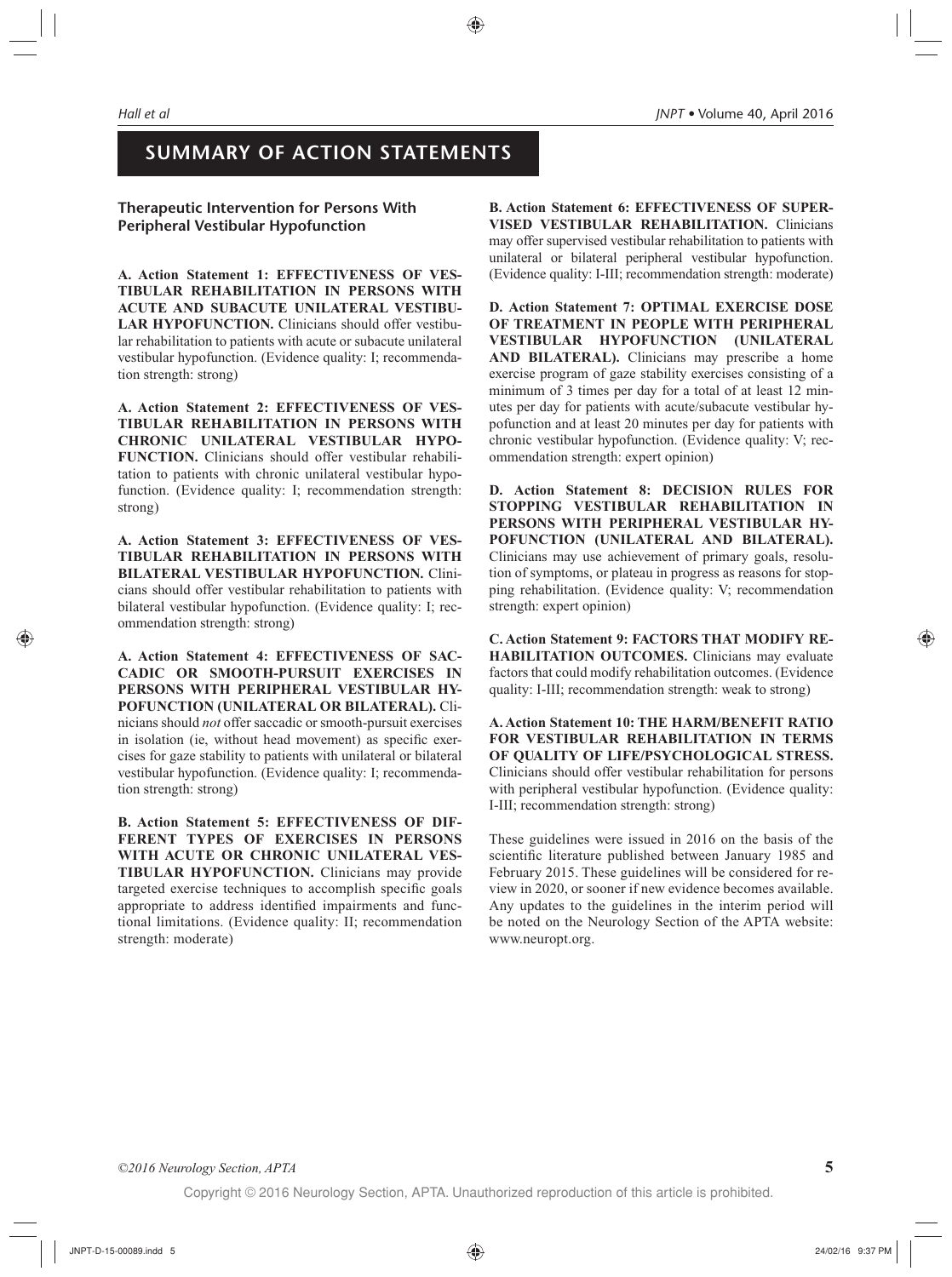#### **INTRODUCTION**

#### **Purpose of Clinical Practice Guidelines**

The Neurology Section of the American Physical Therapy Association (APTA) supports the development of clinical practice guidelines (CPGs) to assist physical therapists with the treatment of persons with peripheral vestibular hypofunction to optimize rehabilitation outcomes. Generally, the purpose of CPGs is to help clinicians know who, what, how, and when to treat. Specifically, the purpose of this CPG for peripheral vestibular hypofunction is to describe the evidence supporting vestibular rehabilitation including interventions and discharge planning supported by current best evidence. Furthermore, this CPG identifies areas of research that are needed to improve the evidence base for clinical management of peripheral vestibular hypofunction.

This CPG seeks to answer the question of whether vestibular exercises are effective at enhancing recovery of function in people with peripheral vestibular hypofunction. The primary purpose of this CPG is to systematically assess the peer-reviewed literature and make recommendations on the basis of the quality of the research for the treatment of peripheral vestibular hypofunction. A secondary purpose of this CPG is to provide recommendations to reduce unwarranted variation in care and to ensure that exercise interventions provided by physical therapists and other clinicians for vestibular hypofunction are consistent with current best practice. Finally, it is hoped that this CPG will be helpful in developing collaborative relationships among health care providers and thus will serve to reduce unnecessary delays (>1 year in some cases) in referring appropriate patients with vestibular hypofunction for vestibular rehabilitation.<sup>2</sup>

#### **Background and Need for a Clinical Practice Guideline on Vestibular Rehabilitation in Persons With Peripheral Vestibular Hypofunction**

Uncompensated vestibular hypofunction results in postural instability, visual blurring with head movement, and subjective complaints of dizziness and/or imbalance. On the basis of data from the National Health and Nutrition Examination Survey for 2001 to 2004, it is estimated that 35.4% of adults in the United States have vestibular dysfunction requiring medical attention and the incidence increases with age.<sup>3</sup> Appropriate treatment is critical because dizziness is a major risk factor for falls: the incidence of falls is greater in individuals with vestibular hypofunction than in healthy individuals of the same age living in the community.<sup>4</sup> The direct and indirect medical costs of fall-related injuries are enormous.<sup>5,6</sup>

The precise incidence and prevalence of peripheral vestibular hypofunction is difficult to ascertain. The reported incidence of vestibular neuritis, a common etiology underlying vestibular hypofunction, is approximately 15 per 100,000 people.7,8 Based on a meta-analysis of published studies, Kroenke et al<sup>9</sup> estimated that 9% of the approximately 7 million clinic visits (or 630,000 clinic visits) each year for dizziness are due to vestibular neuritis or labyrinthitis. However, this figure does not include etiologies such as vestibular schwannoma or bilateral vestibular loss and, therefore,

underestimates the number of people with peripheral vestibular hypofunction. In the 2008 Balance and Dizziness Supplement to the US National Health Interview Survey, the prevalence of bilateral vestibular hypofunction was reported to be 28 per 100,000 US adults (or 64,046 Americans).10 Of the respondents with bilateral vestibular hypofunction, 44% had changed their driving habits, and approximately 55% reported reduced participation in social activities and difficulties with activities of daily living. Although vestibular dysfunction is less common in children with an estimated prevalence of 0.45%,<sup>11</sup> 20% to 70% of all children with sensorineural hearing loss also have vestibular loss that may be undiagnosed.<sup>12,13</sup>

The National Health and Nutrition Examination Survey trial revealed that vestibular dysfunction escalates with increasing age such that nearly 85% of people aged 80 years and more have vestibular dysfunction.<sup>3</sup> According to Dillon et al,14 the prevalence of balance (vestibular and sensory loss in feet) impairment in persons older than 70 years is 75%. In addition, people with vestibular disorders were reported to have an 8-fold increase in their risk of falling, which is of concern because of the morbidity and mortality associated with falls.<sup>3,5</sup>

Persons with bilateral vestibular hypofunction had a 31 fold increase in the odds of falling compared with all respondents. In addition, 25% reported a recent fall-related injury.10 The Centers for Disease Control and Prevention reported the cost of falls in 2000 exceeded \$19 billion, and that cost is projected to skyrocket to nearly \$55 billion per year by the year 2020.15 Cost-effective treatments that can reduce the risk for falling, can therefore reduce overall health care costs as well as the cost to personal independence and functional decline of patients with vestibular dysfunction.

Therapeutic exercise interventions to address the signs, symptoms, and functional limitations secondary to vestibular deficits have been shown to decrease dizziness, improve postural stability thus reducing fall risk, and improve visual acuity during head movement in individuals with vestibular hypofunction.<sup>16-23</sup> A newly-revised Cochrane Database Systematic Review published in 2015 concluded that there is moderate to strong evidence in support of vestibular rehabilitation in the management of patients with unilateral vestibular hypofunction, specifically for reducing symptoms and improving function.24 A recent systematic review concluded that there is moderate evidence to support the effectiveness of vestibular exercises in individuals with bilateral vestibular hypofunction for improving gaze and postural stability.<sup>25</sup>

At the time of submission, there are no clinical practice guidelines for the treatment of peripheral vestibular hypofunction. The 2015 Cochrane review<sup>24</sup> of the treatment of vestibular hypofunction included etiologies such as benign paroxysmal positional vertigo, for which there are already 2 clinical practice guidelines from the American Academy of Neurology<sup>26</sup> and the American Academy of Otolaryngology–Head and Neck Surgery Foundation.<sup>27</sup> It was determined that a clinical practice guideline to address appropriate vestibular exercise options for use with patients with unilateral and bilateral peripheral vestibular hypofunction was appropriate.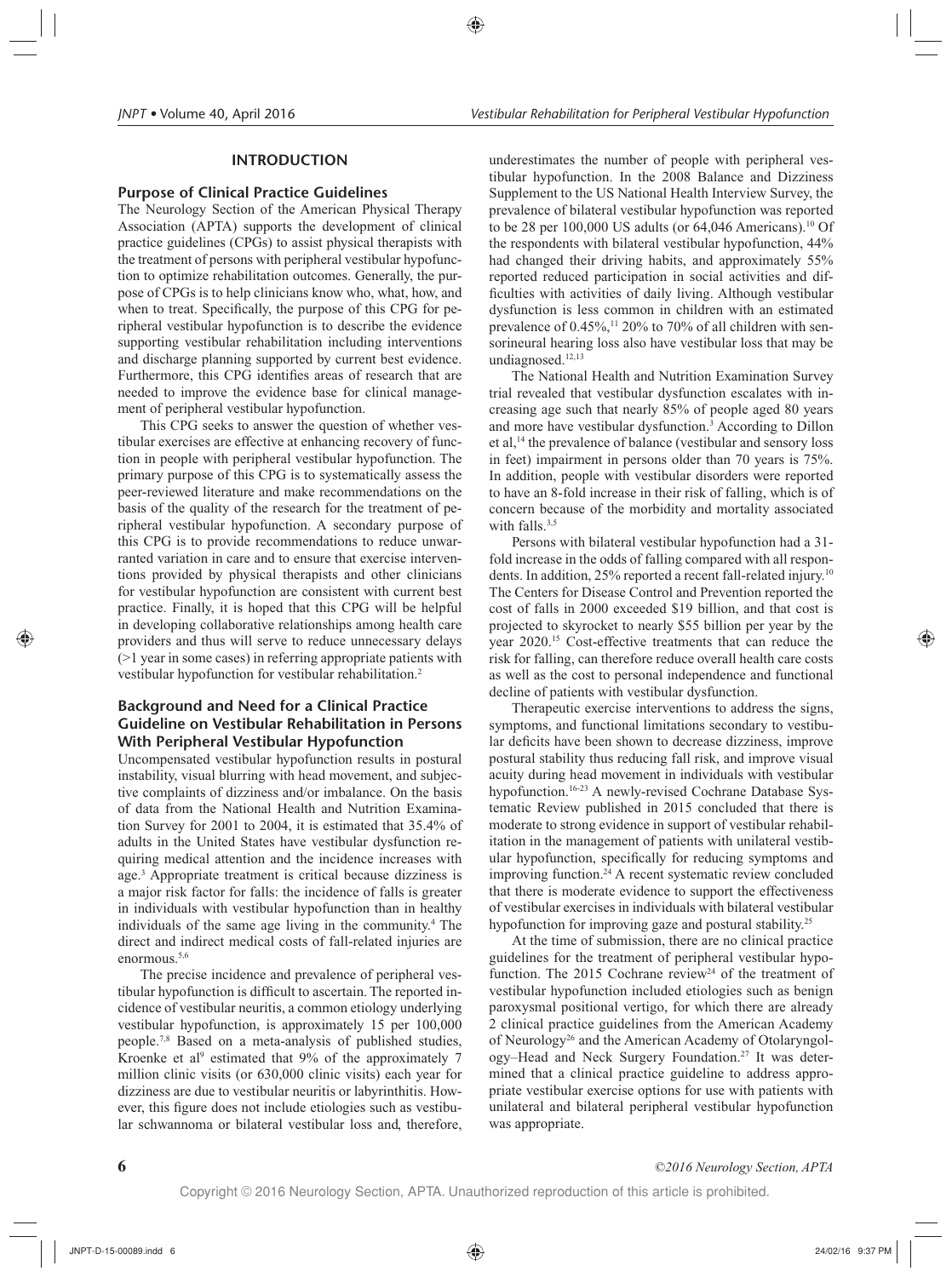#### **Statement of Intent**

This guideline is intended for clinicians, family members, educators, researchers, policy makers, and payers. It is not intended to be construed or to serve as a legal standard of care. As rehabilitation knowledge expands, clinical guidelines are promoted as syntheses of current research and provisional proposals of recommended actions under specific conditions. Standards of care are determined on the basis of all clinical data available for an individual patient/client and are subject to change as knowledge and technology advance, patterns of care evolve, and patient/family values are integrated. This clinical practice guideline is a summary of practice recommendations that are supported with current published literature that has been reviewed by expert practitioners and other stakeholders. These parameters of practice should be considered guidelines only, not mandates. Adherence to them will not ensure a successful outcome in every patient, nor should they be construed as including all proper methods of care or excluding other acceptable methods of care aimed at the same results. The ultimate decision regarding a particular clinical procedure or treatment plan must be made using the clinical data presented by the patient/client/family, the diagnostic and treatment options available, the patient's values, expectations, and preferences, and the clinician's scope of practice and expertise. However, we suggest that significant departures from accepted guidelines should be documented in patient records at the time the relevant clinical decisions are made.

#### **METHODS**

The vestibular guideline workgroup (CDH, SJH, SLW) proposed the topic to the APTA and Neurology Section. The topic was accepted and the workgroup attended the APTA Workshop on Developing Clinical Practice Guidelines in July 2012. The workgroup submitted and received 3-year grant funding from the APTA to support guideline development in October 2012. The workgroup solicited members to form an expert multidisciplinary (audiology, neurology, otolaryngology, patient representative, and physical therapy) Advisory Board of people who are actively involved in the management of patients with vestibular dysfunction. The first Advisory Board call took place in January 2013, and 5 subsequent conference calls occurred over the following 2 and a half years. The Advisory Board was intimately involved in the development of the content and scope of the guideline with key questions to be answered, determination of articles for inclusion, and writing/critical edits of the clinical practice guideline.

#### **External Review Process by Stakeholders**

Comments were solicited from the Practice Committee for the Neurology Section of the APTA and the public via email blasts to professional organizations (audiology, neurology, otolaryngology, and physical therapy) as well as postings on the Neurology Section and Vestibular Special Interest Group websites at 2 critical junctures during the guideline development. The first call for public comments on the Project Development Plan (the outline of the guideline authors, clinical questions to be answered, terms and databases to be searched, and project timeline) occurred in October 2013. The second call for comments on the complete draft of the clinical practice guideline occurred in April 2015. The second call included solicitation for feedback via email blasts to professional organizations as occurred with the first call. In addition, the second call included solicitation for feedback from consumers via postings on the Vestibular Disorders Association's (VEDA) website, Facebook page, and email blast to all VEDA members. Applicable comments have been incorporated into the final version of the guideline.

#### **Literature Search**

A systematic review of the literature was performed by the academic librarians from East Tennessee State University (Nakia Woodward, MSIS, AHIP; Richard Wallace, MSLS, EdD, AHIP), Emory University (Amy Allison, MLS, AHIP), and the University of Pittsburgh (Linda Hartman, MLS, AHIP) in collaboration with the workgroup (CDH, SJH, SLW). The original search included the following 4 databases: PubMed, EMBASE, Web of Science, and Cochrane Library. The subsequent search included the following 4 databases: PubMed, CINAHL, EMBASE, and Cochrane Library. The original PICO question was framed as, "Is exercise effective at enhancing recovery of function in people with peripheral vestibular hypofunction?" The search query in PubMed, CINAHL, EMBASE, and Web of Science combined terms from the concept sets of patient population (peripheral vestibular hypofunction), intervention (exercise), and outcomes (based on the International Classification of Functioning, Disability and Health model) to retrieve all article records that include at least 1 term from each set below (Table 3). The search query for the Cochrane Library included vertigo *or* vestibular *and* exercise.

In addition, websites of agencies and organizations that produce guidelines and/or systematic reviews on clinical medicine were searched for relevant publications. These included (1) Canada, Health Evidence; (2) UK, National Institute for Clinical Excellence; (3) United States, Agency for Healthcare Research and Quality; (4) National Guidelines Clearinghouse; and (5) ClinicalTrials.gov. The government agencies and websites produced only duplicates that were removed.

The study types included were meta-analyses, systematic reviews, randomized controlled trials, cohort studies, case control studies, and case series/studies. Inclusion criteria for articles included human subjects, published in English, and published after 1985. Exclusion criteria included superior canal dehiscence, blindness, primary diagnosis of benign paroxysmal positional vertigo, migraine, central vestibular disorder, or central nervous system pathology (Parkinson disease, multiple sclerosis, stroke, cerebellar ataxia).

The initial systematic search was performed in March 2013 and 1540 potential articles were identified (Figure 1A). Identification of relevant studies involved a 3-step process: (1) a title/abstract review during which obviously irrelevant articles were removed; (2) a full-text article review using the inclusion/exclusion criteria; and (3) review article reference lists searched for relevant, missed articles. After duplicates were removed ( $n = 778$ ), 762 article titles and abstracts were each reviewed by 2 of the 3 members of the workgroup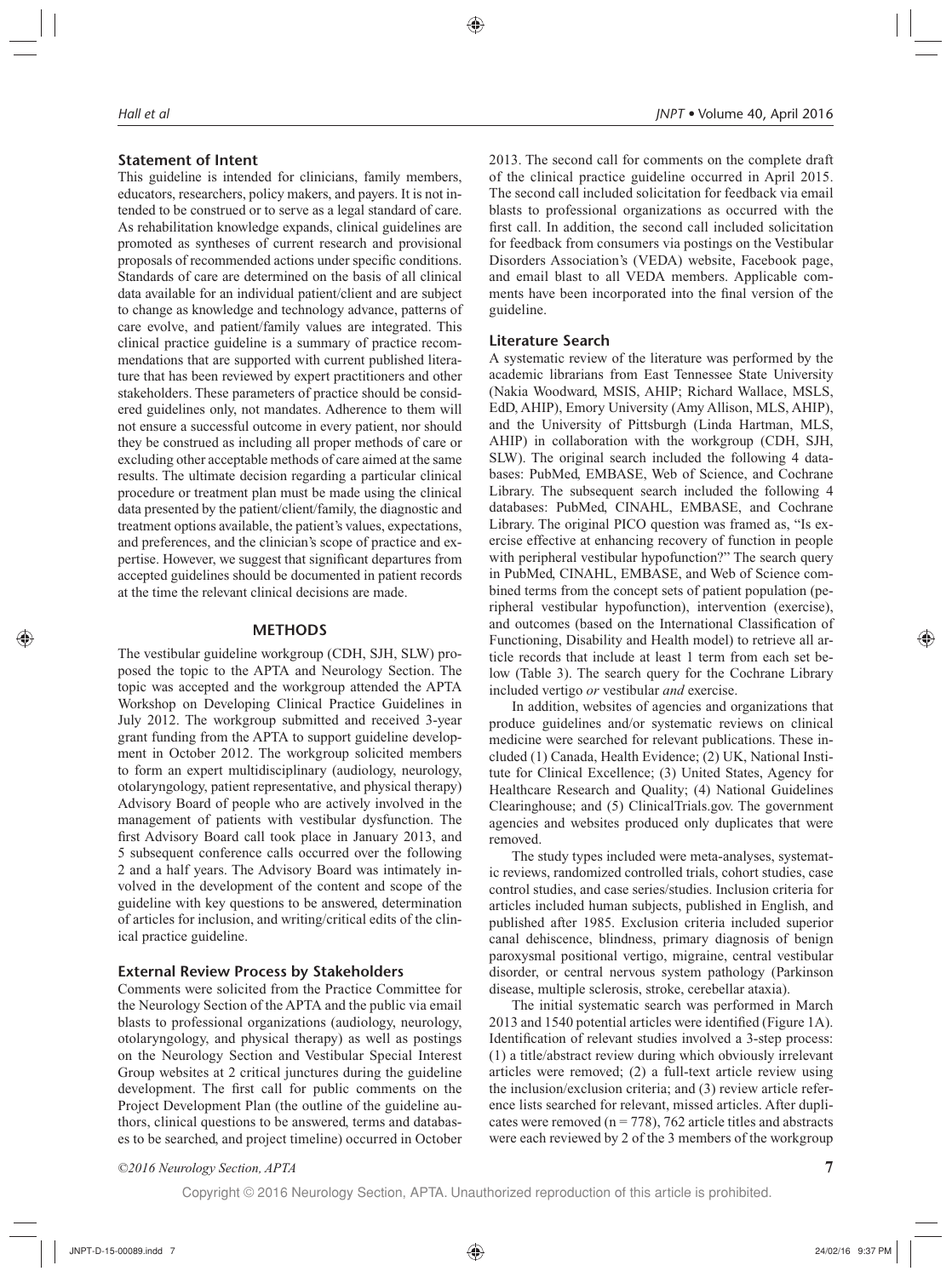**TABLE 3.** Search Query Combined Terms From the Following Concept Sets (Patient Population, Intervention, Outcome) to Retrieve All Articles That Included at Least One Term From Each Set (ie, Patient Population *and* Intervention *and* Outcome)

| <b>Concept Sets</b>                          |
|----------------------------------------------|
| Patient population set                       |
| Peripheral vestibular (hypofunction or loss) |
| Vestibular system                            |
| Vestibular labyrinth                         |
| Vestibular nervous system                    |
| Vestibular nerve                             |
| Vestibular nucleus                           |
| Vestibulocochlear nerve                      |
| Benign paroxysmal positional                 |
| Vertigo                                      |
| Inner ear                                    |
| Labyrinth disease                            |
| Vestibular disease                           |
| Labyrinth vestibule                          |
| Vestibulum auris                             |
| Ear vestibule                                |
| Vestibular apparatus                         |
| Oval window and ear                          |
| Saccule <i>and</i> utricle                   |
| Acoustic maculae                             |
| Vestibular aqueduct                          |
| <b>Dizziness</b>                             |
| Intervention set                             |
| Exercise                                     |
| Visual-vestibular interaction                |
| <b>Adaptation exercises</b>                  |
| Substitution exercises                       |
| <b>Habituation</b> exercises                 |
| Outcome set                                  |
| <b>Balance</b>                               |
| Gait                                         |
| Quality of life                              |
| Position                                     |
| Falls                                        |

(CDH, SJH, SLW) to exclude obviously irrelevant ones. In the case of disagreement, the third member reviewed the article title and abstract to arbitrate. On the basis of the title and abstract, 13 articles were excluded because of language

(not English) and 567 were excluded because of irrelevance to the topic; thus, 182 full-text articles were reviewed. In addition, review article reference lists were searched for relevant, missed articles by a graduate assistant and 13 additional articles were identified. Each full-text article was examined by 2 reviewers from the workgroup and Advisory Board using the inclusion/exclusion criteria. On the basis of the full-text article, 121 articles were identified as relevant to the CPG.

A follow-up literature search following the same strategy was performed in February of 2015, and 573 articles were identified. After duplicates were removed  $(n = 34)$ , 539 article titles and abstracts were each reviewed by 2 members of the workgroup to exclude obviously irrelevant articles. On the basis of the title and abstract, 16 articles were excluded because of language (not English) and 499 were excluded because of irrelevance to the topic; thus, 24 full-text articles were reviewed. On the basis of the full-text article, 14 articles were identified as relevant to the CPG.

#### **Critical Appraisal Process**

Each intervention article was critically appraised using an electronic appraisal form based on key questions adapted from Fetters and Tilson.<sup>1</sup> Critical appraisal scores based on these key questions regarding methodological rigor of the research design, study execution, and reporting have also been used by other groups in the development of clinical practice guidelines.28 Levels of evidence were determined using criteria from the Centre for Evidence-Based Medicine for intervention studies (Table 1), with the additional criteria that levels I and II are differentiated based on the critical appraisal score. Level I studies received a critical appraisal score of at least 50% and level II studies received critical appraisal scores less than 50%.

Volunteers were recruited from the Neurology Section and Vestibular Special Interest Group using an online "Call for Volunteers" to provide critical appraisals of the articles identified as being relevant to this clinical practice guideline. Two face-to-face training sessions (4 hours at the APTA Combined Section Meeting in 2013 and 2 hours at the Combined Section Meeting in 2014) were provided by the workgroup to the volunteers before performance of any critical appraisals. Selected intervention articles were critically appraised by the workgroup to establish the test standards. Volunteers performed 2 practice critical appraisals and were compared with scoring of the workgroup. Volunteers were considered to be qualified to review with 80% or more agreement with the workgroup. Critical appraisals and study characteristics extractions from each article were performed by 2 reviewers and the information entered into an electronic data extraction form. Discrepancies in scoring were discussed and resolved by the 2 reviewers. In situations that a score could not be agreed upon, the disagreement was resolved by consensus among the workgroup.

#### **Diagnostic Considerations**

The focus of this clinical practice guideline is on the treatment of peripheral vestibular hypofunction; thus, studies where the patient group involved primarily central involvement (eg, traumatic brain injury, concussion, multiple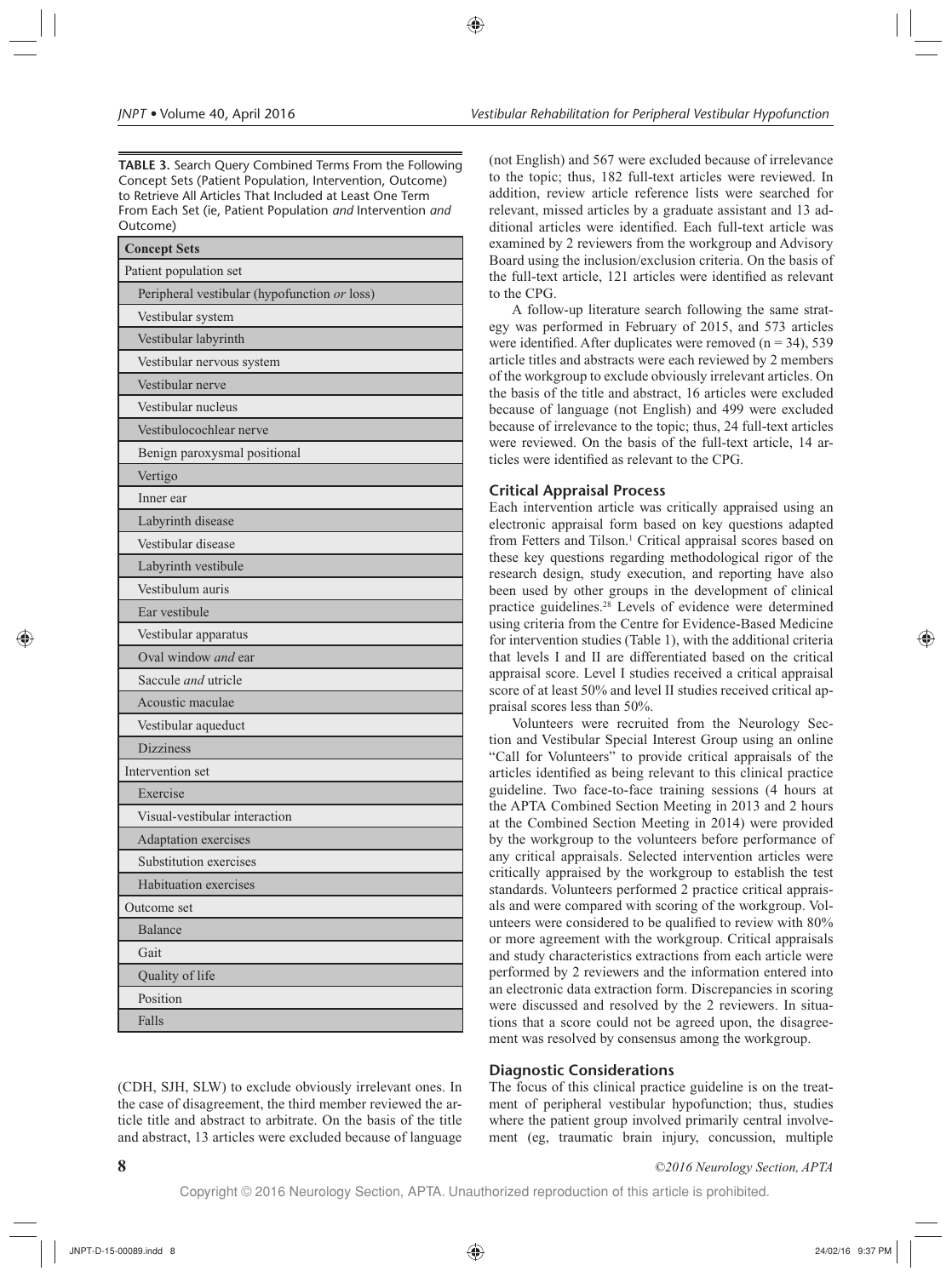

FIGURE 1. (A) Flowchart of initial identification of relevant articles from 1985 through March 2013. (B) Flowchart of identification of additional relevant articles through February 2015.

sclerosis, and Parkinson disease) were excluded. Studies in which the patient group involved primarily benign paroxysmal positional vertigo were excluded, whereas studies that included individuals with benign paroxysmal positional vertigo in addition to peripheral vestibular hypofunction were included. Specific diagnoses such as Meniere disease (for diagnostic criteria, see Lopez-Escamez et  $al^{29}$  or vestibular neuritis were included, but were not part of the search strategy because the patient population of interest was persons with peripheral vestibular hypofunction regardless of the etiology. For purposes of this guideline, acute is defined as the first 2 weeks after the onset of symptoms, subacute as after the first 2 weeks and up to 3 months after the onset of symptoms, and chronic as the presence of symptoms longer than 3 months.

#### **Diagnostic Criteria for Vestibular Hypofunction**

Diagnosis of peripheral vestibular hypofunction had to have been confirmed with vestibular function laboratory testing for an article to be included in this clinical practice guideline. Either caloric or rotational chair testing was used for diagnostic purposes. Unilateral vestibular hypofunction was determined by responses to bithermal air or water caloric irrigations, with at least 25% reduced vestibular responses on one side.<sup>30-32</sup> Jongkees<sup>33</sup> described the formula, which is typically used to calculate right-left asymmetry with caloric testing. Although caloric asymmetry is abnormal in persons with unilateral loss, saccades and smooth-pursuit eye movements are normal and therefore are not included in the diagnostic criteria.<sup>31</sup> Rotational chair data on gain, asymmetry, and phase have been used to test the vestibulo-ocular system at higher frequencies up to 1.0 Hz and are utilized to diagnose bilateral vestibular hypofunction.<sup>22</sup>

#### **Treatment Approach**

The primary approach to the management of patients with peripheral vestibular hypofunction is exercise-based. Whereas management of the patient in the acute stage after vestibular neuritis or labyrinthitis may include medications, such as vestibular suppressants or antiemetics, the evidence does not support medication use for management of the chronic patient.<sup>21</sup> A surgical or ablative approach is limited to patients who have recurrent vertigo or fluctuating vestibular function and symptoms that cannot be controlled by other methods, such as lifestyle modifications or medication. The goal of the ablative approach is to convert a fluctuating deficit into a stable deficit to facilitate central vestibular compensation for unilateral vestibular hypofunction.<sup>34</sup>

The original vestibular exercises were developed by Cawthorne and Cooksey in the 1940s.<sup>35</sup> Cawthorne-Cooksey exercises are a general approach to vestibular rehabilitation and include a standardized series of exercises that involve a progression of eye movements only, head movements with eyes open or closed, bending over, sit-stand, tossing a ball, and walking.

Current vestibular rehabilitation is an exercise-based approach that typically includes a combination of 4 different exercise components to address the impairments and functional limitations identified during evaluation:  $(1)$  exercises to promote gaze stability (gaze stability exercises), (2) exercises to habituate symptoms (habituation exercises) including optokinetic exercises, (3) exercises to improve balance and gait (balance and gait training), and (4) walking for endurance.

*Gaze stability* exercises were developed on the basis of the concepts of vestibulo-ocular reflex adaptation and substitution (and are commonly referred to as adaptation

#### *©2016 Neurology Section, APTA* **9**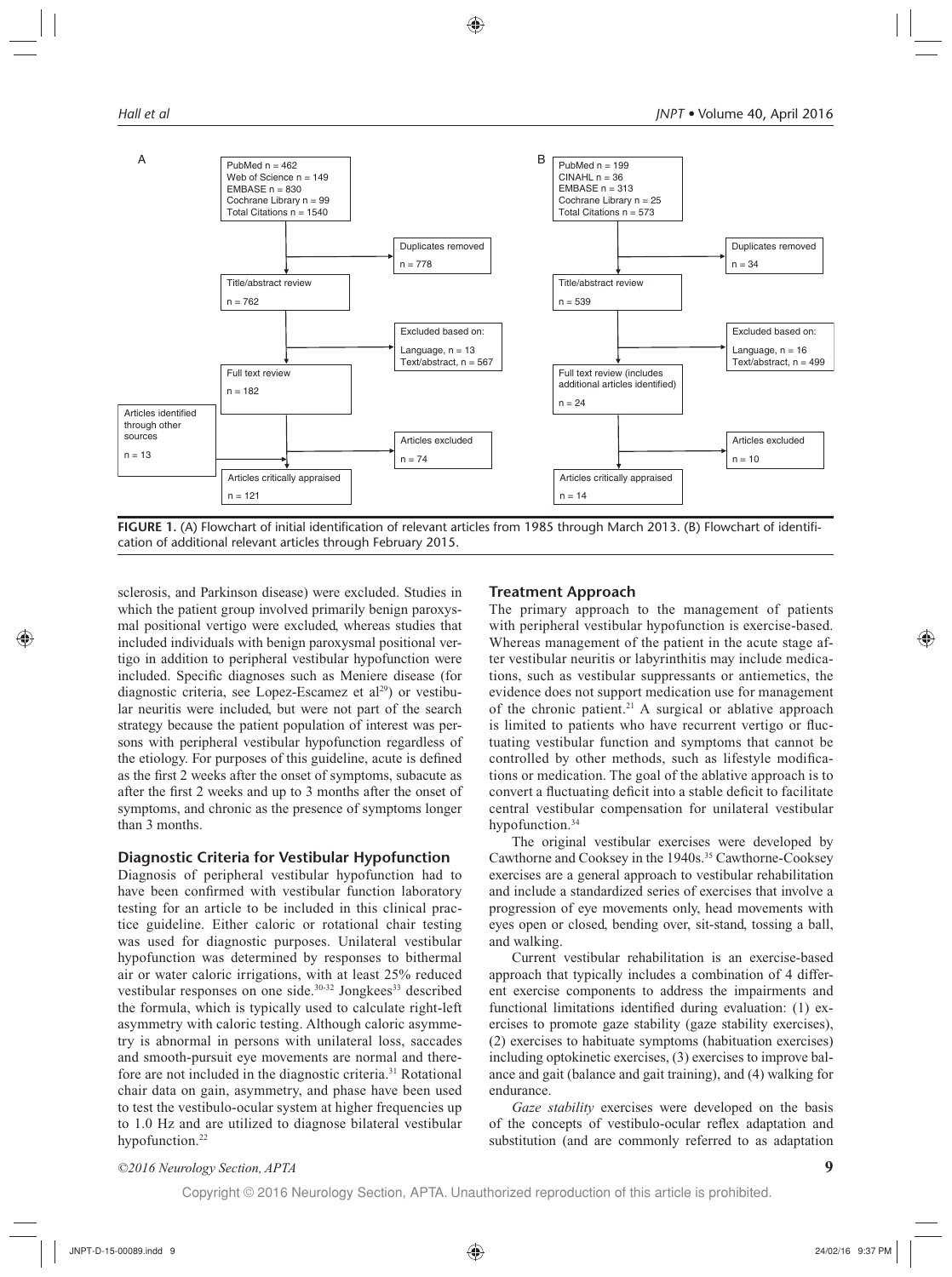exercises and substitution exercises). In the vestibular literature, adaptation has referred to long-term changes in the neuronal response to head movements with the goal of reducing symptoms and normalizing gaze and postural stability. Gaze stability exercises based on the assumption that they promote vestibular adaptation involve head movement while maintaining focus on a target, which may be stationary or moving. Gaze stability exercises based on the principles of substitution were developed with the goal of promoting alternative strategies (eg, smooth-pursuit eye movements or central pre-programming of eye movements) to substitute for missing vestibular function. For example, during active eye-head exercise between targets, a large eye movement to a target is made before the head moving to face the target, potentially facilitating use of preprogrammed eye movements. Both adaptation and substitution exercises are performed with head movements in the horizontal and vertical planes.

In the vestibular literature, *habituation* has referred to the reduction in a behavioral response to repeated exposure to a provocative stimulus, with the goal of reducing symptoms related to the vestibular system. Habituation exercises are chosen on the basis of particular movements or situations (eg, busy visual environments) that provoke symptoms. In this approach the individual performs several repetitions of the body or visual motions that cause mild to moderate symptoms. Habituation involves repeated exposure to the specific stimulus that provokes dizziness, and this systematic repetition of provocative movements leads to a reduction in symptoms over time. More recent approaches involve the use of optokinetic stimuli or virtual reality environments as habituation exercises. Optokinetic stimuli involve the use of repetitive moving patterns and virtual reality immerses patients in realistic, visually challenging environments; both are used to address visual motion sensitivity (also known as visual vertigo, space and motion discomfort, or visually-induced dizziness). Both approaches use stimuli that can be graded in intensity through manipulation of stimulus parameters such as velocity, direction of stimulus motion, size/color of stimulus, and instructions to the participant. The stimulus may be provided via high-tech equipment, such as optokinetic discs, moving rooms or virtual reality, or lower tech equipment, such as busy screen savers on a computer or videos of busy visual environments.

*Balance and gait training* under challenging sensory and dynamic conditions is typically included as part of vestibular rehabilitation. These exercises are intended to facilitate use of visual and/or somatosensory cues to substitute for missing vestibular function. Balance exercises include balancing under conditions of altered visual (eg, vision distracted or removed) and/or somatosensory input (eg, foam or moving surfaces) and may involve changes in the base of support (eg, Romberg, tandem, single-leg stance) to increase the challenge. Weight shifting in stance is used to improve center of gravity control and balance recovery. Gait exercises involve dynamic conditions and may include walking with head turns or performing a secondary task while walking. Equipment is available that can augment balance and gait training such as gaming technology, optokinetic drums, and virtual reality systems.

*General conditioning*, such as walking for endurance or aerobic exercise, is frequently an element of rehabilitation because people with peripheral vestibular dysfunction often limit physical activity to avoid symptom provocation. General conditioning exercise (eg, stationary bicycle) by itself has not been found to be beneficial in patients with vestibular hypofunction.<sup>21,22</sup>

**TABLE 4.** Components of the Brief Core Set for Vertigo, Which Is the Minimal Standard for Assessment and Description of Functioning and Disability, Are Listed and Categorized According to the International Classification of Functioning, Disability and Health (ICF) Model<sup>a</sup>

| <b>ICF CATEGORY</b>                                 | <b>DESCRIPTION</b>                                         |  |
|-----------------------------------------------------|------------------------------------------------------------|--|
| Body functions                                      |                                                            |  |
| Mental functions                                    |                                                            |  |
| b152                                                | <b>Emotional functions</b>                                 |  |
| b156                                                | Perceptual functions                                       |  |
| Sensory functions and pain                          |                                                            |  |
| b210                                                | Seeing functions                                           |  |
| b215                                                | Functions of structures adjoining the eye                  |  |
| b230                                                | Hearing functions                                          |  |
| b235                                                | Vestibular functions                                       |  |
| b240                                                | Sensations associated with hearing and vestibular function |  |
| <b>b260</b>                                         | Proprioceptive function                                    |  |
| Neuromusculoskeletal and movement-related functions |                                                            |  |
| <b>b</b> 770                                        | Gait pattern functions                                     |  |
|                                                     | (continues)                                                |  |

**10** *©2016 Neurology Section, APTA*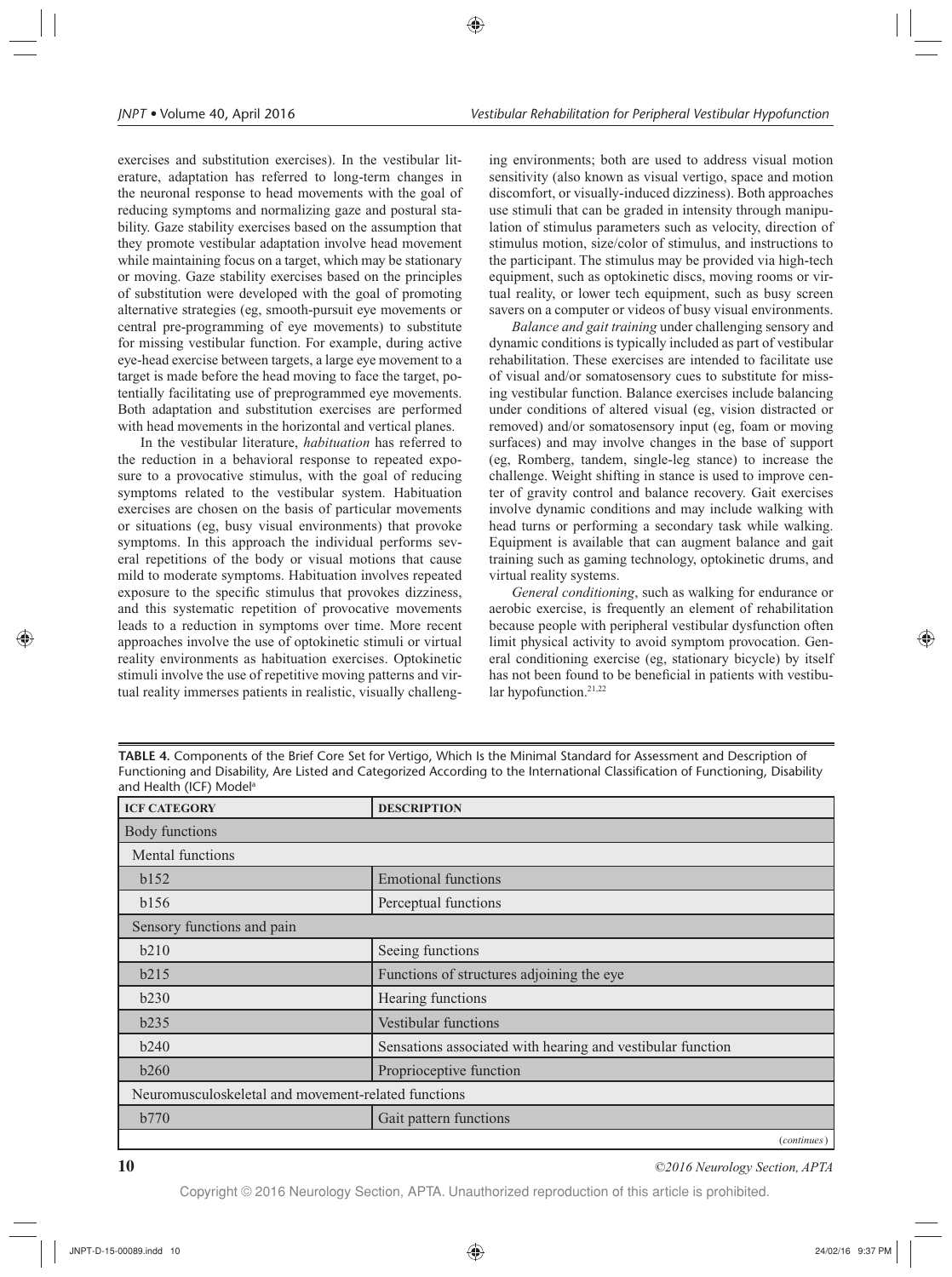**TABLE 4.** Components of the Brief Core Set for Vertigo, Which Is the Minimal Standard for Assessment and Description of Functioning and Disability, Are Listed and Categorized According to the International Classification of Functioning, Disability and Health (ICF) Modela (*Continued* )

| <b>ICF CATEGORY</b>                                                                                                                                               | <b>DESCRIPTION</b>                                                                                                                                                         |  |  |
|-------------------------------------------------------------------------------------------------------------------------------------------------------------------|----------------------------------------------------------------------------------------------------------------------------------------------------------------------------|--|--|
| <b>Body Structure</b>                                                                                                                                             |                                                                                                                                                                            |  |  |
| Nervous system                                                                                                                                                    |                                                                                                                                                                            |  |  |
| s110                                                                                                                                                              | Structure of brain                                                                                                                                                         |  |  |
| s120                                                                                                                                                              | Spinal cord and related structures                                                                                                                                         |  |  |
| The eye, ear, and related structures                                                                                                                              |                                                                                                                                                                            |  |  |
| Structure of inner ear<br>s260                                                                                                                                    |                                                                                                                                                                            |  |  |
| Structures of the cardiovascular, immunological, and respiratory systems                                                                                          |                                                                                                                                                                            |  |  |
| s410                                                                                                                                                              | Structure of cardiovascular system                                                                                                                                         |  |  |
| <b>Activities and Participation</b>                                                                                                                               |                                                                                                                                                                            |  |  |
| General tasks and demands                                                                                                                                         |                                                                                                                                                                            |  |  |
| d230                                                                                                                                                              | Carrying out daily routine                                                                                                                                                 |  |  |
| Mobility                                                                                                                                                          |                                                                                                                                                                            |  |  |
| d410                                                                                                                                                              | Changing the basic body position                                                                                                                                           |  |  |
| d415                                                                                                                                                              | Maintaining a body position                                                                                                                                                |  |  |
| d450                                                                                                                                                              | Walking                                                                                                                                                                    |  |  |
| d455                                                                                                                                                              | Moving around                                                                                                                                                              |  |  |
| d460                                                                                                                                                              | Moving around in different locations                                                                                                                                       |  |  |
| d469                                                                                                                                                              | Walking and moving, other specified and unspecified                                                                                                                        |  |  |
| d475                                                                                                                                                              | Driving                                                                                                                                                                    |  |  |
| Domestic life                                                                                                                                                     |                                                                                                                                                                            |  |  |
| d640<br>Doing housework                                                                                                                                           |                                                                                                                                                                            |  |  |
| <b>Environmental Factors</b>                                                                                                                                      |                                                                                                                                                                            |  |  |
| Products and technology                                                                                                                                           |                                                                                                                                                                            |  |  |
| e110                                                                                                                                                              | Products or substances for personal consumption                                                                                                                            |  |  |
| e120                                                                                                                                                              | Products and technology for personal indoor and outdoor mobility and                                                                                                       |  |  |
|                                                                                                                                                                   | transportation                                                                                                                                                             |  |  |
| Natural environment and human-made changes to environment                                                                                                         |                                                                                                                                                                            |  |  |
| e240                                                                                                                                                              | Light                                                                                                                                                                      |  |  |
| Support and relationships                                                                                                                                         |                                                                                                                                                                            |  |  |
| e310                                                                                                                                                              | Immediate family                                                                                                                                                           |  |  |
| e355                                                                                                                                                              | Health professionals                                                                                                                                                       |  |  |
| Services, systems, and policies                                                                                                                                   |                                                                                                                                                                            |  |  |
| e580                                                                                                                                                              | Health services, systems, and policies                                                                                                                                     |  |  |
| Abbreviation: ICF, International Classification of Functioning, Disability and Health.<br>the World Health Organization's coding system for the specific domains. | "Categories are denoted as follows: b for body functions, s for body structures, d for activities and participation, and e for environmental factors. The numbers refer to |  |  |

Adapted from Grill et al<sup>36</sup> with permission from IOS Press.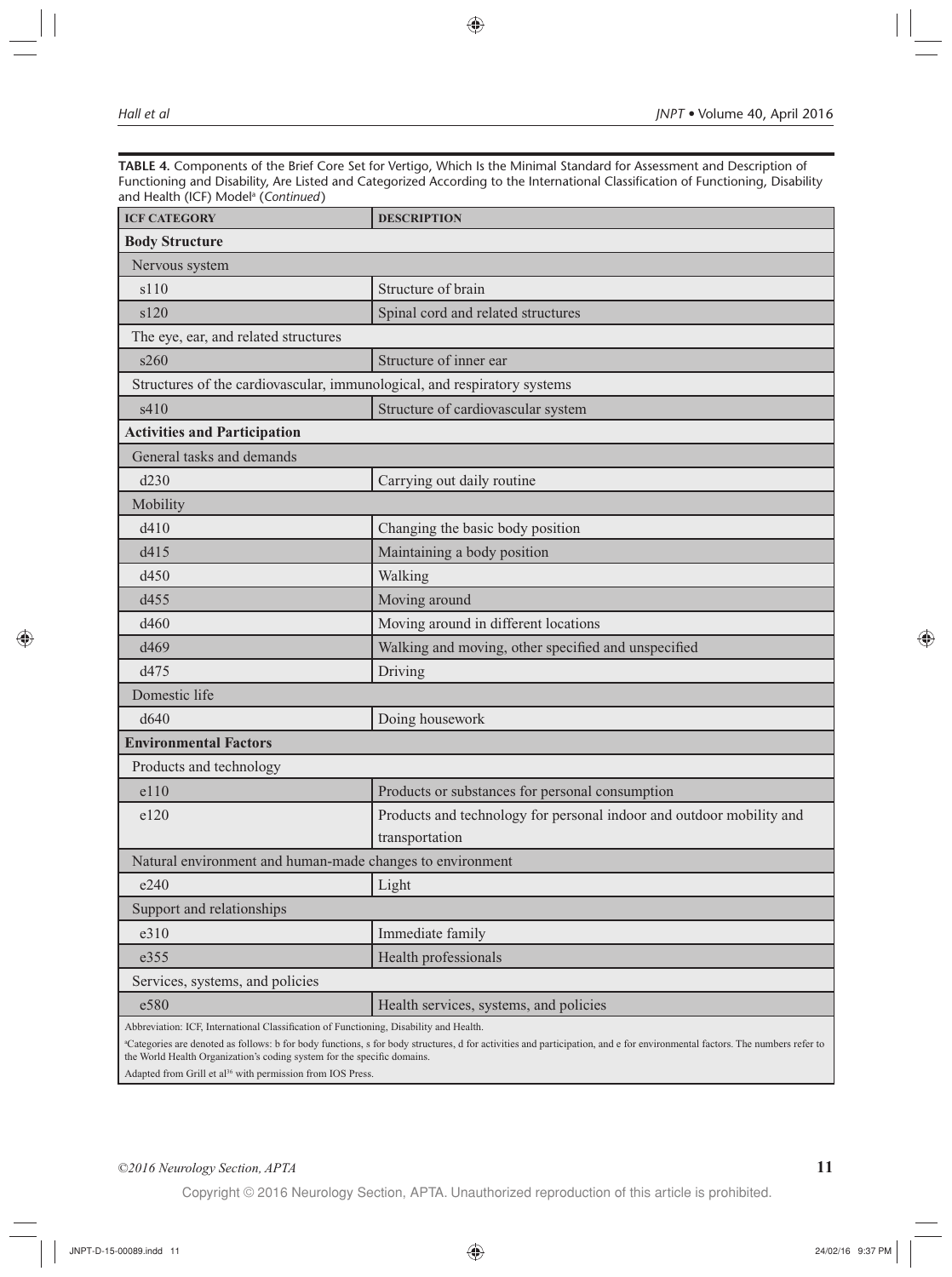#### **Outcome Measures**

A variety of outcome measures have been utilized to assess the impact of vestibular dysfunction; however, there is no consensus as to what aspects of function should be measured. An international group of investigators and health care providers developed a core set of key aspects of functioning that should be measured in the assessment of patients with vertigo, dizziness, and imbalance.<sup>36</sup> The Brief Core Set is a short list of categories and is the minimal standard for assessment and description of functioning and disability. As such, there may be aspects of functioning that are relevant to a specific individual but are not included in the Brief Core Set. The Brief Core Set for vertigo includes both subjective complaints and physical function and has been organized on the basis of the International Classification of Functioning, Disability and Health (ICF) model (Table 4). The specific domains of the ICF model include (1) body function and structure (body level); (2) activity (individual level); and (3) participation (societal level). In addition, the ICF model considers personal and environmental contributions.

Recommendations for specific rehabilitation outcome measures to be used in the assessment of individuals with vestibular dysfunction have been made by the Vestibular Evidence Database to Guide Effectiveness task force. They used a modified Delphi process to identify and select recommended measures. The vestibular outcome measure recommendations are available online at http://www.neuropt. org/professional-resources/neurology-section-outcomemeasures-recommendations/vestibular-disorders. We provide a summary of recommended measures categorized according to the ICF model (Table 5).

**TABLE 5.** Summary of Outcome Measures Recommended for Use by the Vestibular Evidence Database to Guide Effectiveness Task Force to Assess Patients With Vestibular Hypofunction<sup>a</sup>

| <b>ICF LEVEL</b>            | <b>MEASURE</b>                                                          | <b>WHAT IT MEASURES</b>                                                                                                             |
|-----------------------------|-------------------------------------------------------------------------|-------------------------------------------------------------------------------------------------------------------------------------|
| Body structure/<br>function | <b>Dynamic Visual Acuity</b>                                            | Visual acuity during fixed head movement velocity with decreasing<br>optotype size                                                  |
|                             | <b>Gaze Stabilization Test</b>                                          | Visual acuity during increasing head movement velocity with fixed<br>optotype size                                                  |
|                             | Sharpened Romberg                                                       | Static stance with altered base of support (tandem)                                                                                 |
|                             | <b>Sensory Organization Test</b>                                        | Computerized assessment of postural control by measuring sway under<br>conditions in which visual/somatosensory feedback is altered |
|                             | <b>Sensory Organization Test</b><br>With Head Shake                     | Postural stability during head rotations compared to head still                                                                     |
|                             | (Modified) Clinical Test<br>of Sensory Interaction on<br><b>Balance</b> | Postural control under various sensory conditions, including eyes open<br>and closed and firm and foam surfaces                     |
|                             | Visual Analog Scale                                                     | Symptoms are quantified on a 10-cm line corresponding to intensity                                                                  |
|                             | Visual Vertigo Analog Scale                                             | Intensity of visual vertigo in 9 challenging situations of visual motions<br>using Visual Analog Scale                              |
|                             | Motion Sensitivity Quotient                                             | Motion-provoked dizziness during a series of 16 quick changes to head<br>or body positions                                          |
|                             | Vertigo Symptoms Scale                                                  | Symptoms of balance disorder and somatic anxiety and autonomic<br>arousal                                                           |
| Activity/participation      | Five Times Sit to Stand                                                 | Functional lower extremity strength with published norms in older<br>adults                                                         |
|                             | 30-Second Chair Stand                                                   | Functional lower extremity strength with published norms in older<br>adults                                                         |
|                             | Functional Reach/Modified<br><b>Functional Reach</b>                    | Stability of the maximum forward reaching distance while standing in a<br>fixed position. The modified version is performed sitting |
|                             | Gait Velocity (10-m Walk<br>Test)                                       | Walking at preferred speed                                                                                                          |
|                             | <b>Balance Evaluation Systems</b><br><b>Test</b>                        | Six different balance control systems                                                                                               |
|                             | Mini Balance Evaluation<br><b>Systems Test</b>                          | Shortened version of the Balance Evaluation Systems Test                                                                            |
|                             | Berg Balance Scale                                                      | 14-item measure of static balance and fall risk during common activities                                                            |
|                             |                                                                         | <i>(continues)</i>                                                                                                                  |

**12** *©2016 Neurology Section, APTA*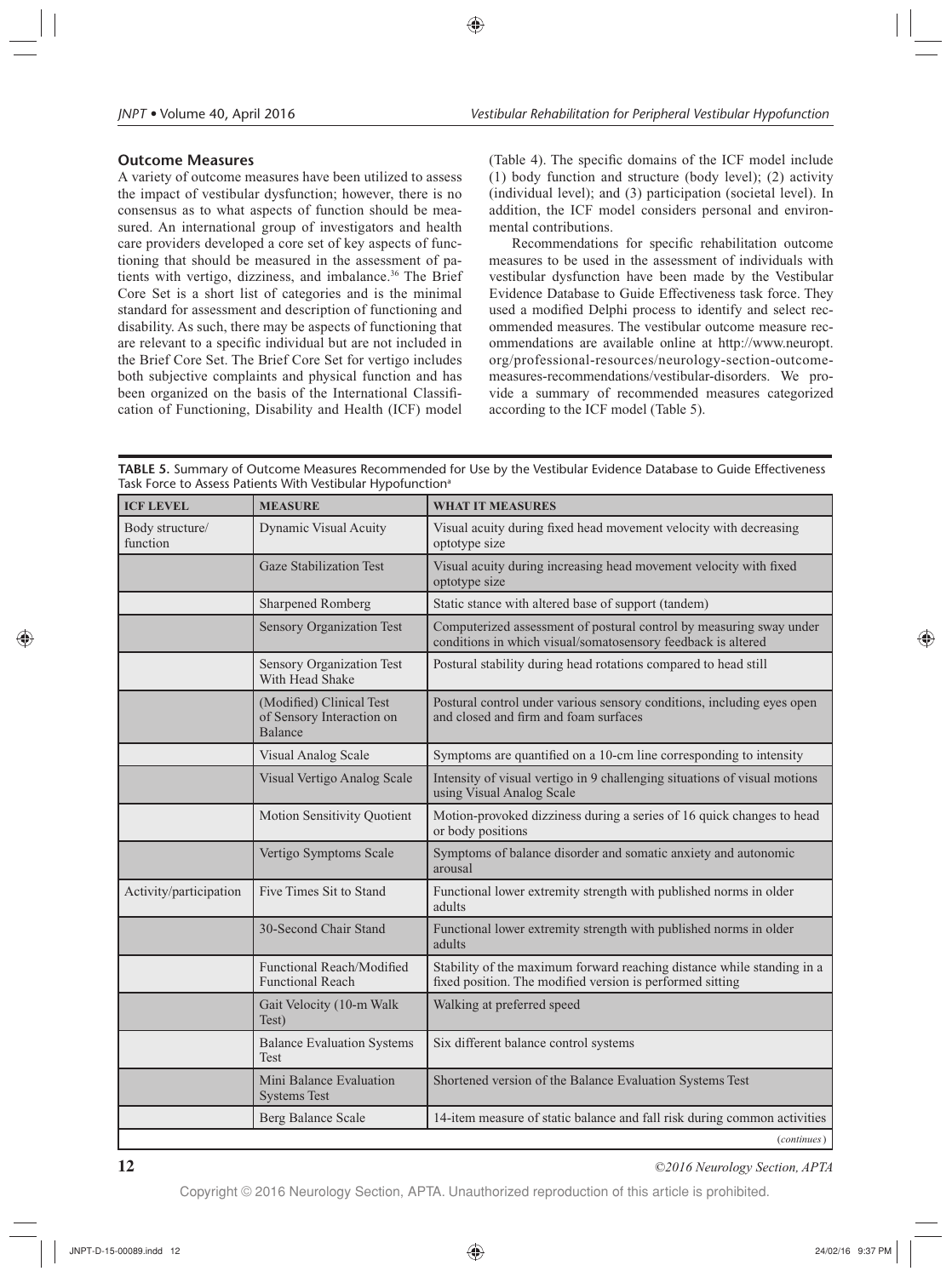| <b>ICF LEVEL</b>                                                                       | <b>MEASURE</b>                                              | <b>WHAT IT MEASURES</b>                                                                                                            |
|----------------------------------------------------------------------------------------|-------------------------------------------------------------|------------------------------------------------------------------------------------------------------------------------------------|
|                                                                                        | Dynamic Gait Index                                          | Postural stability during various walking tasks including change speed,<br>turn head, walk over/around obstacles, and climb stairs |
|                                                                                        | <b>Functional Gait Assessment</b>                           | Postural stability during various walking tasks including tandem,<br>backwards, and eyes closed                                    |
|                                                                                        | Four-Square Step Test                                       | Ability to step over objects forward, sideways, and backwards                                                                      |
|                                                                                        | Unipedal Stance Test                                        | Static stance on 1 leg                                                                                                             |
|                                                                                        | Timed Up and Go                                             | Mobility and fall risk                                                                                                             |
|                                                                                        | Modified Timed Up and Go<br>With Dual-Task                  | Mobility under dual-task conditions and fall risk                                                                                  |
|                                                                                        | Activities-Specific Balance<br>Confidence Scale             | Confidence in balance without falling or being unsteady across a<br>continuum of activities                                        |
|                                                                                        | <b>Disability Rating Scale</b>                              | Level of disability based on descriptions of symptoms and limited<br>activities                                                    |
|                                                                                        | Dizziness Handicap<br>Inventory                             | Perceived handicap as a result of dizziness                                                                                        |
|                                                                                        | <b>UCLA</b> Dizziness<br>Questionnaire                      | Severity, frequency, and fear of dizziness and its effect on quality of life<br>and activities of daily living                     |
|                                                                                        | Vertigo Handicap<br>Questionnaire                           | Effects of vertigo on disability, handicap, and psychological distress                                                             |
|                                                                                        | Vestibular Activities and<br>Participation                  | Effects of dizziness and/or balance problems on ability to perform<br>activity and participation tasks                             |
|                                                                                        | Vestibular Disorders<br>Activities of Daily Living<br>Scale | Independence in everyday activities of daily living                                                                                |
|                                                                                        | Vestibular Rehabilitation<br><b>Benefit Questionnaire</b>   | Impact of symptoms on quality of life                                                                                              |
| Abbreviation: ICF, International Classification of Functioning, Disability and Health. |                                                             |                                                                                                                                    |

**TABLE 5.** Summary of Outcome Measures Recommended for Use by the Vestibular Evidence Database to Guide Effectiveness Task Force to Assess Patients With Vestibular Hypofunction<sup>a</sup> (Continued)

a The measures are organized on the basis of the ICF model. Details regarding recommendations are available online at http://www.neuropt.org/professional-resources/ neurology-section-outcome-measures-recommendations/vestibular-disorders.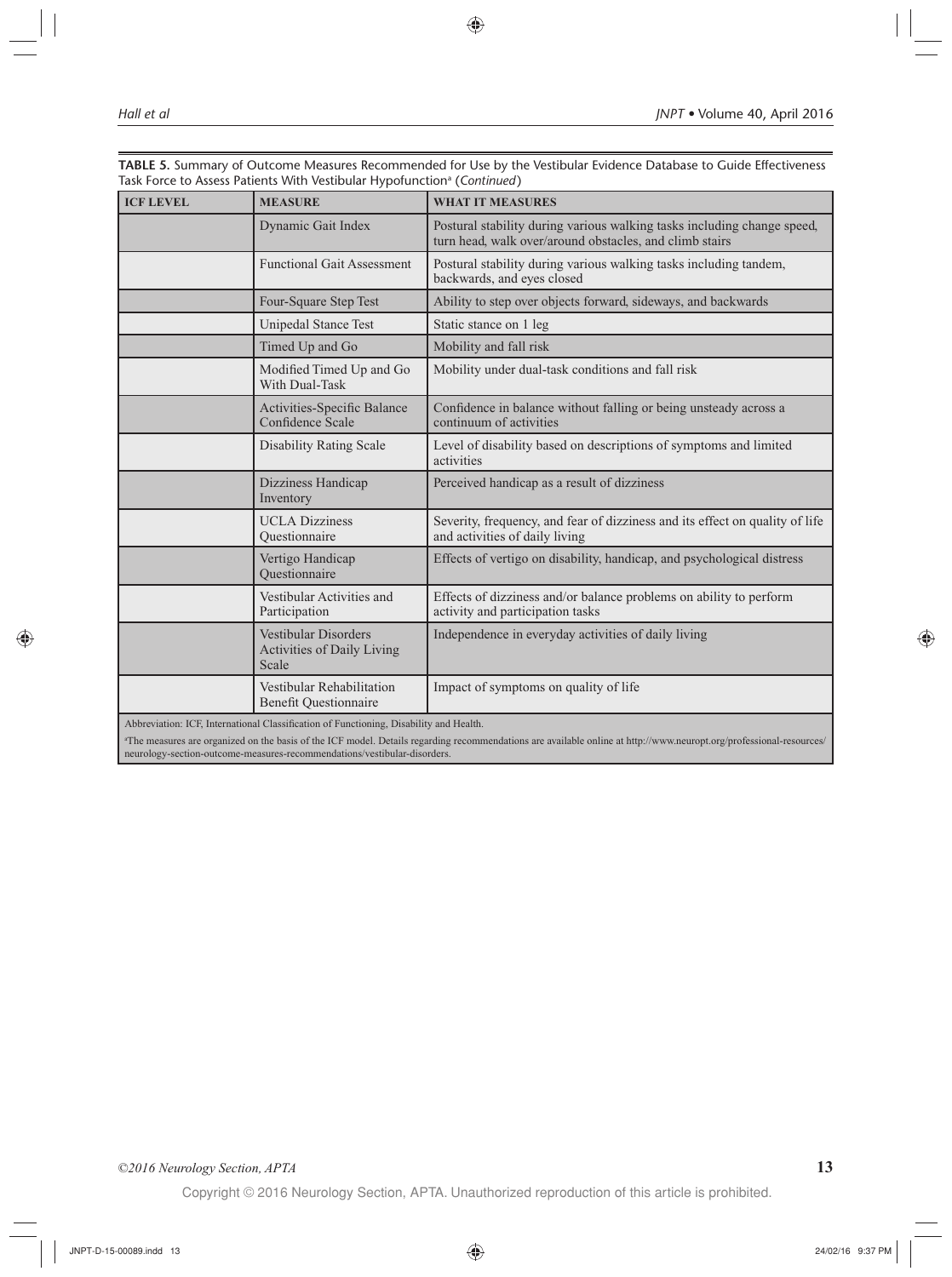## **ACTION STATEMENTS AND RESEARCH RECOMMENDATIONS**

Here, we present each action statement followed by a standardized information profile and then the supporting evidence for the statement. Recommendations for research are also included.

**A. Action Statement 1: EFFECTIVENESS OF VES-TIBULAR REHABILITATION IN PERSONS WITH ACUTE AND SUBACUTE UNILATERAL VESTIBU-LAR HYPOFUNCTION.** Clinicians should offer vestibular rehabilitation to patients with acute or subacute unilateral vestibular hypofunction. (Evidence quality: I; recommendation strength: strong)

#### **Action Statement Profile**

**Aggregate evidence quality:** Level I. Based on 5 level I randomized controlled trials and 4 level II randomized controlled trials.

**Benefits:** Improved outcomes in patients receiving vestibular rehabilitation when compared with controls given either no exercise or sham exercises.

#### **Risk, harm, and cost:**

- Increased cost and time spent traveling associated with supervised vestibular rehabilitation.
- Increase in symptom intensity at the onset of treatment.

#### **Benefit-harm assessment:**

- Preponderance of benefit.
- **Value judgments:**
- Early initiation of vestibular rehabilitation ensures shorter episodes of care, higher levels of recovery of balance function, reduced symptom complaints, improved functional recovery to activities of daily living, reduced fall risk, and improved quality of life.
- **Role of patient preferences:** • Cost and availability of patient time and transportation
	- may play a role.

#### **Exclusions:**

- Individuals who have already compensated sufficiently to the vestibular loss and no longer experience symptoms or gait and balance impairments do not need formal vestibular rehabilitation. For example, people who resume their customary sporting or physical activities may compensate quickly so that they do not need vestibular rehabilitation and when evaluated by a physical therapist have normal test results.
- Possible exclusions also include active Meniere disease or those with impairment of cognitive or general mobility function that precludes adequate learning and carryover or otherwise impedes meaningful application of therapy.

#### **Supporting Evidence and Clinical Interpretation**

Acute unilateral vestibular hypofunction is the most common cause of acute spontaneous vertigo.37,38 Acute unilateral vestibular hypofunction is most commonly due to vestibular neuritis but may also be due to trauma, surgical transection, ototoxic medication, Meniere disease, or other lesions of the vestibulocochlear nerve or labyrinth. The acute asymmetry results in imbalance in vestibular tone that manifests with vertigo, nausea, and unsteadiness of gait as well as spontaneous nystagmus with the fast component beating away from the dysfunctional ear. Although nystagmus and vertigo usually subside within hours to 14 days, imbalance and the sensation of dizziness, especially during head movement may persist for many months, or longer, resulting in a more chronic syndrome. Vestibular exercises have been used in recent years as a means of aiding patients to make a more speedy and thorough recovery.

Strong evidence indicates that vestibular rehabilitation provides clear and substantial benefit to patients with acute or subacute unilateral vestibular hypofunction, so, with the exception of extenuating circumstances, vestibular rehabilitation should be offered to patients who are still experiencing symptoms (eg, dizziness, dysequilibrium, motion sensitivity, and oscillopsia) or imbalance due to unilateral vestibular hypofunction. Two level I studies examined the effects of vestibular rehabilitation solely within the acute/ subacute stage after resection of vestibular schwannoma. In the first level I study, patients scheduled for resection were randomly assigned to an exercise group (vestibular,  $n = 11$ , or control,  $n = 8$ ).<sup>18</sup> Exercises were started 3 days after resection of the vestibular schwannomas and continued until the patients were discharged from the hospital (average = postoperative day 6). The vestibular group performed gaze stabilization exercises for 1 minute each 5 times per day for a maximum of 10 to 20 minutes per day. The control group performed vertical and horizontal smooth-pursuit eye movements against a featureless background on the same schedule. Patients in both groups walked at least once each day. The vestibular group was older (mean age 59 years vs 48 years in controls,  $(P < 0.04)$ , but otherwise the groups were similar. Both groups reported significantly more dizziness after surgery than before  $(P < 0.05)$  and had more postural sway on postoperative day 3 than preoperatively  $(P < 0.05)$ . By days 5 and 6, the vestibular group reported less subjective disequilibrium compared with the control group  $(P \leq$ 0.05). Some posturographic measures improved more in the vestibular group compared with the control group on postoperative day 6, and more patients in the vestibular group were able to walk with head turns without staggering than in the control group. This study has several limitations: (1) no allocation concealment, (2) a relatively small number of subjects, and (3) it was assumed that patients developed acute unilateral vestibular hypofunction from surgery but this is not known. Some of the patients may have had a progressive loss of vestibular function over the years, with the growth of the tumor, and had adapted, and as such did not experience an acute loss postoperatively.

The second study examined the effectiveness of gaze stabilization exercises started after vestibular schwannoma surgery to reduce patients' perception of dizziness/ imbalance.16 In this level I study, subjects were randomized into a vestibular exercise group who performed gaze stability and balance exercises  $(n = 30)$  or a control group who did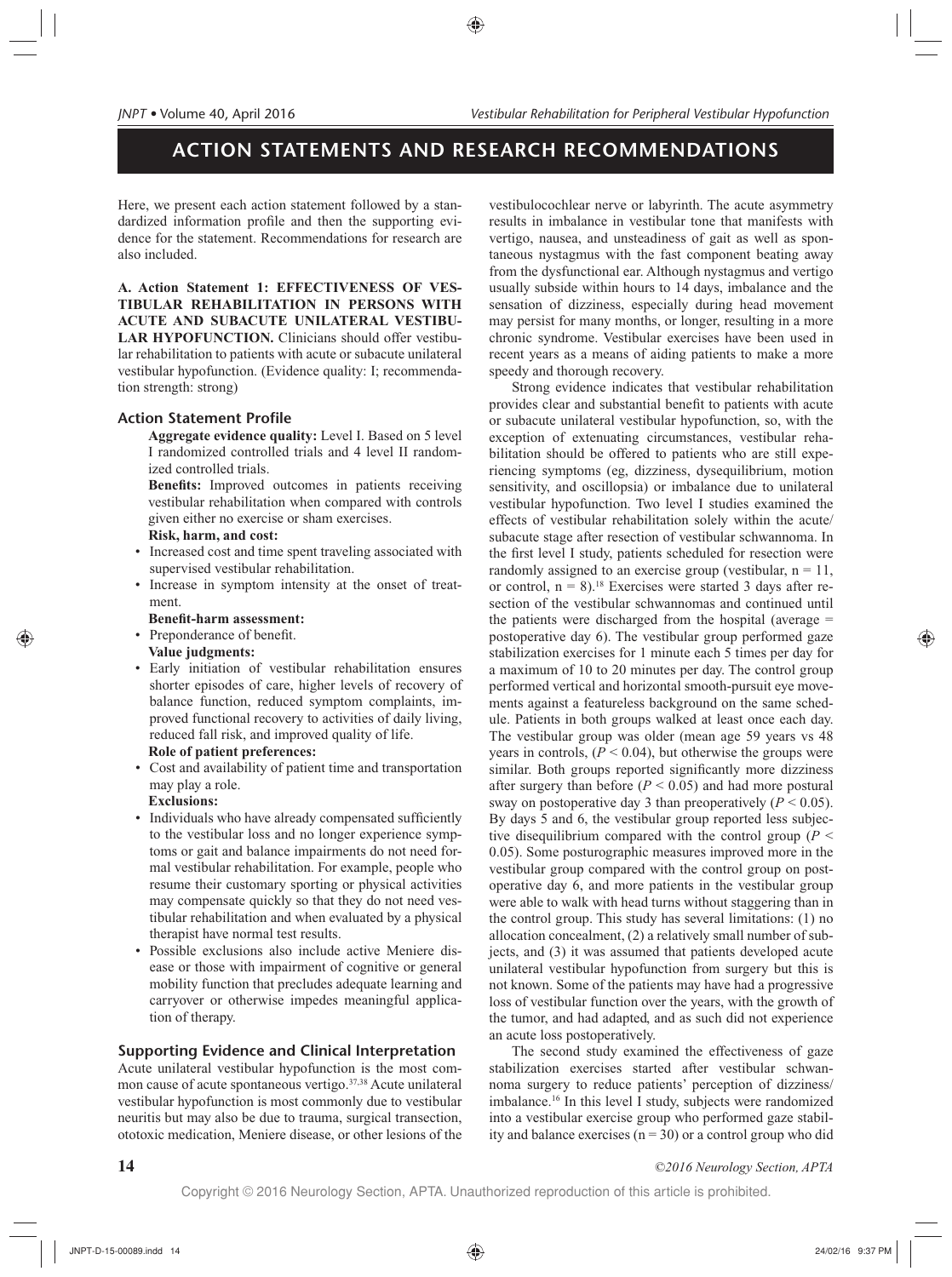not perform any exercises ( $n = 27$ ). Patients were assigned to a group on the basis of a sequentially randomized design (the first part of the study was the control group, and the second part of the study was the vestibular exercise group). Patients in the vestibular exercise group performed gaze stabilization exercises starting on the third postoperative day. Each exercise was performed for 1 minute, 4 or 5 times each day. The exercises were initially performed while lying down or seated and were then performed while standing. Patients were reassessed for the first time at 2 to 3 weeks after surgery. The main finding was that there was less dizziness in the vestibular exercise group, based on the scores of the Dizziness Handicap Inventory, compared with the control group at 2 to 3 weeks, 6 to 7 weeks, and 10 to 12 weeks postoperatively. Secondary findings showed no difference between groups in spontaneous nystagmus, subjective complaints of vertigo, and vestibular asymmetry when measured over the 12-week course of the study.

Mruzek et al<sup>39</sup> found that a course of vestibular exercises after unilateral vestibular ablation in patients with vestibular schwannoma or Meniere disease was beneficial in reducing symptom intensity and disability compared with a control group. In this level I study, they examined patients at postoperative day 5 and then 2, 5, and 7 weeks after surgery. Subjects were randomized into 3 groups: (1) vestibular exercises + social reinforcement, (2) vestibular exercises alone, and (3) a control group who performed range of motion exercises + social reinforcement. All interventions lasted 8 weeks. Vestibular exercises were initiated on postoperative day 5 and consisted of habituation exercises, based on the results of the Motion Sensitivity Test and Cawthorne-Cooksey exercises. The control group performed range of motion exercises. Social reinforcement consisted of periodic phone calls to urge adherence and encourage and praise the patients. They found that all patients improved in the Motion Sensitivity Test, computerized dynamic posturography, and Dizziness Handicap Inventory scores, but the patients who performed the vestibular exercises had significantly less motion sensitivity (groups 1 and 2) and had better (lower) scores on the physical subscale of the Dizziness Handicap Inventory (group 1) at 8 weeks after surgery than the control group (group 3).

Another study also started vestibular exercises in patients after vestibular schwannoma surgery 3 to 5 days postoperatively.40 In this level I study, patients were randomized (with allocation concealment) to 12 weeks of vestibular exercises ( $n = 16$  younger,  $n = 15$  older defined as older than 50 years) or to a control group ( $n = 11$  younger,  $n =$ 11 older). There were no differences in tumor sizes or mean caloric asymmetry between the groups preoperatively. Vestibular exercises included supervised gaze stabilization exercises, walking, narrow-based walking with head turning, and treadmill training for a total of 4 sessions with a home exercise program 3 times per day. The control group was told to walk, read, and watch TV while in the hospital and then told to gradually increase their activity level once at home. There were no differences in balance measures between groups during the acute/subacute phase except for tandem gait, which was better in the vestibular exercise group. However, when only older subjects were considered, static

balance, Timed Up and Go, and tandem gait were better in those who received vestibular exercises than in controls (*P* < 0.05). At 9 to 12 weeks, older subjects who received vestibular exercises were better on static balance, Timed Up and Go, tandem walk and the Dynamic Gait Index. This study found essentially no benefit in vestibular exercises compared with general instructions in those younger than 50 years. This study's limitations include a minimal period of supervised vestibular exercises (4 supervised sessions over 12 weeks).

In the final level I study, comparisons were made between patients with acute unilateral vestibular hypofunction treated with a course of Nintendo Wii Fit Balance Board balance exercises ( $n = 37$ ) and a control group ( $n = 34$ ).<sup>41</sup> They examined patients on the second day after admission for vestibular neuritis and then randomly assigned the patients to the groups. The Wii exercise group performed a customized program of 5 to 6 exercises for a total of 45 minutes. The program consisted of 10 training sessions, partitioned in 2 daily sessions for 5 consecutive days. The control group performed only 1 session consisting of 2 exercises (the "1-leg figure" and the vendor-specific training test to calculate the "virtual fitness age") for a total time of 5 minutes. Patients were reassessed on day 5 of treatment and after 10 weeks. Outcome measure included performance on 16 different exercises performed by the Wii group during the 5 days of the study, Sensory Organization Test, the Dizziness Handicap Inventory, Vertigo Symptom Scale, and the Falls Efficacy Scale. There were no differences in age, sex, or symptom duration between groups. Results showed that patients in the control group required 2.4 days (standard  $deviation = 0.4$ ) longer hospitalization on average than patients after early rehabilitation with the Wii balance board. In addition, an absence of nystagmus was observed 2.1 days (standard deviation  $= 0.5$ ) earlier in the exercise group than in the control group. At both day 5 and 10 weeks after exercise, the exercise group showed significantly better results in the Sensory Organization Test, Dizziness Handicap Inventory, Vertigo Symptom Scale, and Falls Efficacy Scale than the control group ( $P < 0.05$ ). The authors concluded that the early use of a visual feedback system (Nintendo Wii Balance Board) for balance training facilitated recovery of balance and symptoms in patients with acute unilateral vestibular hypofunction. Although this study received a level I rating using our criteria, there are several limitations that temper this rating: (1) use of the same exercises performed by the exercise group as an outcome measure; (2) although the authors conclude that the Vertigo Symptom Scale improved only in the exercise group, they provided no data to support this; (3) a level of significance of alpha less than 0.05 was set, but no adjustment was made for multiple comparisons, so the potential for type I error is greater; (4) they do not account for all the subjects recruited or enrolled in the study.

Several level II studies also support the use of vestibular exercises in the treatment of patients with acute or subacute unilateral vestibular hypofunction. Strupp et  $al<sup>42</sup>$  conducted a randomized controlled trial in which patients were randomized to a vestibular ( $n = 19$ ) or a control group ( $n = 20$ ). The control group was given no particular exercises; however, both groups were encouraged to engage in regular daily activities, such as walking to the bathroom and sitting up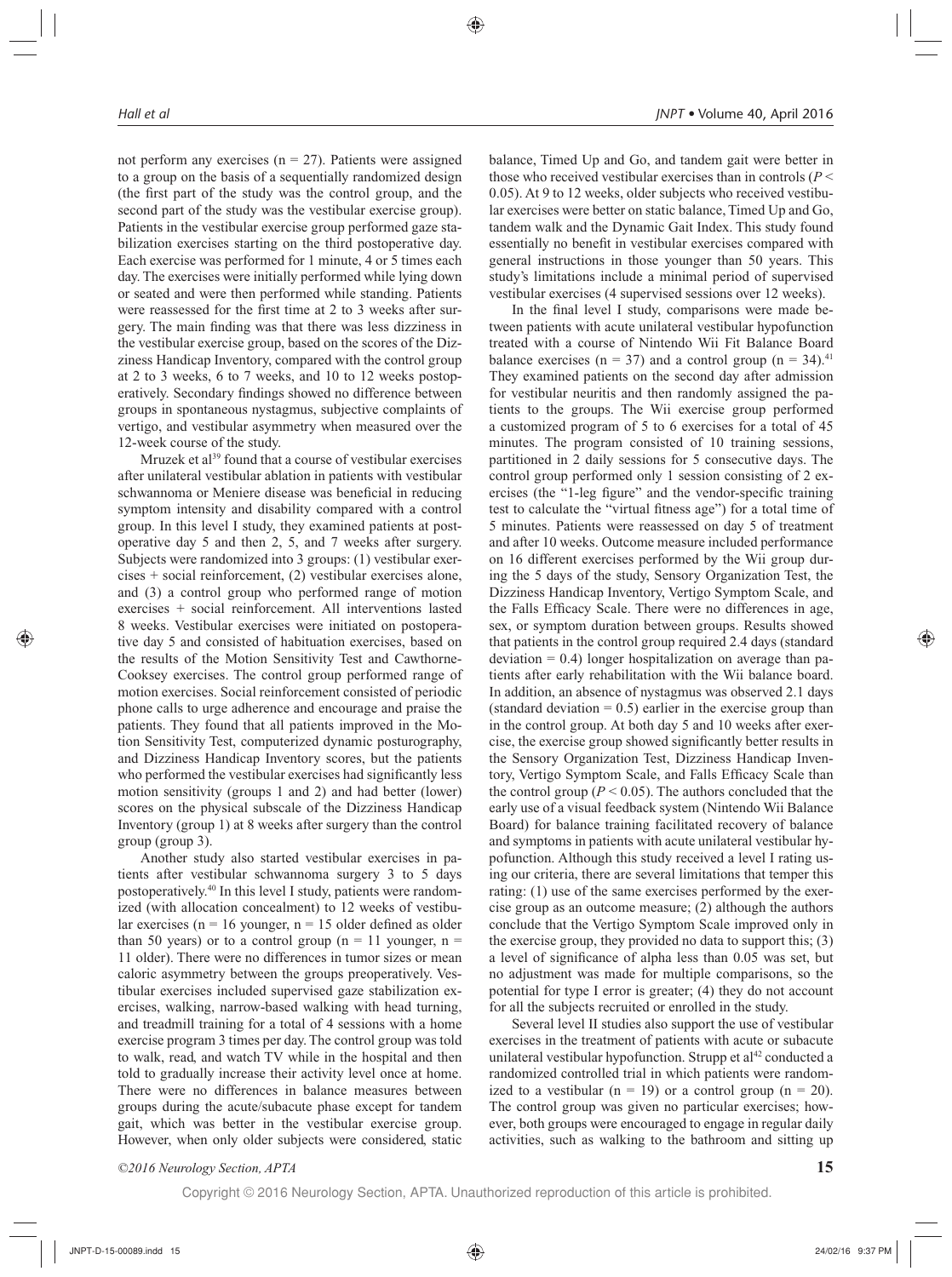for meals. The vestibular group performed gaze stabilization exercises as well as static and dynamic balance exercises, which included head movement. The primary outcome was postural stability with eyes closed on foam as measured by sway path velocity. In general, both groups improved in postural stability across time; however, at the assessment 30 days after symptom onset, the vestibular group was significantly more stable compared with the control group  $(P < 0.001)$ . They found no differences between groups in the recovery of signs and symptoms related to the tonic vestibular system (eg, ocular torsion and subjective visual vertical). This study shows that vestibular exercises administered early after onset of unilateral vestibular hypofunction result in improvement in sway and balance by day 30 after onset but that, as expected, problems that affect the tonic vestibular system recover with or without vestibular exercises.

A second level II study assessed 87 patients with at least 1 vertigo spell and 2 abnormal tests (Romberg, Fukuda Stepping Test, head shaking nystagmus, or spontaneous nystagmus) within 5 days of study enrollment.<sup>43</sup> They excluded those with vestibular symptoms in the prior 6 months or those with benign paroxysmal positional vertigo. Patients were randomized and blinded to group: the vestibular group  $(n = 45)$  was given supervised gaze stability exercises performed with horizontal and vertical head movements for 1 minute 3 times per day for 21 days. The control group  $(n =$ 42) did gaze fixation without head movement while blinking their eyes 3 times per day for 21 days. By 10 days, the vestibular group showed significant improvement in Romberg, Fukuda Stepping Test, spontaneous nystagmus, and post head-shaking-induced nystagmus compared with the control group. Most patients in the vestibular group improved in the timeframe of 3 to 10 days compared with controls, but by 3 weeks the differences between the groups began to diminish.

A level II study by Marioni et al<sup>44</sup> enrolled 30 patients starting 2 weeks after acute unilateral vestibular hypofunction: patients were randomized (no mention of allocation concealment) to posturography-assisted vestibular exercises  $+$  a home exercise program ( $n = 15$ ) or to a control group  $(n = 15)$  that did no particular exercises. The vestibular group performed supervised vestibular exercises during 30-minute sessions once a week plus a home exercise program three times per day for 5 weeks. The vestibular group improved in static balance with eyes open on foam  $(P = 0.02)$  and eyes closed on foam conditions ( $P = 0.00004$ ), whereas the control group only improved with eyes closed on foam conditions ( $P = 0.03$ ). At 6 weeks, sway velocity with eyes open on foam  $(P = 0.03)$  and eyes closed on foam conditions  $(P = 0.000001)$  was better in treated than untreated subjects. This study demonstrates improvement in computerized posturography measures such as postural sway velocity when vestibular exercises are administered starting 2 weeks after a significant (defined as  $>50\%$  asymmetry) unilateral vestibular hypofunction.

A level II study by Teggi et al<sup>45</sup> examined the effect of vestibular exercises on patients hospitalized with acute vestibular neuritis. Patients were randomly assigned to either a vestibular or control group. The vestibular group  $(n = 20)$ underwent a total of 10 sessions of rehabilitation consisting

of balance exercises on a force platform using both visual feedback and an optokinetic stimulus. They also performed gaze stability exercises and a subset of Cawthorne-Cooksey exercises. The control group was told only to "perform their daily activities." Outcome measures included a sway path analysis of stance with eyes open and eyes closed, Dynamic Gait Index, Dizziness Handicap Inventory, and a Visual Analog Scale for anxiety, at baseline, and after 25 days. There was a significant difference in the Dizziness Handicap Inventory total scores  $(P < 0.002)$  and anxiety scores  $(P < 0.001)$  between the 2 groups, with the vestibular group showing more improvement than the control group; there was no significant difference in the Dynamic Gait Index scores between the groups.

Three level III retrospective studies introduced a new concept of rehabilitation for patients scheduled for vestibular ablation, either for vestibular schwannoma or Meniere disease.46-48 These studies advocate for treating the patients with a combination of intratympanic gentamicin to induce further loss of vestibular function and vestibular exercises to induce vestibular compensation before surgery. They report that patients undergoing this "pre-hab" had faster recovery of symptoms and balance after surgery. Further research is needed, however, to determine whether there is a significant difference in the rate and level of recovery with pre-hab compared with a control group who receives only postoperative rehabilitation.

**R. Research Recommendation 1:** Researchers should examine the concept of a critical period for optimal vestibular compensation through studies that examine early versus delayed intervention. Researchers should identify factors that predict which patients will recover without the benefit of vestibular rehabilitation and which patients will need vestibular rehabilitation to optimize outcomes.

**A. Action Statement 2: EFFECTIVENESS OF VES-TIBULAR REHABILITATION IN PERSONS WITH CHRONIC UNILATERAL VESTIBULAR HYPO-FUNCTION.** Clinicians should offer vestibular rehabilitation to patients with chronic unilateral vestibular hypofunction. (Evidence quality: I; recommendation strength: strong)

#### **Action Statement Profile**

**Aggregate evidence quality**: Level I. Based on 3 level I and 1 level II randomized controlled trials. **Benefits:** Improved outcomes in patients receiving vestibular rehabilitation when compared with controls given either no exercise or sham exercises. **Risk, harm, and cost:**

- Increased cost and time spent traveling associated with supervised vestibular rehabilitation. **Benefit-harm assessment:**
- Preponderance of benefit.
- **Value judgments:**
- Importance of optimizing and accelerating recovery of balance function and decreasing distress, improving functional recovery to activities of daily living, and reducing fall risk.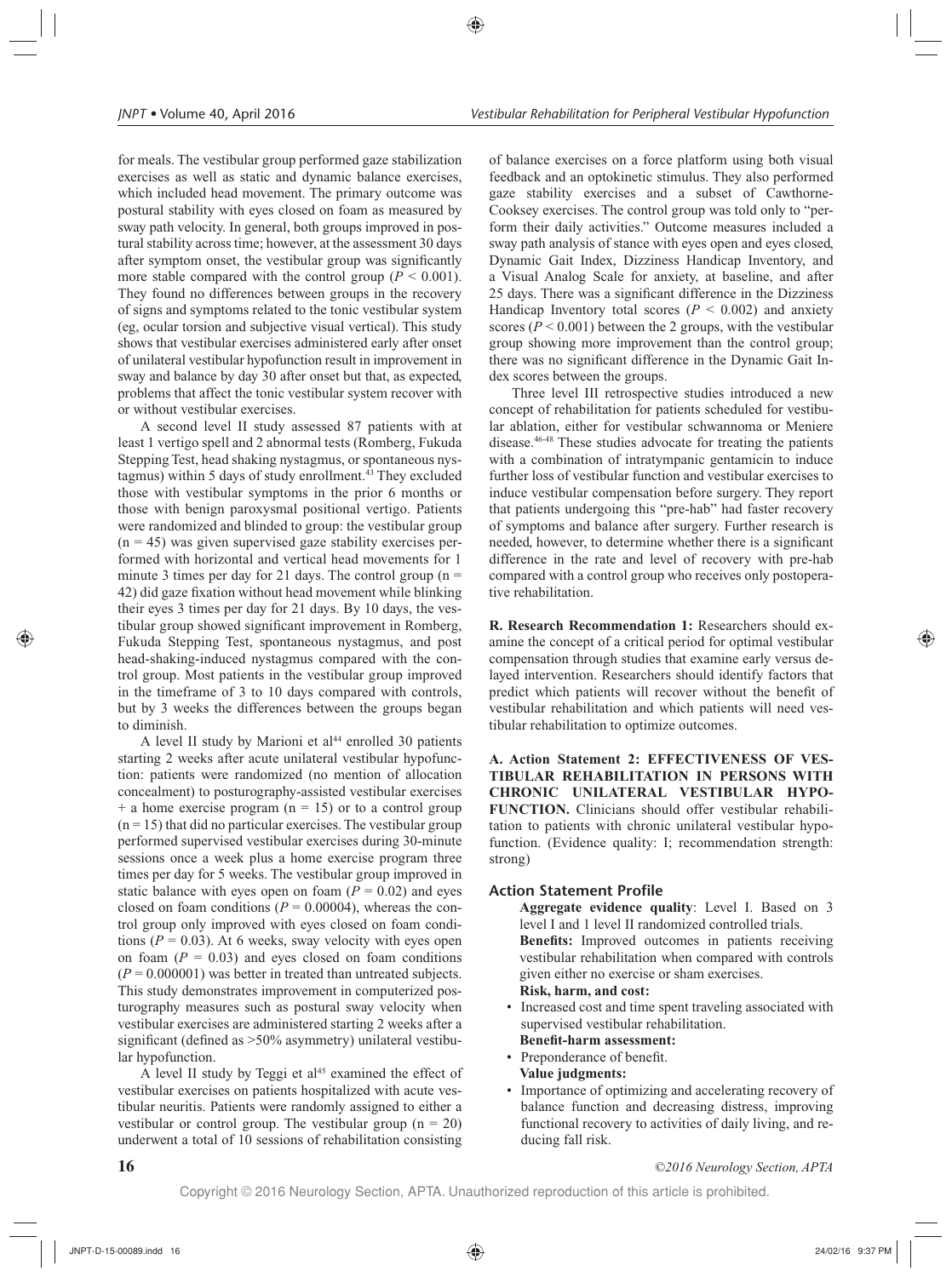#### **Role of patient preferences:**

 • Cost and availability of patient time and transportation may play a role.

**Exclusions:**

- Individuals who have already compensated sufficiently to their vestibular loss and no longer experience symptoms or gait and balance impairments do not need formal vestibular rehabilitation.
- Possible additional exclusions include active Meniere disease or those with impairment of cognitive or general mobility function that precludes adequate learning and carryover or otherwise impedes meaningful application of therapy.

#### **Supporting Evidence and Clinical Interpretation**

Strong evidence indicates that vestibular rehabilitation provides clear and substantial benefit to patients with chronic unilateral vestibular hypofunction. Therefore, with the exception of extenuating circumstances, vestibular rehabilitation should be offered to patients who are still experiencing symptoms (eg, dizziness, dysequilibrium, motion sensitivity, and oscillopsia) or imbalance because of unilateral vestibular hypofunction.

A level I randomized controlled trial studied 21 patients with chronic unilateral vestibular hypofunction (based on caloric testing) of 2 weeks to 3 years of duration who also had impairment of Dynamic Visual Acuity as well as a measure of severity of oscillopsia (Visual Analog Scale).<sup>19</sup> Patients were randomized to vestibular  $(n = 13)$  versus placebo exercises  $(n = 8)$ . The vestibular exercises included adaptation and substitution exercises to improve gaze stability, whereas the placebo exercises involved saccadic eye movements against a Ganzfeld (a large featureless surface) with head stationary. Vestibular and placebo exercises were performed 4 to 5 times per day for 20 to 30 minutes plus 20 minutes of balance and gait exercises daily with individual programs adjusted as needed. Patients were seen once a week in the clinic for 4 weeks and adherence was monitored. The vestibular exercise group showed improvement in Dynamic Visual Acuity (*P* < 0.001) with 12 of the 13 returned to normal, whereas no change in Dynamic Visual Acuity was seen in the control group and no control subject returned to normal. Thus, vestibular exercises facilitate recovery of gaze stability as measured by Dynamic Visual Acuity. There was no indication of failure to improve on the basis of age, and improvement was seen even if exercises were administered 12 months after symptom onset. Improvement in Dynamic Visual Acuity did not correlate with improvement in oscillopsia measured by the Visual Analog Scale.

In a level I randomized controlled trial, Loader et al<sup>49</sup> studied 24 patients with chronic unilateral vestibular hypofunction who were randomly assigned to either a treatment group ( $n = 12$ , exposure to optokinetic stimuli while standing) or a control group ( $n = 12$ , no treatment). The outcome consisted of a measure of postural stability in stance (Sensory Organization Test). The treatment group was required to read randomly presented texts while standing. Patients attended 10 treatment sessions over a 3-week period, with each session lasting approximately 30 minutes. The control group only had their balance tested before and after a 3-week

period. Neither group performed a home exercise program. There were no differences between groups before the initiation of treatment, but after the 3-week intervention period, the treatment group had significantly better postural stability. Two limitations of the study are that there is a difference in how the 2 groups were treated (the control group having limited contact with the therapists) and that the treatment group practiced standing balance, which is closely related to the outcome measure, whereas the control group did not.

In another level I randomized controlled trial study, Giray et al<sup>50</sup> examined 41 patients with chronic vestibular dysfunction treated with vestibular rehabilitation for 4 weeks (n  $= 20$ ) versus a no-treatment control group (n  $= 21$ ). Interestingly, the ratio of male to female was 11:2. They specifically excluded patients with benign paroxysmal positional vertigo and Meniere disease or any orthopedic or neurological comorbid condition that would confound recovery. All participants had chronic uncompensated unilateral vestibular hypofunction based on caloric testing. No mention was made of allocation concealment in the randomization process. Patients were seen in the clinic twice per week for 4 weeks for 30 to 45 minutes and monitored for adherence. Between supervised sessions, patients did a twice-daily home exercise program for a total of 30 to 40 minutes per day. The home exercise program included a combination of adaptation (without and with target moving in pitch and yaw planes for 1 minute each for 3 times per day), substitution, habituation, and balance exercises. The vestibular rehabilitation group made improvements from pre and posttreatment in all measures, including disequilibrium on the basis of the Visual Analog Scale (*P* < 0.003), Dizziness Handicap Inventory  $(P < 0.001)$ , Berg Balance Scale  $(P < 0.013)$ , and Modified Clinical Test for Sensory Interaction on Balance (*P* < 0.004), whereas the control group did not change in any of the measures. Furthermore, there were significant differences ( $P$  < 0.05) in change scores of all measures for the vestibular rehabilitation group compared with the control group.

Enticott et al<sup>16</sup> reported, in their level II study, that on average, all subjects significantly improved pre- to posttherapy for the Dizziness Handicap Inventory and Activities-Specific Confidence Scale ( $P < 0.05$ ). However, the experimental group (vestibular exercises) improved to a greater extent than the control group (strength and endurance exercises) on the Dizziness Handicap Inventory and Activities-Specific Balance Confidence ( $P < 0.05$ ). On average, all subjects significantly improved pre- to posttherapy for tandem walk, step test, tandem stance, and single-leg stance test  $(P < 0.05)$ . The experimental group improved to a greater extent than the control group on the tandem walk, step tests, and posturography on foam and eyes closed conditions ( $P < 0.05$ ). Limitations of the study include no blinding and that some patients had other vestibular disorders in addition to unilateral vestibular hypofunction. Nine subjects had vestibular migraine. Three subjects had benign paroxysmal positional vertigo, which initially had not resolved, but had resolved by the end of the study.

Finally, although not a traditional randomized controlled trial, Shepard and Telian<sup>51</sup> provide support specifically for the use of habituation exercises. In this level III study of patients with chronic vestibular deficits, Shepard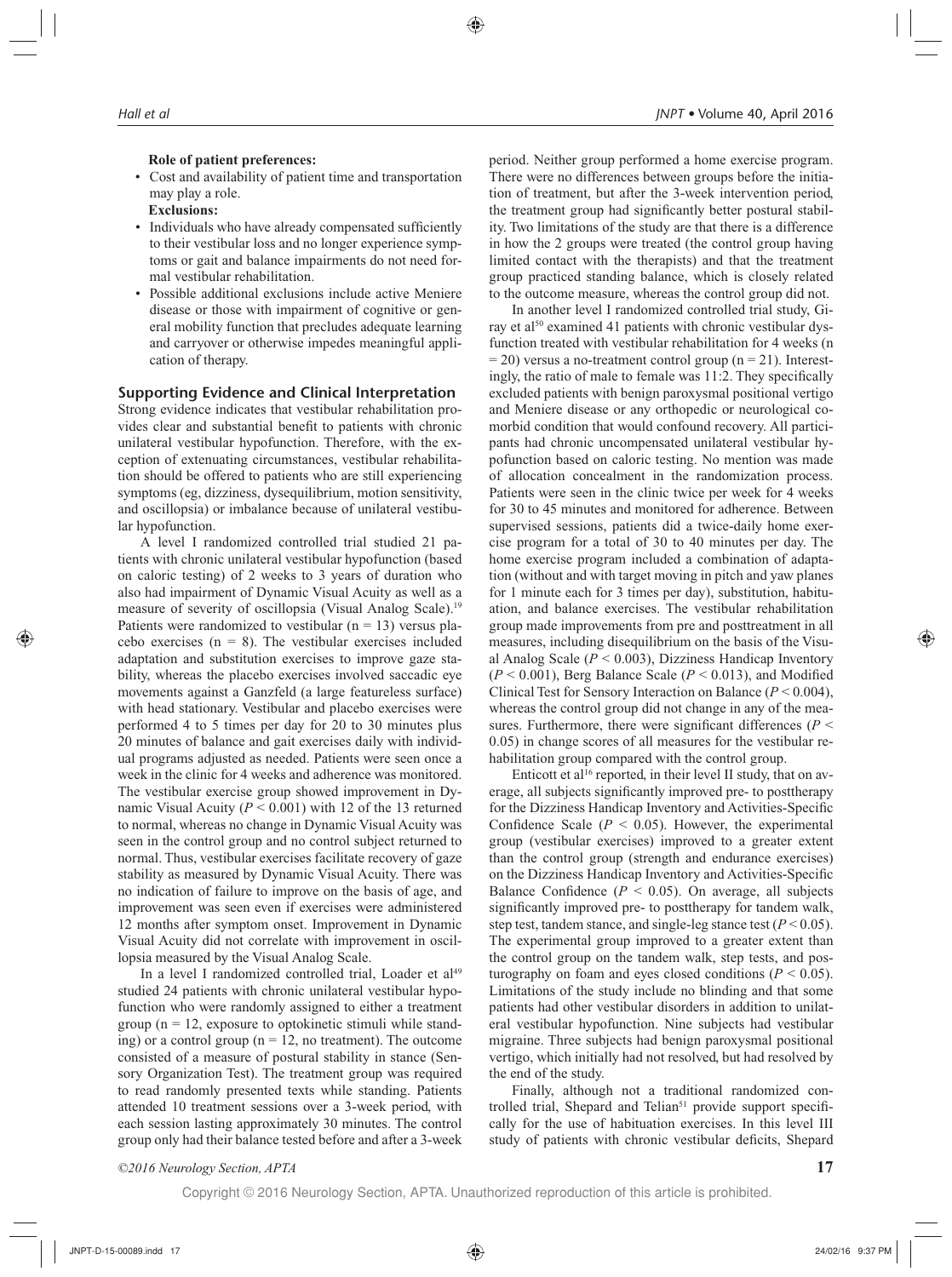and Telian compared the efficacy of customized vestibular exercise programs with a more generic exercise program using a delayed treatment paradigm. Subjects first were assessed to establish a baseline and identify specific deficitsrelated motion-provoked symptoms or balance and gait impairments and then re-assessed at 1 month before initiating any exercises. This delayed treatment model served as a control for spontaneous recovery. Subjects who had not shown spontaneous recovery were then stratified by age and by pretreatment disability to receive a customized or generic exercise program. The customized program included habituation exercises for motion-provoked or positional sensitivity and balance and gait retraining. The generic exercise program consisted of 1 active head movement, a Dix-Hallpike movement with head in neutral position, 1 balance exercise and graded walking. After 3 months of therapy, only the vestibular rehabilitation group showed a significant reduction in dizziness during routine daily activities. The vestibular rehabilitation group also showed a significant improvement on both static and dynamic posturography, a reduction in motion sensitivity, and a decrease in asymmetry of vestibular function. The generic exercise group improved only in their performance of static balance tests.

Several other treatment modalities have been explored as possible interventions for patients with unilateral vestibular hypofunction. In a level III study, Verdecchia et al<sup>52</sup> present the results from a cohort of 69 patients with chronic unilateral vestibular hypofunction. All patients performed a vestibular rehabilitation program of gaze stability, balance, and gait exercises to which the complementary use of video game equipment (Wii) was added. Outcome measures included the perception of handicap, fall risk, and gaze stability (clinical Dynamic Visual Acuity). As a group, patients improved significantly in all measures  $(P < 0.0001)$ . Aquatic physiotherapy may also be beneficial for people with chronic unilateral vestibular hypofunction.<sup>53</sup> In one study, patients performed 10 sessions of aquatic physiotherapy consisting of eye, head, and body movements that stimulate the vestibular system and other systems involved in body balance, which frequently generate dizziness in patients with unilateral vestibular hypofunction. As a group, patients had lower Brazilian Dizziness Handicap Inventory total scores, lower intensity of dizziness, and better postural stability after aquatic physiotherapy. They found no association between age, time since symptom onset, and use of antivertigo medication with rehabilitation outcomes.

**A. Action Statement 3**: **EFFECTIVENESS OF VES-TIBULAR REHABILITATION IN PERSONS WITH BILATERAL VESTIBULAR HYPOFUNCTION.** Clinicians should offer vestibular rehabilitation to patients with bilateral vestibular hypofunction. (Evidence quality: I; recommendation strength: strong)

#### **Action Statement Profile**

**Aggregate evidence quality**: Level I. Based on 4 level I randomized controlled trials.

**Benefits:** Improved function and decreased symptoms in patients receiving vestibular rehabilitation when compared with controls given sham exercises.

#### **Risk, harm, and cost:**

- Increased symptom intensity and imbalance when performing the exercises.
- Increased cost and time spent traveling associated with supervised vestibular rehabilitation. **Benefit-harm assessment:**
- Preponderance of benefit. **Value judgments:**
- Benefit of gaze stability and balance exercises in patients with bilateral vestibular hypofunction has been demonstrated in level I studies. However, the number of subjects in these studies was small (with the exception of one study) and the outcome measures utilized were variable.
	- **Role of patient preferences:**
- Cost and availability of patient time and transportation may play a role.
- **Exclusions:**
- Possible exclusions include impairment of cognitive or general mobility function that precludes adequate learning and carryover or otherwise impedes meaningful application of therapy.

#### **Supporting Evidence and Clinical Interpretation**

Strong evidence indicates that vestibular rehabilitation provides clear and substantial benefit to patients with bilateral vestibular hypofunction, so with the exception of extenuating circumstances vestibular rehabilitation should be offered to patients who are still experiencing symptoms (eg, dizziness, dysequilibrium, and oscillopsia) or imbalance because of bilateral vestibular hypofunction. Four level I, randomized controlled trials assessed the effectiveness of vestibular exercises in individuals with bilateral vestibular hypofunction. Herdman et al<sup>20</sup> examined the influence of gaze stability exercises (a combination of adaptation and substitution exercises) as compared with a vestibular-neutral placebo treatment (saccadic eye movements without head movement against a Ganzfeld) on Dynamic Visual Acuity in 13 patients with bilateral vestibular hypofunction. All participants were seen weekly in the clinic by a physical therapist and were instructed to perform the home exercise program of eye exercises (either gaze stability or saccadic eye movements) 4 to 5 times per day for a total of 20 to 40 minutes. All participants performed balance and gait exercises as part of a home exercise program for 20 minutes per day. As a group, the individuals performing the gaze stability exercises demonstrated an improvement in their Dynamic Visual Acuity as compared with the placebo group.

A level I study by Krebs et al<sup>22</sup> examined 8 individuals with bilateral vestibular hypofunction who performed either an exercise program consisting of gaze stability exercises and balance and gait activities or a placebo exercise program. The vestibular exercises involved a staged progression of gaze stability, balance, and gait exercises (eg, phase I—gaze stability with fixed target and slow head movement; phase II—gaze stability with fixed target and fast head movement; phase III—gaze stability with moving target and fast head movement). Participants were seen for weekly outpatient physical therapy visits and were instructed to perform the home exercise program 1 to 2 times per day for 8 weeks.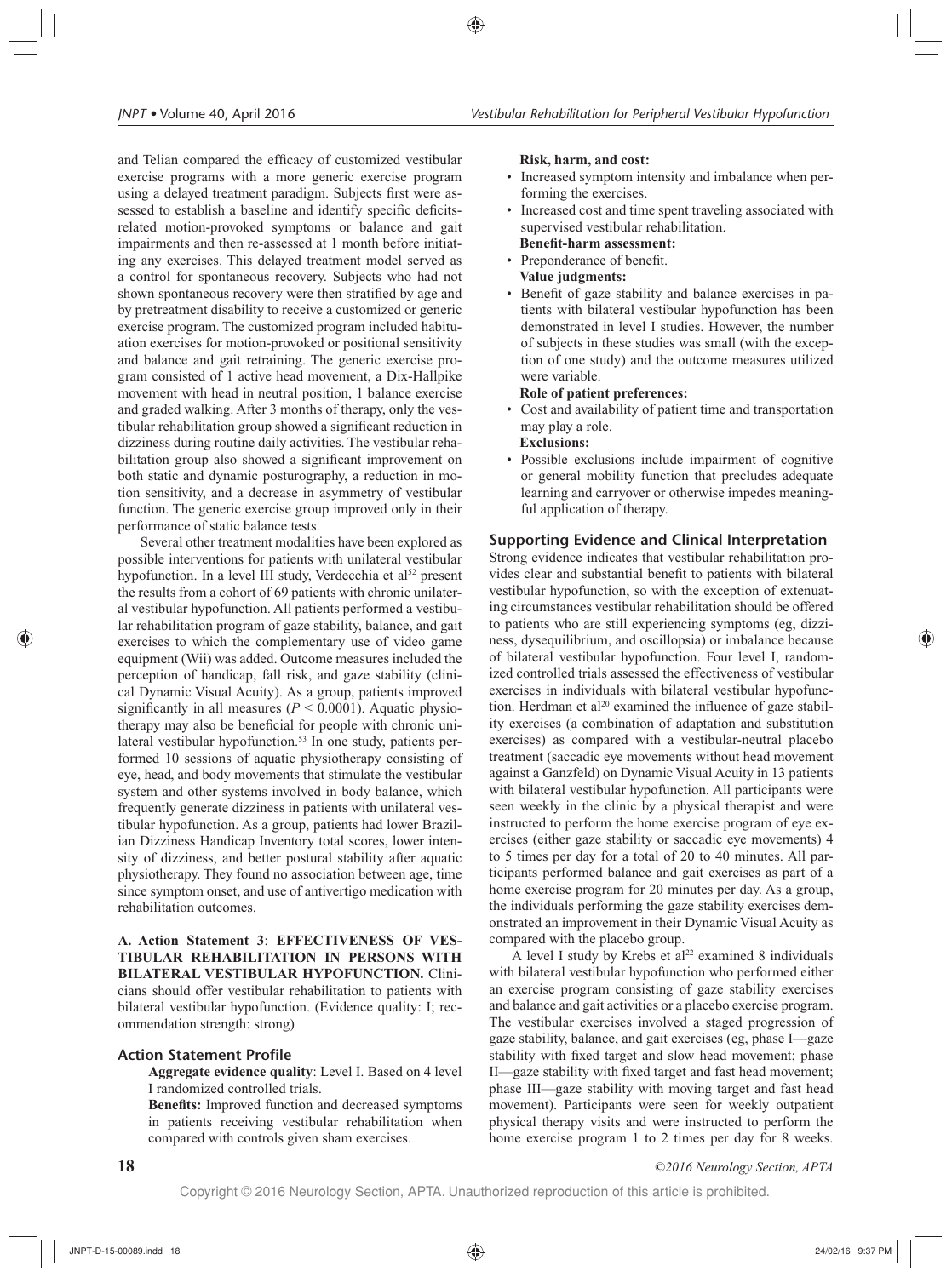The group performing the vestibular exercises demonstrated increased gait speed and postural stability, as compared with those who performed a placebo exercise program of progressive isometric exercises. Both groups demonstrated improvements in Dizziness Handicap Inventory scores; however, there were no differences between the experimental and control groups in improvement in perceived disability.

There is one additional level I randomized controlled trial that included a significant proportion of individuals with bilateral vestibular hypofunction (53 of the 86) who completed 12 weeks of vestibular rehabilitation.<sup>54</sup> On the basis of improved gait biomechanics (preferred gait speed, decreased double support time, and decreased vertical center of mass excursion), Krebs and colleagues determined that patients with vestibular hypofunction benefitted from vestibular rehabilitation as compared with a placebo control group. As described previously, vestibular rehabilitation included a staged progression of gaze stability, balance, and gait retraining exercises.22 Participants were seen for 6 weeks of supervised visits and were instructed to perform a home exercise program at least once per day and 5 times per week for an additional 6 weeks. Patients with unilateral and bilateral vestibular hypofunction benefitted equally from vestibular rehabilitation. Although the unilateral vestibular hypofunction group had more stable and faster gait characteristics at baseline than the bilateral vestibular hypofunction group, both groups' gait characteristics improved significantly with rehabilitation.54

Rine et al<sup>55</sup> used a similar intervention approach as that described by Krebs and colleagues<sup>22</sup> but modified it for children's motor abilities, attention span, and motivational factors. The investigators reported a significant improvement in motor development scores and a trend toward improvement in sensory organization test scores in the treatment group as compared with the placebo group. This study by Rine and colleagues is the only experimental study in children in which vestibular dysfunction was confirmed by laboratory tests. The results suggest that children with bilateral peripheral vestibular dysfunction respond similarly to adults to vestibular rehabilitation, although more research is needed. The difference in vestibular rehabilitation provided to the children was that it was delivered in the form of games to engage the children. Together, these level I studies provide strong support for the use of vestibular rehabilitation in patients with bilateral vestibular hypofunction to improve gaze and postural stability.

There are 5 level III and IV studies that have examined change with vestibular rehabilitation using a variety of outcomes.<sup>56-60</sup> Patten et al<sup>56</sup> (level III) found that individuals with bilateral vestibular hypofunction improved in coordinated head-trunk control after vestibular rehabilitation although no change in preferred gait speed was noted. Gillespie and Minor<sup>57</sup> (level III), using retrospective chart review, identified 35 patients with confirmed bilateral vestibular hypofunction on the basis of clinical, caloric, and rotary chair testing. The majority of patients (32 of the 35) underwent vestibular rehabilitation that included gaze stability exercises (adaptation and substitution) as well as gait and balance exercises. Patients were instructed to perform gaze stability exercises at least 3 times per day. Outcome measures included Dynamic Visual Acuity, static balance in Romberg, and gait speed as well as subjective measures of symptoms. Half of the patients improved with vestibular rehabilitation. Improvement was defined as normalization of at least 2 of the 3 measures. The group that did not improve had more comorbidities (2.5) than the group that did improve (1.7), and having 4 or more comorbidities was associated with poorer outcomes. Taken together, these studies demonstrate improvements in measures of gaze stability, static postural stability, gait, and symptoms. However, it is apparent from these studies that not all individuals improved, individuals did not improve on all measures, and there was a great deal of variability in outcome measures.

**R. Research Recommendation 2:** With the advent of new diagnostic tools, it is possible to assess the functioning of each component of the vestibular apparatus. Researchers should examine rehabilitation outcomes in persons with damage to semicircular canal versus otolith components of the vestibular apparatus. Furthermore, researchers should examine the impact of the magnitude and range of hypofunction relative to functional recovery.

**R. Research Recommendation 3:** There is a paucity of research on the effectiveness of vestibular rehabilitation in children. Researchers should examine rehabilitation outcomes in children with confirmed vestibular dysfunction based on vestibular laboratory tests. In addition, researchers should examine the concept of a critical period of balance development in children in the context of providing vestibular rehabilitation. This is especially important in light of the number of children who are receiving cochlear implants at a very young age and the surgical procedure may affect vestibular function.

**A. Action Statement 4: EFFECTIVENESS OF SAC-CADIC OR SMOOTH-PURSUIT EXERCISES IN PERSONS WITH PERIPHERAL VESTIBULAR HY-POFUNCTION (UNILATERAL OR BILATERAL).** Clinicians should *not* offer saccadic or smooth-pursuit eye exercises in isolation (ie, without head movement) as specific exercises for gaze stability to patients with unilateral or bilateral vestibular hypofunction. (Evidence quality: I; recommendation strength: strong)

#### **Action Statement Profile**

- **Aggregate evidence quality:** Level I. Based on 3 level I randomized controlled trials. **Benefits:**
- Poorer outcomes in patients performing only saccadic or smooth-pursuit eye movements without head movement when compared with vestibular rehabilitation. **Risk, harm, and cost:**
- Smooth-pursuit and saccadic eye movement exercises do not appear to harm patients with unilateral or bilateral vestibular hypofunction.
- Delay in patients receiving an effective exercise program.
- Increased cost and time spent traveling associated with ineffective supervised exercises.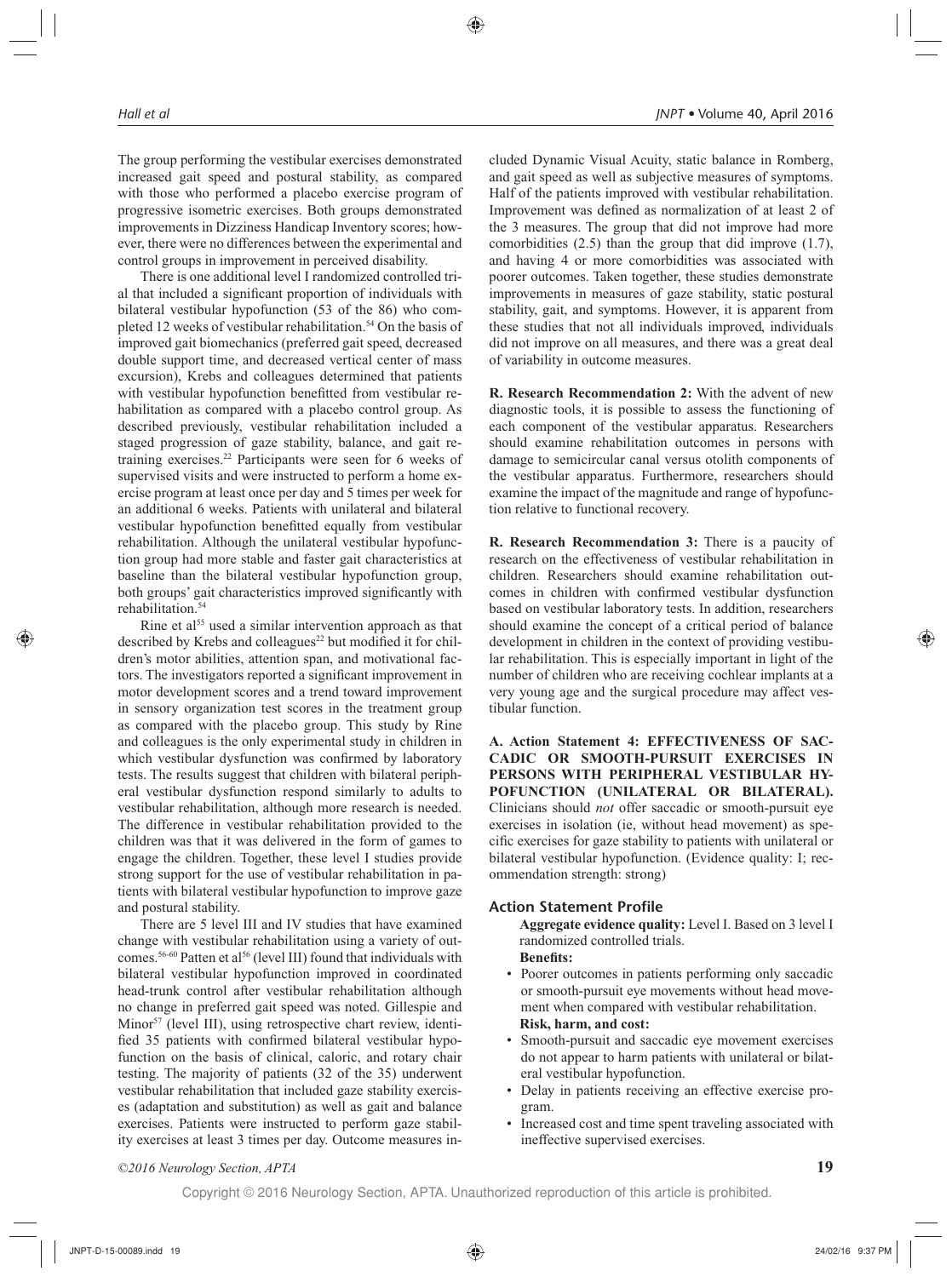#### **Benefit-harm assessment:**

- Preponderance of harm.
- **Value judgments:**
- Importance of prescribing an effective exercise program rather than exercises that will not improve gaze stability, symptom complaint, or balance while walking.
	- **Role of patient preferences:**
- It is doubtful that patients would choose to perform an ineffective exercise.
- **Exclusions:**
- None.

#### **Supporting Evidence and Clinical Interpretation**

Three level I studies have used either saccadic or smoothpursuit eye movements in isolation (ie, without head movement) as control (placebo) exercises.<sup>18-20</sup> Note: The saccadic and smooth-pursuit eye movements used in all 3 of these studies are voluntary saccades and smooth-pursuit eye movements without head movement, of the type used when reading or following a moving object. The voluntary saccade and smooth-pursuit eye movements should not be confused with compensatory eye movements (saccadic or high-velocity, slow-phase eye movements) seen after a head impulse (high acceleration of the head in yaw through a small amplitude) in some patients with vestibular hypofunction that potentially are facilitated by gaze stability exercises. In one study, patients scheduled for resection of vestibular schwannoma were randomly assigned to either an exercise group (vestibular rehabilitation;  $n = 11$ ) or a control group  $(n = 8)$ .<sup>18</sup> Exercises were started 3 days after resection of the vestibular schwannomas and continued until the patients were discharged from the hospital (average = postoperative day 6). The control group performed vertical and horizontal smooth-pursuit eye movements. Patients in both groups walked at least once each day. The vestibular rehabilitation group was older (mean age 59 years vs 48 years in controls, (*P <* 0.04), but both groups were similar in other respects. Both groups reported significantly more dizziness after surgery than before  $(P < 0.05)$  and more postural sway on postoperative day 3 than preoperatively  $(P < 0.05)$ . By postoperative days 5 to 6, patients in the control group reported significantly greater subjective disequilibrium than the vestibular group who performed gaze stabilization exercises. In addition, none of the control groups were able to walk and turn their head without a loss of balance, whereas 50% of the exercise groups were able to walk and turn their head without losing their balance.

Herdman et al, $19$  in a level I study in patients with chronic unilateral vestibular hypofunction, used saccadic eye movements as the exercise for the control group. Patients were randomized to vestibular rehabilitation ( $n = 13$ ) versus placebo exercises ( $n = 8$ ). The vestibular group was taken through supervised adaptation and substitution exercises to improve gaze stability, whereas the control group performed saccadic eye movements against a Ganzfeld (a large featureless background) with their head stationary. Exercises were done 4 to 5 times daily for 20 to 30 minutes plus 20 minutes of gait and balance exercises for 4 weeks, with adherence monitored and progressed as indicated. On average, there

was no change in Dynamic Visual Acuity in the control group and no control subject achieved normal Dynamic Visual Acuity for their age. In contrast, the vestibular treatment group showed improvement in Dynamic Visual Acuity (*P* < 0.001), and 12 of the 13 individuals improved their Dynamic Visual Acuity to normal. The same experimental design was used to examine the effect of exercises in patients with bilateral vestibular hypofunction.<sup>20</sup> As a group, the individuals performing the control saccadic eye movement exercises showed no improvement in Dynamic Visual Acuity whereas those performing gaze stability exercises improved significantly. Thus, saccadic eye movement exercises did not facilitate recovery of gaze stability as measured by Dynamic Visual Acuity.

**B. Action Statement 5: EFFECTIVENESS OF DIFFER-ENT TYPES OF EXERCISES IN PERSONS WITH ACUTE OR CHRONIC UNILATERAL VESTIBULAR HYPOFUNCTION.** Clinicians may provide targeted exercise techniques to accomplish specific goals appropriate to address identified impairments and functional limitations. (Evidence quality: II; recommendation strength: moderate)

#### **Action Statement Profile**

**Aggregate evidence quality:** Level II. Based on 1 level I and 2 level II randomized controlled trials examining whether one type of vestibular exercise is more beneficial than another. In addition, 2 level II studies compared a traditional vestibular exercise with a novel exercise.

- **Benefits:**
- Unknown. **Risk, harm, and cost:**
- Increased cost and time spent traveling associated with supervised vestibular rehabilitation.
	- **Benefit-harm assessment:**
- Unknown; there is a potential for patients to perform an exercise that will not address their primary problems.
	- **Value judgments:**
- Importance of identifying the most appropriate exercise approach to optimize and accelerate recovery of balance function and decreasing distress, improving functional recovery to activities of daily living, and reducing fall risk.
	- **Role of patient preferences:**
- Cost and availability of patient time and transportation may play a role.
	- **Exclusions:**
- Possible exclusions include active Meniere disease or those with impairment of cognitive or general mobility function that precludes adequate learning and carryover or otherwise impedes meaningful application of therapy.

#### **Supporting Evidence and Clinical Interpretation**

On the basis of the few randomized trials, clinicians may offer targeted exercise techniques to accomplish specific goals for improvement in exercise programs (eg, exercises related to gaze stability and visual motion sensitivity for improved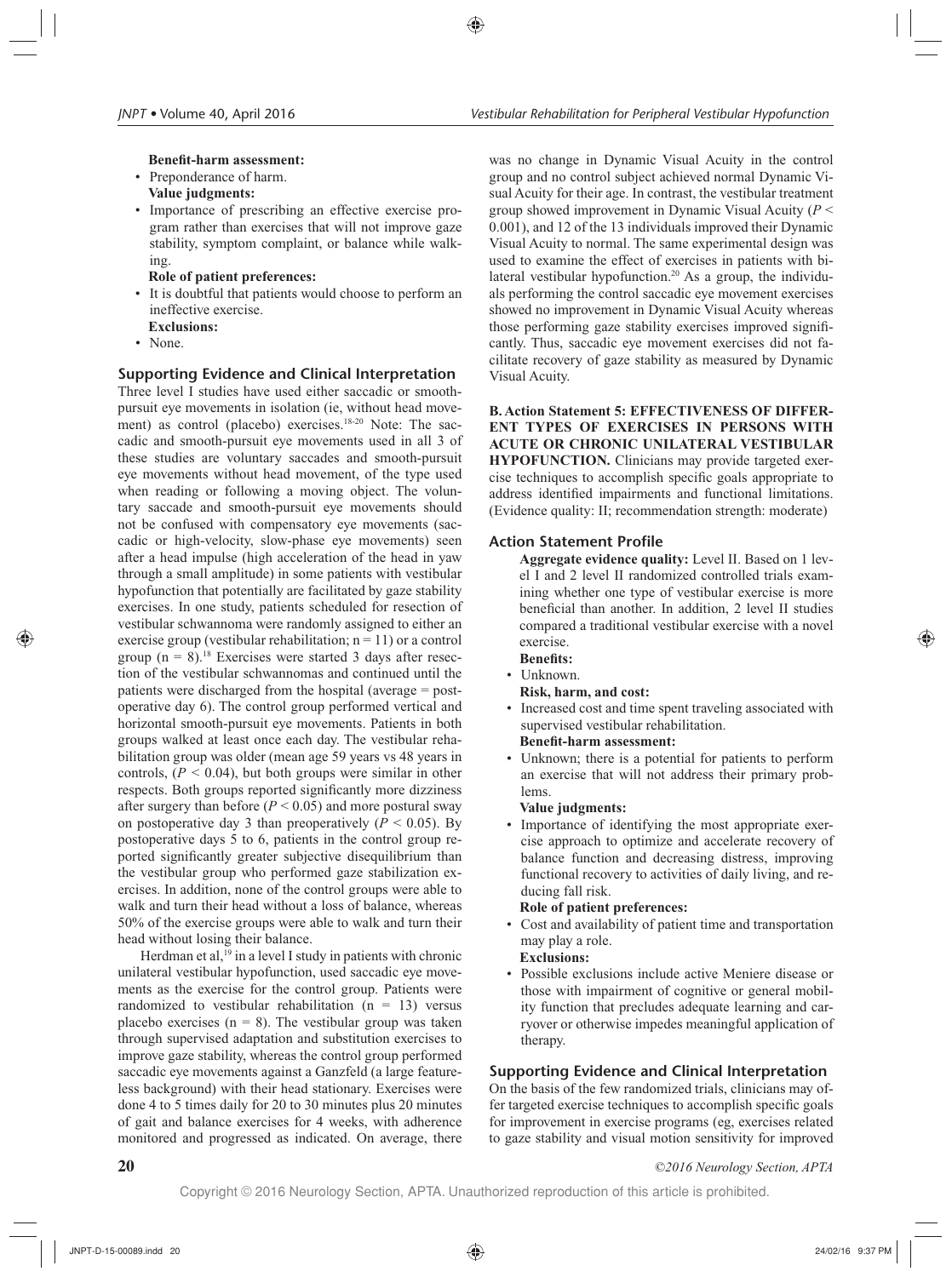stability of the visual world and decreased sensitivity to visual motion; head movements in a habituation format to decrease sensitivity to head movement provoked symptoms; and activities related to body sway control for improved general stance and gait).

Few studies have examined whether any one vestibular exercise is more beneficial than another. A few studies have compared a standard vestibular exercise (eg*,*  Cawthorne-Cooksey exercises) with a novel exercise (eg*,* moving platform practice)*.* Of the 14 randomized clinical trials initially thought to compare the standard vestibular exercise approaches (gaze stabilization, adaptation, habituation, substitution, Cawthorne-Cooksey), only 3 actually compared different exercise approaches with vestibular rehabilitation for peripheral vestibular hypofunction. Two other randomized controlled trials examined the concept that particular exercises should be used to accomplish specific goals.

In a level I randomized trial, Pavlou et al<sup>61</sup> compared patients performing a customized exercise program (n = 20; balance, gait, Cawthorne-Cooksey, gaze stability) with patients performing exercises in an optokinetic environment  $(n = 20)$ . Outcome measures included the Sensory Organization Test, the Berg Balance Scale, and several symptom complaint measures including the Vertigo Symptom Scale, Situational Characteristics Questionnaire, and Hospital Anxiety and Depression Scale. Both groups improved significantly in the Sensory Organization Test and symptom scores; however, the optokinetic stimulus group improved more in the symptom measures. Although the optokinetic stimulus group seems to have improved more in the Sensory Organization Test score, the customized exercise group had higher (better) scores to begin with and therefore there may have been a ceiling effect for that group.

In a level II study, Clendaniel<sup>62</sup> studied 7 patients with chronic uncompensated unilateral vestibular hypofunction on the basis of caloric testing or clinical examination. Patients were randomized (no mention of allocation concealment) to habituation exercises  $(n = 4)$  designed to reduce patient sensitivity to head movement or gaze stabilization exercises  $(n = 3)$  designed to improve visual acuity during head movement. Both patient groups also performed balance and gait exercises and were provided a home exercise program. Both groups were to perform the exercises 3 times daily over a 6-week period. Exercise adherence averaged 69.7% (range 34%-90%). In this preliminary study, both exercise interventions resulted in improved self-reported ability to perform daily activities, decreased sensitivity to movement, and better visual acuity during head movements. However, because of the small number of subjects in the study and the fact that some patients had normal values on the outcome measures at baseline, further research is strongly recommended.

In another level II study, Szturm et al<sup>63</sup> examined postural stability (Sensory Organization Test) and vestibular asymmetry (rotary chair and optokinetic testing) in patients with chronic uncompensated unilateral vestibular hypofunction. Patients were randomly assigned to perform either vestibular rehabilitation (gaze stability and balance exercises performed in the clinic and as a home program) or control

exercises (Cawthorne-Cooksey exercises performed only as an unsupervised home program). The vestibular rehabilitation group showed improvement in both postural stability and vestibular symmetry, whereas those performing the Cawthorne-Cooksey exercises did not. The study, however, has several limitations. First, not all patients seem to have unilateral vestibular hypofunction on the basis of the investigators' criteria (approximately 25% in each group). Second, the investigators examined vestibulo-ocular reflex gain asymmetry by rotational testing, which is insensitive to unilateral vestibular hypofunction. Finally, because one group was supervised and the other group was not, the differences in outcome may be attributed to a supervision effect rather than to the type of exercise.

Two studies provide support for using particular exercises for specific problems. One, a level I study by McGibbon et al<sup>64</sup> randomly assigned 53 patients with vestibular hypofunction and documented gait and balance impairments to either a group-based vestibular exercise intervention or a group-based Tai Chi exercise intervention. Fifteen subjects dropped out of the study and another 12 were unable to perform the step-up/step-down test; thus, the final sample size was 26, and 8 subjects had unilateral and 5 subjects had bilateral vestibular hypofunction in each treatment group. Subjects met once a week for 10 weeks in small groups for 70 minutes of exercise. The study demonstrated that balance exercises (Tai Chi) selectively improved whole body stability during a step-up and step-down test, whereas vestibular exercises (adaptation and eye-head exercises) selectively improved gaze stability. The role of severity of vestibular hypofunction (unilateral vs bilateral) is unclear.

In a level II study, Jauregui-Renaud et al<sup>65</sup> compared the effectiveness of Cawthorne-Cooksey exercises, Cawthorne-Cooksey exercises plus training in breathing rhythm, and Cawthorne-Cooksey exercises plus proprioceptive exercises. The outcome measures included disability (Dizziness Handicap Inventory) and static balance in patients with chronic vestibular hypofunction. Although all 3 groups showed improvement in Dizziness Handicap Inventory scores and in static balance, the group performing Cawthorne-Cooksey exercises plus breathing training was more likely to have a meaningful clinical improvement in Dizziness Handicap Inventory scores and the patients performing Cawthorne-Cooksey plus proprioceptive exercises had decreased sway during static balance tests. Although not conclusive, the results from these 2 studies support the concept of exercise specificity in the treatment of patients with vestibular hypofunction.

Pavlou et al<sup>66</sup> examined the effect of different virtual reality experiences on outcome in patients with unilateral peripheral vestibular hypofunction. Patients were randomly allocated to a virtual reality regime incorporating exposure to a static (group S) or dynamic (group D) virtual reality environment. Participants practiced vestibular exercises, twice weekly for 4 weeks, inside a virtual crowded square environment. Both groups also received a vestibular exercise home program to practice on days not attending clinic. A third group (D1) completed both the static and dynamic virtual reality training. Outcome measures included the Dynamic Gait Index and questionnaires concerning symptom triggers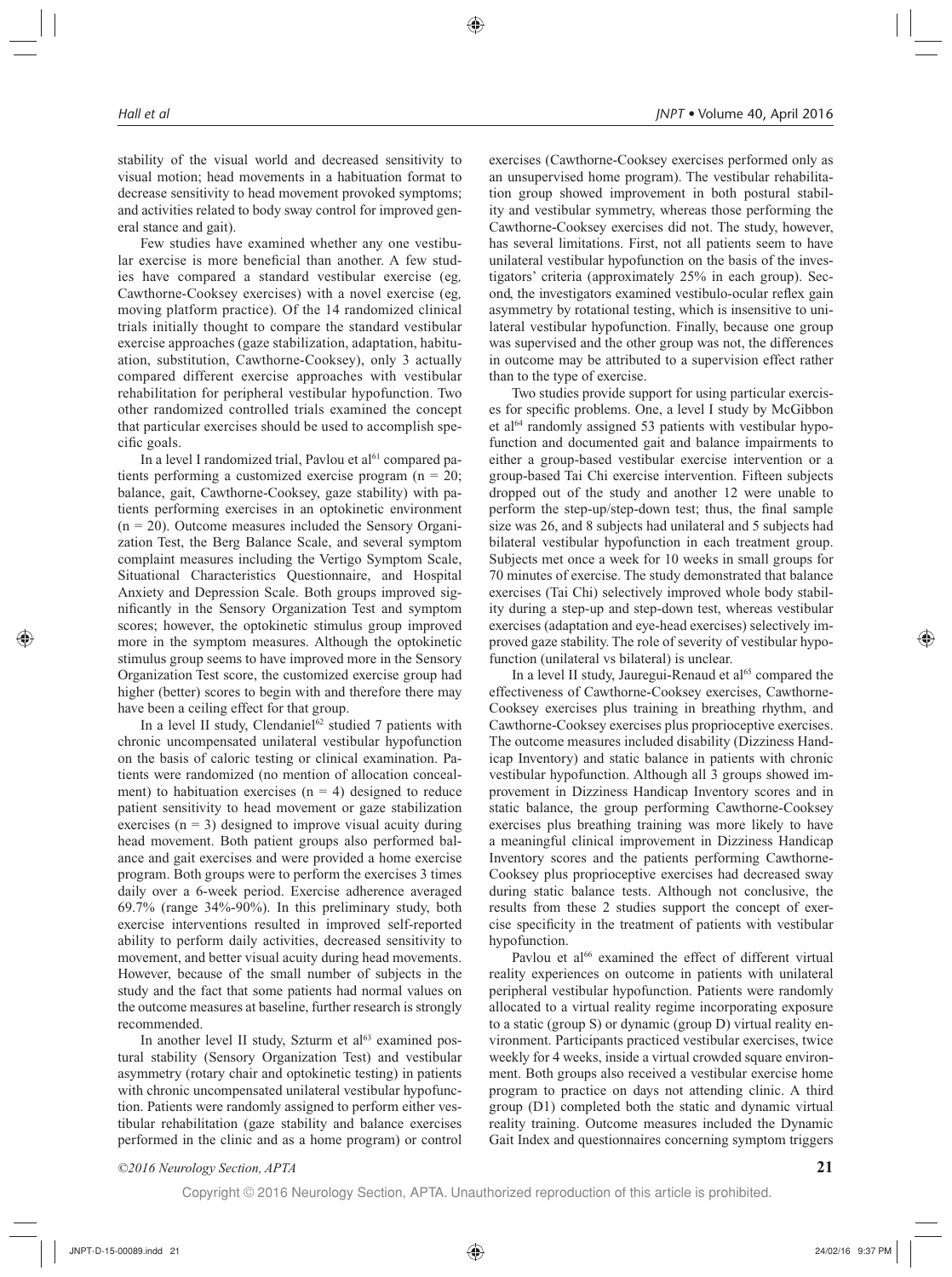and psychological state. Those groups who performed exercises within the dynamic virtual reality environment (D and D1) had significantly better Visual Vertigo Scores than those who performed exercises inside the static virtual reality environment (S). In contrast, depression scores increased only in group S. The Dynamic Gait Index did not differ across groups; however, many subjects were already within the normal range before the initiation of the intervention. The investigators concluded that use of dynamic virtual reality environments should be considered as a useful adjunct to vestibular exercises for patients with chronic vestibular disorders and visual vertigo symptoms.

**R. Research Recommendation 4:** There is sufficient evidence that vestibular exercises compared with no or placebo exercises is effective; thus, future research efforts should be directed to comparative effectiveness research. Researchers should directly compare different types of vestibular exercise in large clinical trials to determine optimal exercise approaches.

**B. Action Statement 6**: **EFFECTIVENESS OF SUPER-VISED VESTIBULAR REHABILITATION.** Clinicians may offer supervised vestibular physical therapy in patients with unilateral or bilateral peripheral vestibular hypofunction. (Evidence quality: I-III; recommendation strength: moderate)

#### **Action Statement Profile**

**Aggregate evidence quality**: Level II. Based on numerous level I, II, and III studies.

**Benefits:** Possibly better adherence with a supervised exercise program.

**Risk, harm, and cost:**

- There is an increased cost and time spent traveling associated with supervised vestibular rehabilitation.
- Without feedback from the supervising physical therapist, the patient may under- or overcomply with the exercise prescription resulting in either lack of progress/ improvement or increased symptoms potentially leading to stopping therapy.

#### **Benefit-harm assessment:**

- Preponderance of benefit for supervision.
- Evidence suggests that patients drop out at higher rates when unsupervised.

#### **Value judgments:**

- Supervised vestibular rehabilitation appears to promote adherence and continued performance of vestibular exercises, which may lead to improved outcomes.
- Persons with impairment of cognition or moderatesevere mobility dysfunction may need supervision to benefit from vestibular rehabilitation.
- People who are fearful of falling may not do well in an unsupervised exercise program.

#### **Role of patient preferences:**

 • Cost and availability of patient time and transportation may play a role.

#### **Exclusions:**

 • Patients who live at a distance may not be able to participate in supervised vestibular rehabilitation.

#### **Supporting Evidence and Clinical Interpretation**

Several studies (Levels  $I^{63}$  and  $II^{21,45,67-69}$ ) demonstrate that patients may respond better to customized, supervised rehabilitation than to generic exercises or solely a home program. The reason for these differences may be that supervised vestibular rehabilitation promotes adherence and continued performance of vestibular exercises, which may lead to improved outcomes.

Two studies examined the effect of supervision during the acute stages of vestibular dysfunction with different outcomes. Kammerlind et al<sup>70</sup> in a level I study compared a supervised versus a home training group of vestibular exercises that included gaze stability, balance, and gait exercises. All patients received oral and written instructions for the vestibular exercises in the hospital and were instructed to exercise 15 minutes per day. The supervised group received 3 additional supervised physical therapy sessions in the hospital. Once discharged home, the supervised group received 10 additional supervised visits. At 1 week, 10 weeks, and 6 months postdischarge, both groups improved in measures of balance and symptoms of vertigo, but were not different from each other. A level I study in postsurgical acute patients compared patients who started exercises in the hospital with a control group who did no exercise.<sup>40</sup> In patients younger than 50 years, outcomes were equally good whether or not exercises were performed. The average age of Kammerlind et al's participants was 52 years, so the study outcomes may reflect the age of patients versus the role of supervision.<sup>70</sup>

Teggi et al,<sup>45</sup> in a level II study, compared a supervised exercise program with usual activity for patients hospitalized for an acute episode of vertigo. Participants were randomly assigned to attend 10 therapy sessions ( $n = 20$ ) within 10 days of baseline assessment or were instructed to perform daily activities ( $n = 20$ ). Twenty-five days later, the group that underwent a supervised exercise program had better outcomes on all measures (Dynamic Gait Index, computerized Clinical Test of Sensory Interaction on Balance, Dizziness Handicap Inventory, and a Visual Analog Scale for anxiety), with the greatest change noted in the Dynamic Gait Index. The results of this study are confounded by differences in exercises (vestibular exercises vs daily activities) and may explain the difference in outcomes compared with Kammerlind et al.<sup>45,70</sup>

Kao et al,<sup>67</sup> in a level II study, compared supervised and home-based (unsupervised) vestibular rehabilitation. Both groups performed seated and standing eye movements and adaptation exercises, as well as walking with head turns. The supervised group received an initial evaluation and individualized treatment plan followed by three 30-minute sessions per week with a physical therapist. The home group participants received an individualized treatment plan on the basis of an initial evaluation and were not seen again by the physical therapist until outcomes were assessed at 2 months. The subjects self-selected their treatment group, with 28 choosing supervised rehabilitation and 13 choosing home-based or unsupervised rehabilitation. Both groups improved, but there were greater improvements in the supervised group compared with the home group for the Dynamic Gait Index (86% vs 14%) and Dizziness Handicap Inventory (74% vs 26%). There are several limitations of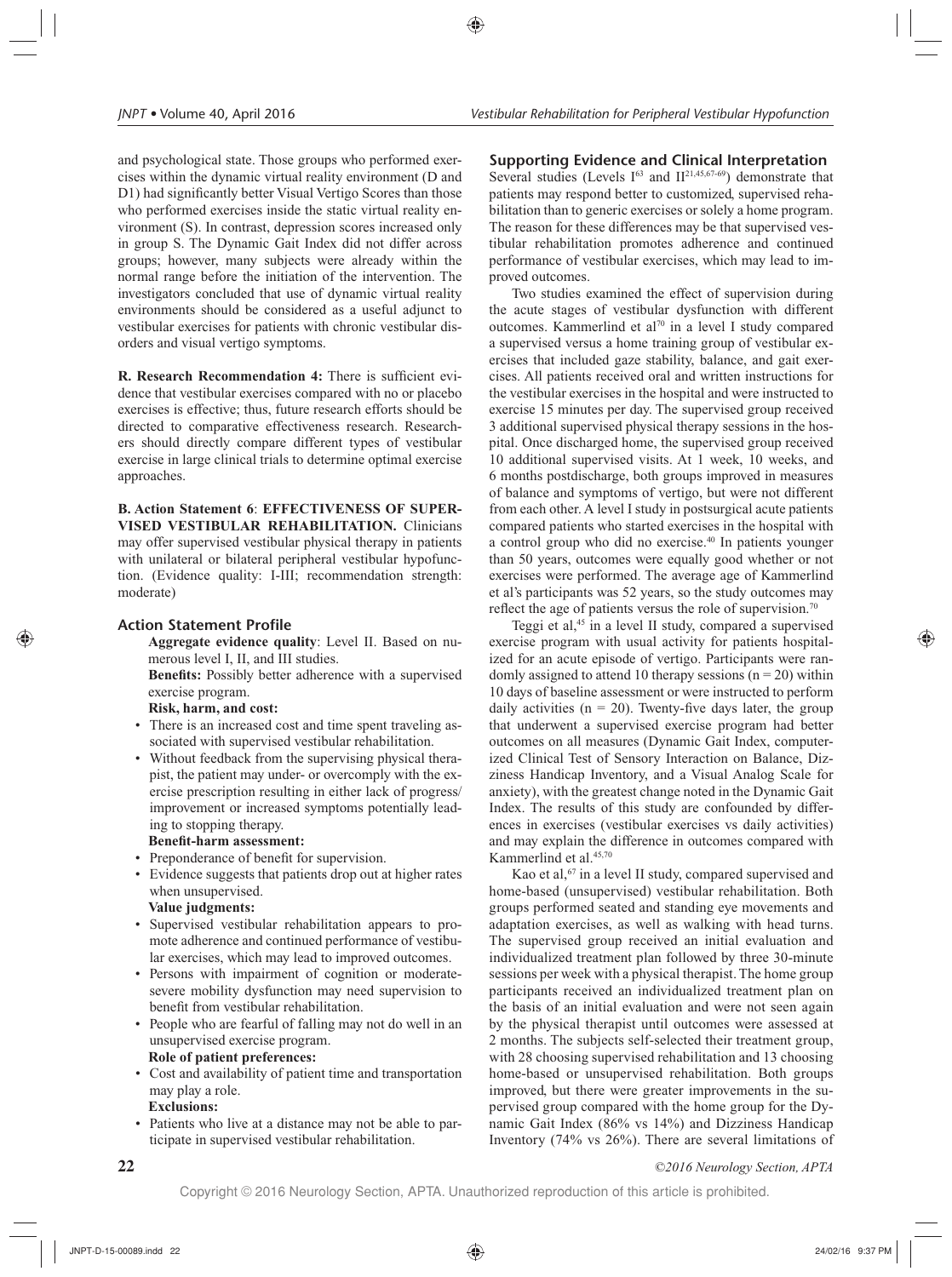this study that limit generalizability including small sample size, no randomization, and assessors that were not blinded to group.

Optokinetic training for visual vertigo was utilized in a level I study.<sup>71</sup> Sixty patients were randomized into 3 groups: a supervised training group that utilized a full field environmental rotator, a supervised training group provided with a DVD, and an unsupervised training group using a DVD. All subjects also received a customized program of gaze and postural stability exercises to perform at home. The outcome measures were Visual Vertigo Symptoms, Sensory Organization Test, and Functional Gait Assessment. The Sensory Organization Test and Functional Gait Assessment improved significantly for the supervised groups (full field and DVD groups), and anxiety scores improved for the supervised DVD group. The study has a major limitation related to the high dropout rate of 55% in the unsupervised group compared with  $10\%$  in the supervised groups. Pavlou et al<sup>71</sup> concluded that supervision promotes greater adherence and improvements in postural stability and psychological state. Yardley et al<sup>72</sup>, in a level I study, reported "fair" self-reported adherence to an exercise booklet for persons with vestibular disorders. In a subsequent study, she reported that additional advice or encouragement might improve adherence in a home-based program.

Monitoring of the exercise program may have value, as demonstrated by Shepard et al<sup>73</sup> in a level III study. The investigators reported that nausea, emesis, and vertigo provoked by exercises could be managed by stopping the exercise session and resuming the exercises at the next session. In most cases, they found this approach to successfully allow continued participation. In those cases where this was not successful, they suggested that antiemetic or vestibular suppressant medication may be required. Recommendations for use of antiemetic drugs should be carefully considered because of concerns about slowing central compensation. For example, Strupp et  $al<sup>42</sup>$  limited antiemetic use to a maximum of 3 days because of concerns for slowed vestibular compensation.

Failure to return to the clinic,  $66,71,74$  failure to comply with the exercise program,<sup>67,74</sup> and illness have been noted as reasons for why people do not complete a program of vestibular exercises. In Pavlou's work, those with an unsupervised exercise program had higher dropout rates.<sup>66,71</sup> It is not known why the dropout rate was higher in the unsupervised group.

**R. Research Recommendation 5.** Researchers should include measures of adherence to understand the impact of supervision. Researchers need to incorporate intent-to-treat research designs to understand dropout rates related to supervision.

**D. Action Statement 7**: **OPTIMAL EXERCISE DOSE OF TREATMENT IN PEOPLE WITH PERIPHERAL VESTIBULAR HYPOFUNCTION (UNILATERAL AND BILATERAL).** Clinicians may prescribe a home exercise program of gaze stability exercises consisting of a minimum of 3 times per day for a total of at least 12 minutes per day for patients with acute/subacute vestibular hypofunction and at least 20 minutes per day for patients with chronic vestibular hypofunction. (Evidence quality: V; recommendation strength: expert opinion)

#### **Action Statement Profile**

**Aggregate evidence quality:** Level V. Based on lack of direct evidence on exercise dose. Best practice based on the clinical experience of the guideline development team and guided by the evidence. **Benefit:** 

- Improved outcomes with appropriate exercise dose. **Risk, harm, and cost:**
- Risk of provoking temporary dizziness during and after performance of exercises.
- Risk of increased nausea and possible emesis when exercises are performed during the most acute stage.
- Some physicians may want to delay exercises during the early postoperative stage in some patients because of risk of bleeding or cerebrospinal fluid leak.
- Increased cost and time spent traveling associated with supervised vestibular rehabilitation.

#### **Benefit-harm assessment:**

- Preponderance of benefit over harm. **Value judgments:**
- Benefit of gaze stability exercises in patients with unilateral vestibular hypofunction has been demonstrated in numerous level l and level II studies; however, the frequency and intensity of the exercises is based on extrapolation from research studies rather than based on direct evidence.
- **Role of patient preferences:**
- Minimal.
- **Exclusions:**
- Patients at risk for bleeding or cerebrospinal fluid leak.

#### **Supporting Evidence and Clinical Interpretation**

There are few studies to date that have examined in what ways (if any) exercise dose (frequency and intensity) affects outcomes in patients with unilateral or bilateral vestibular hypofunction. Two studies examined the influence of exercise intensity on outcomes.75,76 Cohen et al compared 2 groups of patients who performed the same exercise but at different levels of intensity. One group performed exercises with rapid head movements (ie, approximately 1-2 Hz) and the other group performed exercises with slow head movements (approximately 0.04 Hz), 5 times per day for a total of 4 weeks. They reported both groups improved equally in vertigo intensity, vertigo frequency, and on a functional repetitive head movement task, suggesting that the dose intensity (frequency of head movement) was not a factor in recovery. There are some limitations to the study that confound the interpretation of the data however. First, it is not clear that the groups were equivalent at baseline on the timed repetitive head movement task and second, the data suggest that the time to perform the repetitive head movement task did not improve until 4 months after initiation of exercises.

Although far from ideal, some information on exercise dose can be found by comparing the findings from multiple studies.

 • *Acute and subacute postoperative patients:* Two level I and 1 level II studies have examined the effect of

#### *©2016 Neurology Section, APTA* **23**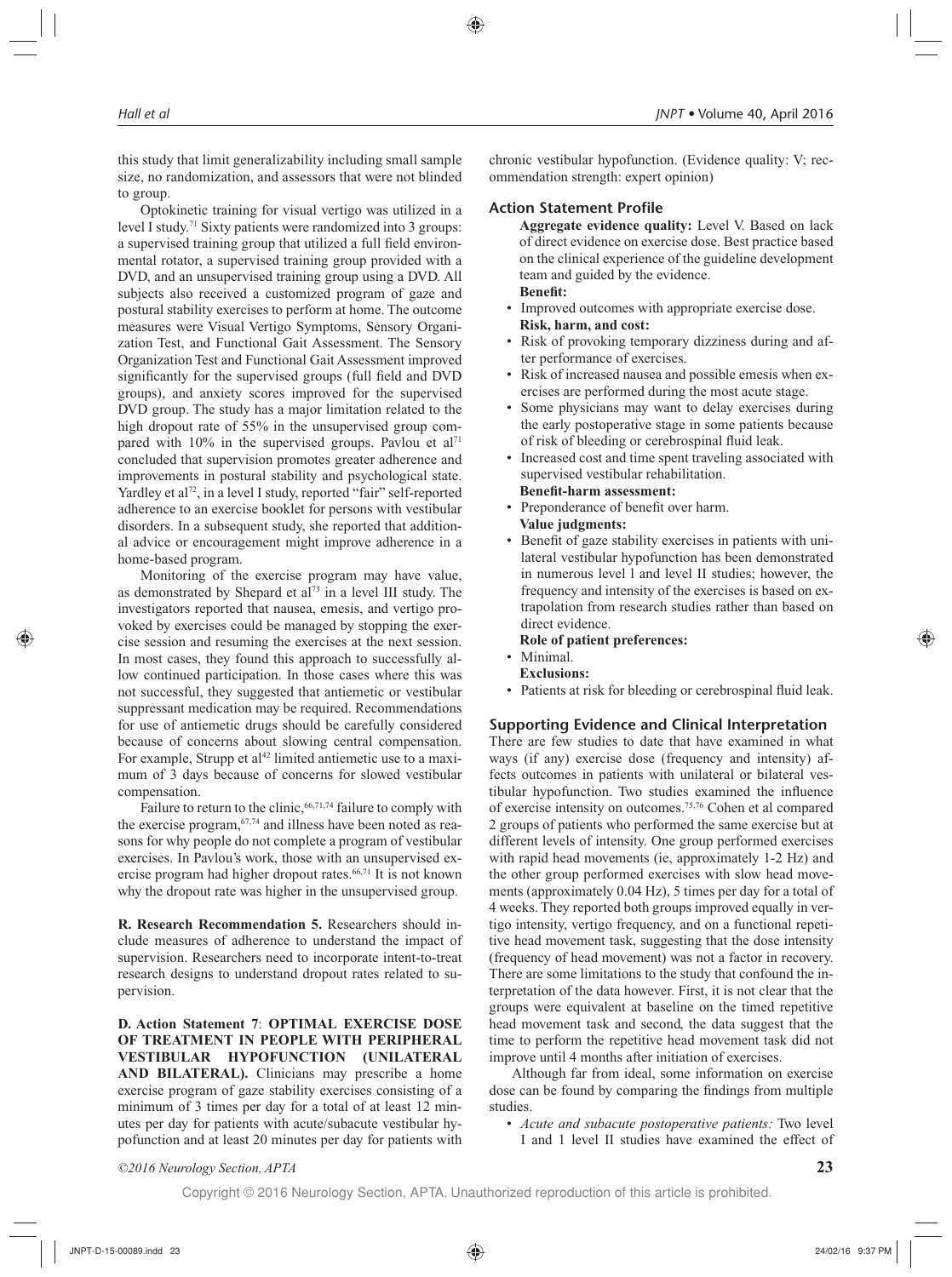gaze stabilization exercises on the recovery of patients during the early postoperative period after vestibular schwannoma resection.<sup>16,18,40</sup> Patients performed gaze stabilization exercises 3 to 5 times daily for a total of 12 to 20 minutes a day and reported improvement in subjective complaints of imbalance,18,40 Dizziness Handicap Inventory,<sup>16</sup> and stability while walking with voluntary head movements.18 These results suggest that as little as 12 minutes of gaze stabilization exercises a day over 3 exercise periods may be sufficient to induce recovery in patients during the acute and subacute stages after vestibular schwannoma resection.

 • *Chronic unilateral vestibular hypofunction:* Four studies (2 level I and 2 level II), each examining the effect of vestibular rehabilitation on outcomes in patients with chronic unilateral vestibular hypofunction, included sufficient details on the type, frequency, and duration of exercise to provide some guideline as to exercise dose in these patients. In these studies, patients performed the gaze stability exercises 3 to 5 times per day for a total of 20 to 40 minutes each day.19,20,67,77 Patients performing these exercises improved compared with a control group. The data suggest that a minimum performance of the exercises 3 times per day for a total of 20 minutes daily may be sufficient to induce recovery.

**R. Research Recommendation 6.** Researchers should examine the impact of frequency, intensity, time, and type of exercises on rehabilitation outcomes. Researchers should determine the difficulty of exercises and how to progress patients in a systematic manner.

**D. Action Statement 8: DECISION RULES FOR STOP-PING VESTIBULAR REHABILITATION IN PER-SONS WITH PERIPHERAL VESTIBULAR HYPO-FUNCTION (UNILATERAL AND BILATERAL).** Clinicians may use achievement of primary goals, resolution of symptoms, or plateau in progress as reasons for stopping therapy. (Evidence quality: V; recommendation strength: expert opinion)

#### **Action Statement Profile**

**Aggregate evidence quality**: Level V. Based on extrapolation from methodology and results in 69 studies, it may be advisable to consider the following in the decision to stop treatment:

- 1. Goals are met, a plateau has been reached, or the patient is no longer symptomatic.
- 2. Nonadherence/patient choice.
- 3. Deterioration of clinical status or a prolonged increase in symptoms.
- 4. Fluctuating/unstable vestibular conditions (eg, Meniere) and comorbid musculoskeletal, neurologic, cardiac, visual, cognitive, psychological, or disability-related conditions affecting ability to participate.
- 5. Overall length of treatment. **Benefits:**
- More efficient management of treatment duration, avoiding cessation of treatment before optimal recov-

ery is achieved, or continuing treatment for unreasonably protracted periods.

#### **Risk, harm, and cost:**

- Prematurely stopping treatment before maximum gains are achieved.
- Protracted treatment is costly to the payer, the patient, and the clinician who are not seeing documented improvement, and to other patients who are waiting to receive treatment.

#### **Benefit-harm assessment:**

- Preponderance of benefit over harm. **Value judgments:**
- No concrete stopping rules have been explored in the research; however, numerous level I through IV studies provide comments and findings that can assist in the decision-making process.

#### **Role of patient preferences:**

 • It is the patient's decision whether or not to participate in vestibular rehabilitation and when to stop vestibular rehabilitation.

#### **Patient exclusions:**

- Patients with impaired cognition or moderate to severe mobility dysfunction may need a greater number of treatment sessions, so using the treatment duration based on research (which typically excludes these patients) may not be appropriate.
- Patients with moderate to severe motion sensitivity may also benefit from a greater number of treatment sessions.
- In a level II study, patients taking vestibular-suppressant medication required additional treatment sessions (11 weeks vs 9 weeks before plateau).<sup>68</sup>

#### **Supporting Evidence and Clinical Interpretation**

There are no studies that have specifically examined deci-sion rules for stopping vestibular rehabilitation in those with unilateral or bilateral peripheral vestibular hypofunction. An investigator's a priori decision relative to the research design determines the length of the intervention; thus, the duration of treatment is protocol-driven and not based on patient outcomes. Furthermore, the length of the study intervention may affect a patient's willingness to participate in the study. Thus, we cannot extrapolate from research studies to create clinical stopping rules on the basis of current research design.

Implicit reasons for stopping therapy in a clinic setting ideally include the patient no longer being symptomatic, goals being met, or a plateau being reached.2,78 For example, Hall et al's level III study reported discharge from treatment when 75% of goals were met.<sup>17</sup> Multiple studies cited nonadherence as a reason to discontinue treatment. Only a few studies provided specific criteria, such as missing at least 3 treatment sessions or 30% of therapy sessions.<sup>42,69,79</sup> Some reasons that patients report nonadherence with vestibular rehabilitation include the following: unrelated health issues, finding the exercises too provoking, family or work conflicts, litigation, travel or time inconvenience, loss of interest or motivation, and feeling better.

Deterioration of clinical status was cited as a reason for 9 of the 37 patients showing an increased Dizziness Handicap Inventory score in a level II study by Perez et al<sup>80</sup> and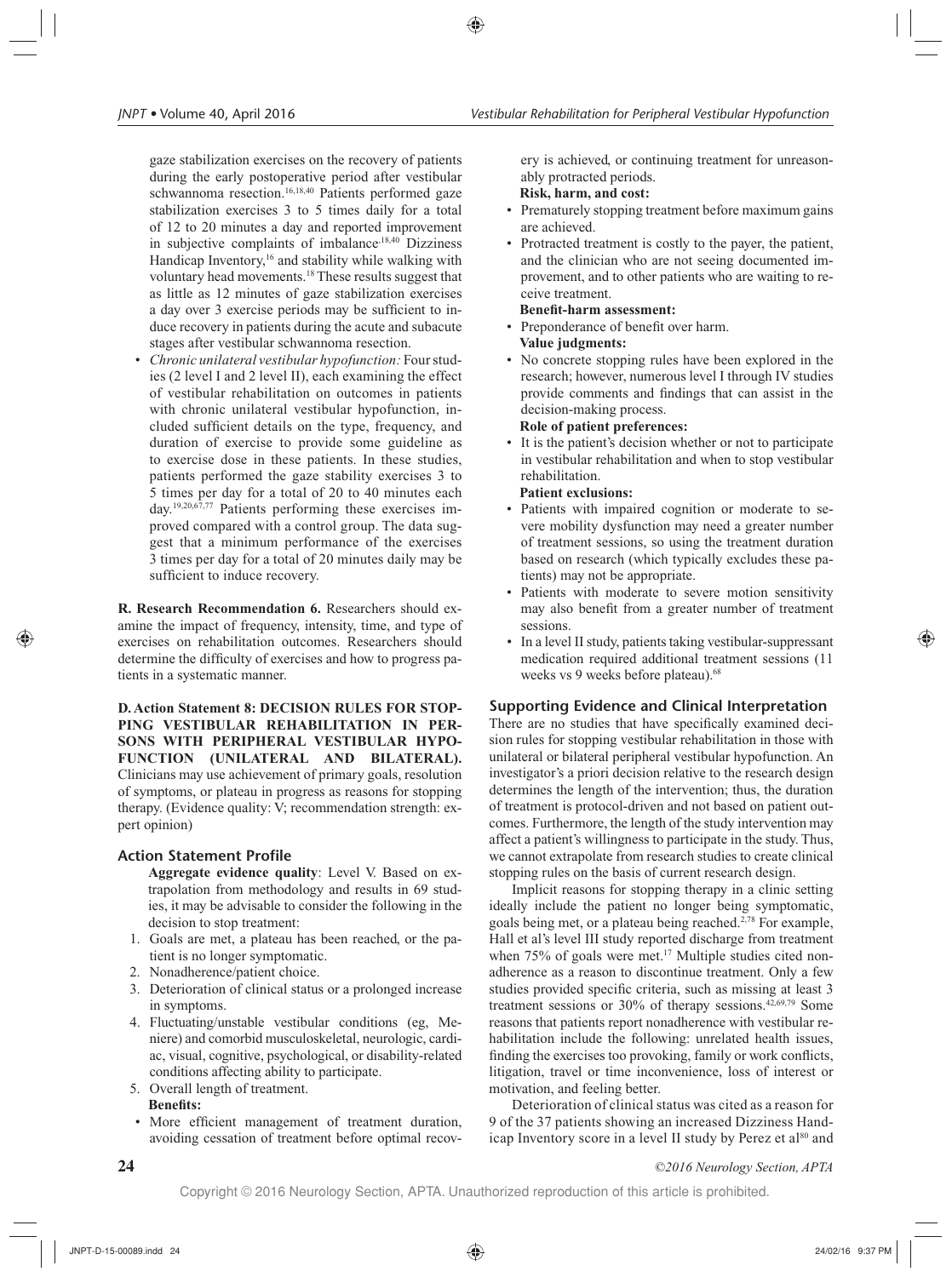seems an obvious reason to pause or stop treatment; however, if worsening of subjective complaints is a factor in the consideration to stop treatment, the following studies may provide some guidance. A level IV study found that nausea, body shift, dizziness, and stress were increased during first 2 weeks of intervention, but subsided by week  $2.^{81}$ Szturm's level I randomized controlled trial study found that the adverse effects of moderate to strong dizziness, nausea, and disorientation during exercises subsided within 2 to 5 weeks.<sup>63</sup> Thus, worsening symptoms during the 1 or 2 weeks of the vestibular rehabilitation program should not necessarily be considered a reason for stopping therapy. However, more persistent worsening symptoms should be carefully considered a reason to discontinue therapy.

Numerous factors were identified by researchers to exclude patients from studies or to drop subjects from study participation. These factors may also provide guidance for stopping or deferring therapy if a patient is not showing progress. Factors include (1) progressive, fluctuating, or unstable vestibular conditions (ie, vestibular schwannoma, episodes of spontaneous vertigo, unrepaired perilymphatic fistula, and active Meniere disease); (2) musculoskeletal conditions affecting the ability to stand or perform exercises; (3) central nervous system or other neurologic diseases or conditions (eg, head injury) affecting balance, motor control, muscle strength, or somatosensation; (4) significant cardiac problems; (5) severe visual disorders or blindness; (6) cognitive impairment affecting comprehension; (7) severe migraine; and (8) psychological conditions. In Shepard et al's level II study in 1993, those with head injury showed a substantially less reduction in symptoms than the rest of the subjects and comprised a significantly higher percentage of those showing no change or worsening.<sup>68</sup>

Pretreatment disability could also be considered when deciding whether or not to discontinue therapy in a patient, as patients with high disability scores may be more resistant to change and may be less likely to improve on the basis of 2 level II studies<sup>68,82</sup> and 2 level III studies.<sup>60,73</sup>

On the basis of expert opinion extrapolated from the evidence, clinicians may consider providing adequate supervised vestibular rehabilitation sessions for the patient to understand the goals of the program and how to manage and progress themselves independently. Sixty-one of the prospective studies reported that treatment duration for vestibular rehabilitation ranged from 5 days to 16 weeks (average = 6.7 weeks). However, the researchers did not provide justification for the length of treatment time chosen for their studies. In 20 retrospective studies that reflect clinical practice (based on chart review), treatment duration for vestibular rehabilitation ranged from 2 to 38 weeks (average = 10.0 weeks); however, some patients with bilateral vestibular hypofunction may need a longer course of treatment than individuals with unilateral vestibular hypofunction. As a general guide, persons without significant comorbidities that affect mobility and with acute or subacute unilateral vestibular hypofunction may only need 1 time per week supervised sessions for 2 to 3 sessions; persons with chronic unilateral vestibular hypofunction may need 1 time per week supervised sessions for 4 to 6 weeks; and persons with bilateral vestibular hypofunction may need a longer course of treatment (1 time per week supervised sessions for 8-12 weeks) than persons with unilateral vestibular hypofunction.

Finally, on the basis of expert opinion, the advisory panel recommends that before stopping therapy for patients who remain symptomatic or have not met their goals, consultation with another vestibular physical therapist colleague would be advisable.

**R. Research Recommendation 7:** Researchers should determine optimal duration of vestibular rehabilitation for favorable outcomes and the factors that impact functional recovery.

**C. Action Statement 9: FACTORS THAT MODIFY RE-HABILITATION OUTCOMES.** Clinicians may evaluate factors that could modify rehabilitation outcomes. (Evidence quality: I-III; recommendation strength: weak to strong)

#### **Action Statement Profile**

**Aggregate evidence quality**: *Age*: Level I. Based on 4 level I randomized controlled trials and 2 level II quasiexperimental studies. *Sex*: Level III. Based on 1 level II and 2 level III studies. *Time from onset*: Level III. Based on 1 level I randomized controlled trial and 3 level III studies, 1 with contradictory results to the others. *Comorbidities*: Level III. Based on 1 level I randomized controlled trial, 2 level II and 1 level III studies. *Use of vestibular-suppressant medications:* Level III. Based on 1 level II and 1 level III studies. **Benefits:** 

- Older patients obtain similar benefits from vestibular rehabilitation.
	- **Risk, harm, and cost:**
- Peripheral neuropathy may increase risk of falling and negatively impact rehabilitation outcomes. **Benefit-harm assessment:**
- Vestibular rehabilitation has been shown to improve outcomes regardless of the time from onset; however, the potential harm (decreased quality of life, falls) to initiating rehabilitation later warrants initiating rehabilitation as soon as possible.

#### **Value judgments:**

- Little evidence is available to make decisions about how to consider factors that may affect outcomes. **Role of patient preferences:**
- Cost and availability of patient time and transportation may play a role, especially with older patients who may have transportation issues.

#### **Exclusions:**

• None.

#### **Supporting Evidence and Clinical Interpretation**

Several non-disease-related modifying factors—including age, sex, time from onset of symptoms to start of rehabilitation, comorbidities, and use of vestibular-suppressant medications—have been evaluated for their impact on vestibular rehabilitation outcomes.

**Age:** Increased age does not affect potential for improvement with vestibular rehabilitation. Clinicians should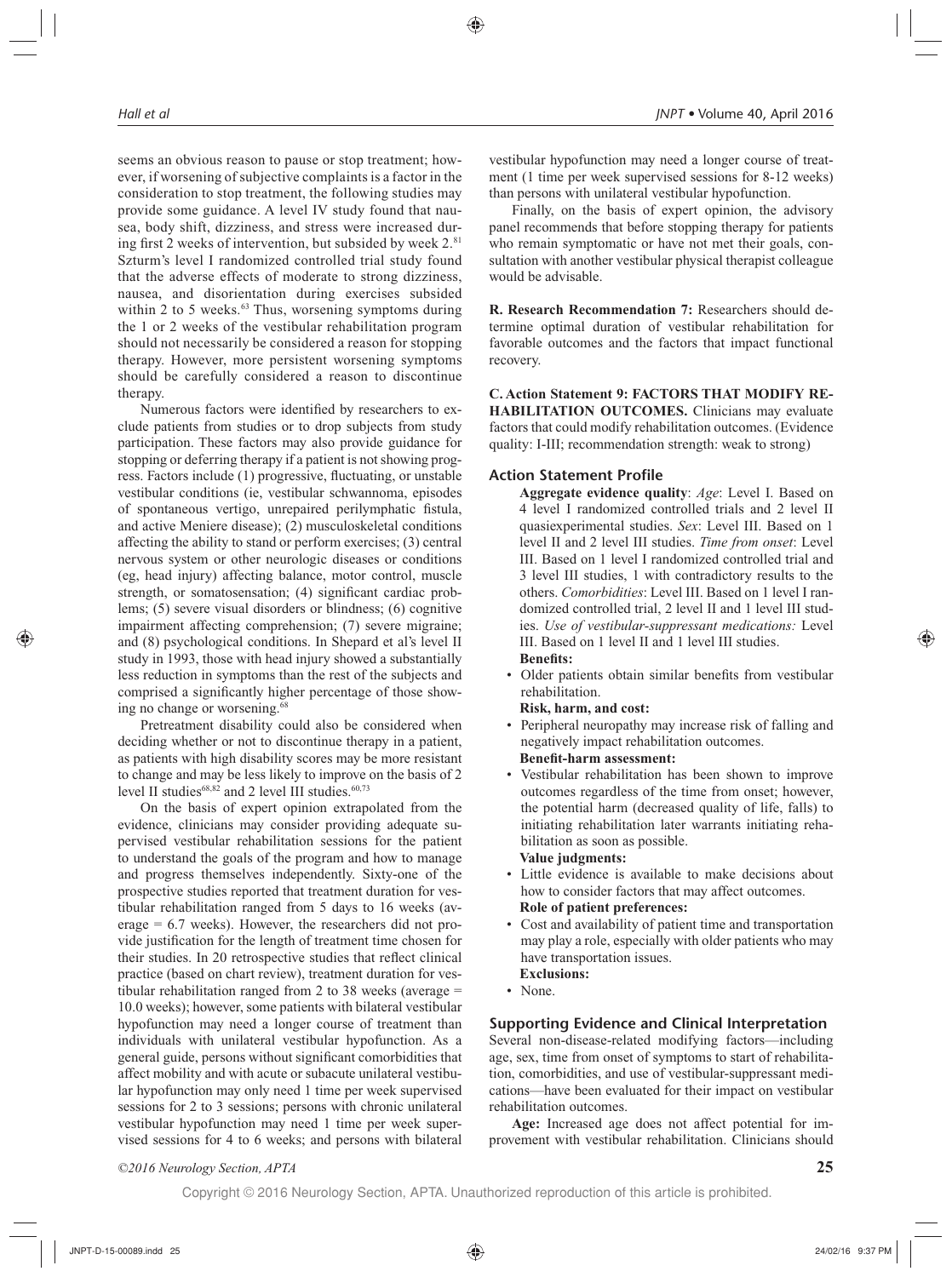offer vestibular rehabilitation to older adults with the expectation of good outcomes. (Evidence quality: I; recommendation strength: strong)

**Sex:** Sex may not impact rehabilitation outcomes and clinicians may offer vestibular rehabilitation to males and females with expectation of similar outcomes. (Evidence quality: III; recommendation strength: weak)

**Time from onset (acute):** Earlier intervention improves rehabilitation outcomes; thus, vestibular rehabilitation may be started as soon as possible after acute onset of vertigo. (Evidence quality: II; recommendation strength: moderate)

**Time from onset (chronic):** Vestibular exercises have been shown to improve outcomes regardless of the time from onset; however, the potential for harm related to decreased quality of life or falls suggests that clinicians may initiate rehabilitation as soon as possible. (Evidence quality: I-III; recommendation strength: moderate)

**Comorbidities:** Anxiety, migraine, and peripheral neuropathy may negatively impact rehabilitation outcomes. (Evidence quality: III; recommendation strength: weak)

**Vestibular-suppressant medications:** Long-term use of valium or meclizine may negatively impact patient recovery. (Evidence quality: II-III; recommendation strength: moderate)

#### **Supporting Evidence and Clinical Interpretation**

Several non-disease-related modifying factors have been evaluated in various studies. These factors include age, sex, time from onset of symptoms until starting vestibular rehabilitation, comorbidities, and use of vestibular-suppressant medications. The level of evidence for these studies ranged from level I to level III.

Eleven studies evaluated the effect of age and none demonstrated a significant effect of age on the efficacy of vestibular rehabilitation. Six studies evaluated the influence of age on vestibular rehabilitation in patients with unilateral vestibular hypofunction; of these, 3 studies had an evidence level of  $I$ ,<sup>19,40,83</sup> 1 study had an evidence level of  $II$ ,<sup>69</sup> and 2 studies had an evidence level of III.<sup>2,17</sup> Four studies evaluated the influence of age on vestibular rehabilitation in patients with various diagnoses including both peripheral and central vestibular deficits; of these, 1 study had an evidence level of  $II$ ,<sup>67</sup> and 3 studies had an evidence level of III.82,84,85 One level I study evaluated the influence of age on vestibular rehabilitation in patients with bilateral peripheral vestibular deficits.<sup>20</sup>

Three studies evaluated the effect of sex, and none demonstrated a significant effect of sex on the efficacy of vestibular rehabilitation. Two of these-1 level II<sup>69</sup> and 1 level III<sup>2</sup>—evaluated the influence of sex on vestibular rehabilitation in patients with unilateral vestibular hypofunction. One level II study evaluated the influence of sex on vestibular rehabilitation in patients with various diagnoses including both peripheral and central vestibular deficits.<sup>67</sup>

Two level I studies examined the effects of vestibular exercises solely in the acute stage after resection of vestibular schwannoma.16,18 Both studies provide evidence that early intervention is beneficial. Herdman et al<sup>18</sup> started vestibular exercises 3 days postsurgery and continued until discharge from the hospital. Participants randomized to receive gaze stability exercises were less symptomatic and had better postural stability at discharge than the placebo group.

Enticott et al<sup>16</sup> compared a cohort of patients who were randomized to vestibular exercises (gaze stability exercises) versus a control group starting on postoperative day 3. The vestibular group had lower perceived disability (based on the Dizziness Handicap Inventory) over the course of 12 weeks.

Six studies of patients with chronic vestibular hypofunction evaluated the effect of time from onset of symptoms until starting vestibular rehabilitation. Four studies evaluated patients with unilateral vestibular hypofunction with conflicting results. One level III study indicated that earlier intervention produced better results.<sup>86</sup> The other 3 studies, one of which had level I evidence<sup>19</sup> and 2 with level III evidence,<sup>2,17</sup> showed no effect of duration of symptoms before initiation of vestibular rehabilitation therapy. A level II study of patients with various diagnosis including both peripheral and central vestibular deficits also found no effect of time from onset of symptoms until starting vestibular rehabilitation.82 One level I study determined that time from onset of symptoms did not affect the outcomes of the vestibular rehabilitation in individuals with bilateral vestibular hypofunction.20 In each of these studies, participants improved with vestibular rehabilitation; thus, these studies demonstrate that vestibular rehabilitation improves outcomes regardless of the time from onset.

Five studies evaluated the effect of comorbidities on response to vestibular rehabilitation. Two studies evaluated the influence of anxiety. In a study of patients with unilateral peripheral vestibular deficits, anxiety was found to result in decreased balance confidence on the basis of level III evidence.2 In a study of patients with various diagnoses, higher anxiety was associated with poorer scores on the Dynamic Gait Index on the basis of level II evidence.<sup>45</sup> In persons with psychological conditions (anxiety/depression), addressing psychological needs as an adjunct to physical therapy may increase the success of the intervention on the basis of evidence from level I, II, and III studies.<sup>45,72,87,88</sup>

A single study reported a negative effect of peripheral neuropathy on vestibular rehabilitation in patients with peripheral vestibular disorders on the basis of level II evidence. Aranda et al<sup>89</sup> examined a mixed population of individuals with unilateral or bilateral vestibular hypofunction and diabetes with or without peripheral neuropathy. They found that individuals with peripheral neuropathy had no improvement on measures of standing balance with eyes open and closed on a firm surface, and eyes open on a compliant surface; individuals without peripheral neuropathy demonstrated significant improvements in these test conditions. These findings suggest that peripheral neuropathy may have a negative impact on recovery of function.

Two studies (1 level  $I<sup>90</sup>$  and 1 level  $III<sup>91</sup>$ ) investigated the impact of migraine on rehabilitation outcomes and found that individuals with vestibular dysfunction and migraine had poorer outcomes in terms of quality of life as measured by the Dizziness Handicap Inventory. Another level I study reported that patients with migraine improved in symptoms of visual vertigo more than patients without migraine.<sup>71</sup> These study findings are in contrast to Vitkovic et al<sup>90</sup> and Wrisley et al $91$  and may reflect the use of an optokinetic stimulus.

Two studies have examined the impact of medications on outcomes. A level II study found that patients with vestibular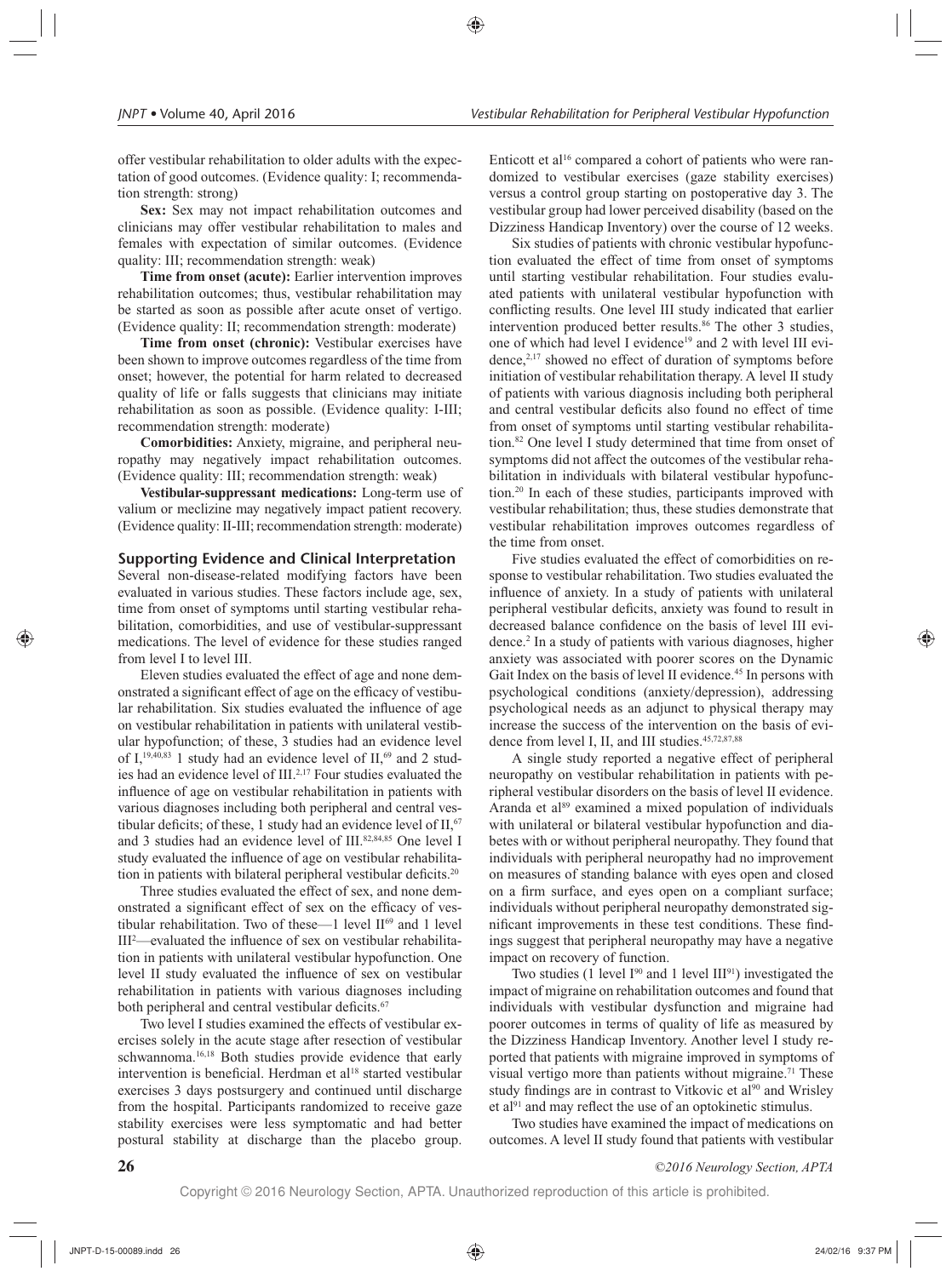hypofunction who were treated with valium or meclizine daily had no improvement in postural sway over a 6-week treatment period.21 These patients did report a decrease in dizziness and in symptomatic complaints over time with these medications. Another study, on the basis of level III evidence, reported that patients with various disorders who were using centrally active medications, such as vestibular suppressants, antidepressants, tranquilizers, and anticonvulsants, required a longer duration of therapy to achieve the same benefit as compared with patients who were not using medications.<sup>73</sup>

**R. Research Recommendation 8.** Researchers should perform longitudinal studies. Researchers should examine time from onset and see whether it affects short- and long-term outcomes.

**A. Action Statement 10: THE HARM/BENEFIT RATIO FOR VESTIBULAR REHABILITATION IN TERMS OF QUALITY OF LIFE/PSYCHOLOGICAL STRESS.** Clinicians should offer vestibular rehabilitation to persons with peripheral vestibular hypofunction. (Evidence quality: I-III; recommendation strength: strong)

#### **Action Statement Profile**

**Aggregate evidence quality:** Level I-III. Based on randomized trials and descriptive studies. No targeted randomized trials are available to directly answer the question to the harm/benefit ratio of vestibular rehabilitation for persons with vestibular hypofunction; however, quality of life measures have been used as primary outcome measures in a number of studies.

#### **Benefits:**

 • There are improved quality of life and psychological outcomes in persons undergoing vestibular rehabilitation when compared with controls who receive sham or no exercise interventions.

#### **Risk, harm, and cost:**

- Neck pain, motion sickness, and nausea have been reported as side effects of rehabilitation and these can affect quality of life.
- Dizziness as a side effect of the exercises could increase psychological distress in some patients.

#### **Benefit-harm assessment:**

• Preponderance of benefit, although not all patients improve with vestibular rehabilitation.

#### **Value judgments:**

• There is sufficient evidence of improved quality of life and reduced psychological distress with vestibular rehabilitation.

#### **Role of patient preferences:**

 • Cost and availability of patient time, location of the vestibular rehabilitation clinic, and transportation may play a role.

#### **Exclusions:**

• None.

#### **Supporting Evidence and Clinical Interpretation**

Loss of vestibular function can result in postural instability, visual blurring with head movement, and subjective complaints of dizziness and/or imbalance. Although vestibular rehabilitation was not provided, Sun et al<sup>92</sup> recently reported via a quality of life survey that persons with bilateral vestibular loss had impaired quality of life plus loss of work days as a result of their dizziness.

Quality of life has been reported to improve postvestibular rehabilitation for persons with unilateral vestibular dysfunction (level I: Johansson et al,  $93$  Rossi-Izquierdo et al,  $94$ Winkler and Esses<sup>95</sup>; level II: Clendaniel,<sup>62</sup> Badaracco et al,<sup>96</sup> Enticott et al,<sup>16</sup> Gottshall et al,<sup>97</sup> Mantello et al,<sup>98</sup> Meli et al,<sup>99</sup> Morozetti et al,<sup>100</sup> Murray et al,<sup>87</sup> Perez et al,<sup>80</sup> Schubert et al,<sup>77</sup> Tee et al,<sup>101</sup> Teggi et al,<sup>45</sup> Topuz et al<sup>69</sup>; level III: Cowand et al,<sup>102</sup> Patatas et al<sup>84</sup>; level IV: Bittar et al<sup>103</sup>) and bilateral loss (level I: Krebs et al<sup>22</sup>; level III: Brown et al,<sup>58</sup> Gillespie and Minor<sup>57</sup>) on the basis of improvements in the Dizziness Handicap Inventory. Although the Dizziness Handicap Inventory was designed to measure the handicapping effects of dizziness, it has also been used as a measure of quality of life to record improvements over time. Others have utilized the Activities-Specific Balance Confidence scale to note beneficial changes over time in patients' balance (level I: Enticott et al<sup>16</sup>; level II: Gottshall et al,<sup>97</sup> Badaracco et al,<sup>96</sup> Meli et al<sup>99</sup>; level III: Brown et al<sup>58</sup>). The improvements in the Dizziness Handicap Inventory and the Activities-Specific Balance Confidence scale suggest that persons are less dizzy and have improved perception of balance after a course of vestibular rehabilitation.

Harm/benefit ratios were not specifically noted in any of the literature reviewed related to quality of life and psychological distress. Occasional mentions were made about side effects of the vestibular rehabilitation program and that not all patients improve. Herdman et  $al^2$  recently reported in a level III study that anxiety and depression were associated with lower balance confidence scores, a quality of life measure in persons with unilateral hypofunction. This suggests that coexisting anxiety and depression might potentially diminish potential beneficial effects of an exercise program. Cohen and Kimball, $^{75}$  in a level II study, reported nausea as a side effect of the exercise program, which could affect quality of life. Although nausea is a common side effect of exercise, it has not been routinely reported in the literature as being "harmful" or resulting in dropouts from a vestibular exercise program.

Telian et al, $82$  in a level II study, reported that a majority of patients (82% of the patients,  $n = 65$ ) indicated that they had improved, whereas 12% reported feeling worse. Almost half of their subjects had central vestibular disorders. Of the 12% who were worse after vestibular rehabilitation therapy, it is not reported whether these people had central or peripheral vestibular diagnoses. Bittar et al,<sup>104</sup> in a level IV study, also reported that 14% of their subjects were not any better after rehabilitation, which is similar to the Telian et al. report.<sup>82</sup> Therefore, there is the possibility that people will undergo the exercise program and not change their quality of life.

Meli et al<sup>99</sup> (level III) studied 42 people prospectively and followed up at 6 months to determine whether they had improved after a course of vestibular rehabilitation. The Medical Outcomes Study 36 item-short form improved in their subjects, except bodily pain and vitality. Younger subjects reported worse Medical Outcomes Study 36 item-short form scores, suggesting that dizziness may have more effect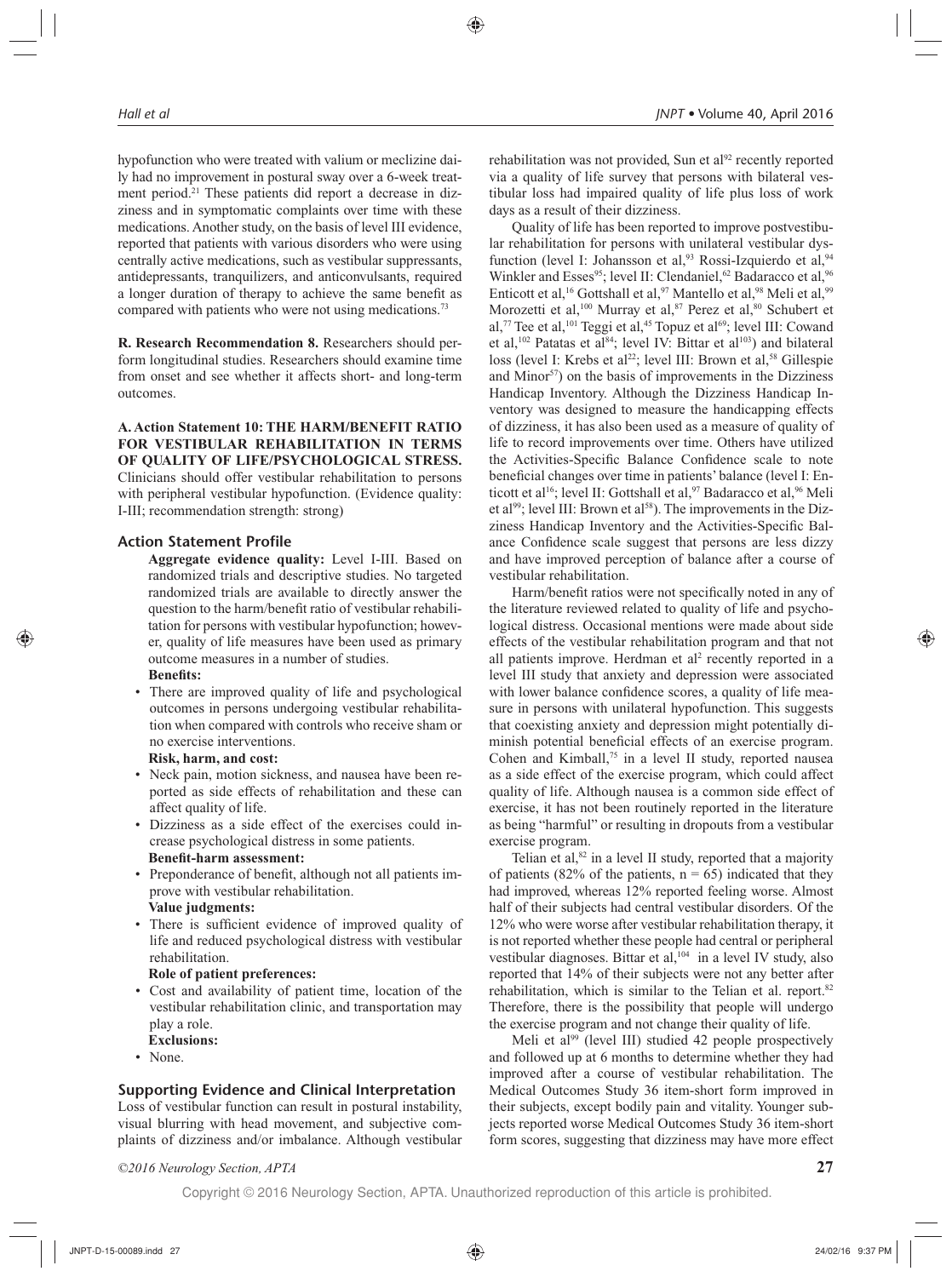on their lives with work and possibly a busier schedule than the older adults studied.

Return to work is an important measure of the benefit of any exercise program; however, virtually no researchers have incorporated a measure of return to work. Chen et al,<sup>81</sup> in a level IV trial, reported that in 3 of 3 of their subjects they were able to return to work and drive. All had chronic symptoms before starting the Wiimote gaze stabilization exercise program. Improvements in driving have been noted in others with chronic unilateral hypofunction after an exercise program.105 In 2 level II studies and 3 level III studies, patients' perceived disability has been reported to positively change after rehabilitation. This disability scale includes ability to work as a portion of the instrument, yet no studies specifically report how frequently people are able to return to work effectively after vestibular rehabilitation (level II: Giray et al,<sup>50</sup> Shepard et al,<sup>68</sup> Telian et al<sup>82</sup>; level III: Shepard et al,<sup>73</sup> Telian et al<sup>60</sup>).

In 2 randomized trials (level I), Pavlou et  $a^{166,71}$  reported that the autonomic/somatic anxiety scores decreased (improved anxiety) with vestibular rehabilitation. Pavlou et al also reported positive changes on the Hospital Anxiety and Depression–A and B Scale plus the Spielberger State Trait Anxiety Inventory, suggesting that after rehabilitation their subjects were less anxious. Teggi et al<sup>45</sup> reported that a Visual Analog Scale for anxiety improved when compared with control subjects at 25 days posthospitalization for acute vertigo (level II). The exercise group participated in 10 sessions that included dynamic posturography training and gaze stabilization exercises. There is emerging evidence that psychological distress and anxiety are decreased with exercise in persons with vestibular hypofunction.

**R. Research Recommendation 9.** Researchers should examine the concept of return to work. Areas for study include job requirements that may be difficult for patients with vestibular hypofunction, job modification, or assistive technology to allow return to work, criteria for return to work or disability assignment, indicators for return to safe driving.

#### **GUIDELINE IMPLEMENTATION RECOMMENDATIONS**

The following strategies are provided as suggestions for clinicians to implement the action statements of this CPG, but are not an exhaustive list. Many variables affect the successful translation of evidence into practice, and clinicians need to assess their own practice environment and clinical skills to determine the best approach to implement the action statements as individuals.

Strategies for implementation:

- Keep a copy of the vestibular rehabilitation CPG in a convenient clinic location.
- Seek training in the use of the recommended intervention approaches.
- Build relationships with referral sources to encourage early referral of persons with peripheral vestibular hypofunction.
- Measure outcomes of care using recommended outcome measures across the ICF domains.
- Share the *JNPT* Perspectives for Patients that accompanies this article with patients and others who are interested in learning about the management of dizziness related to vestibular disorders.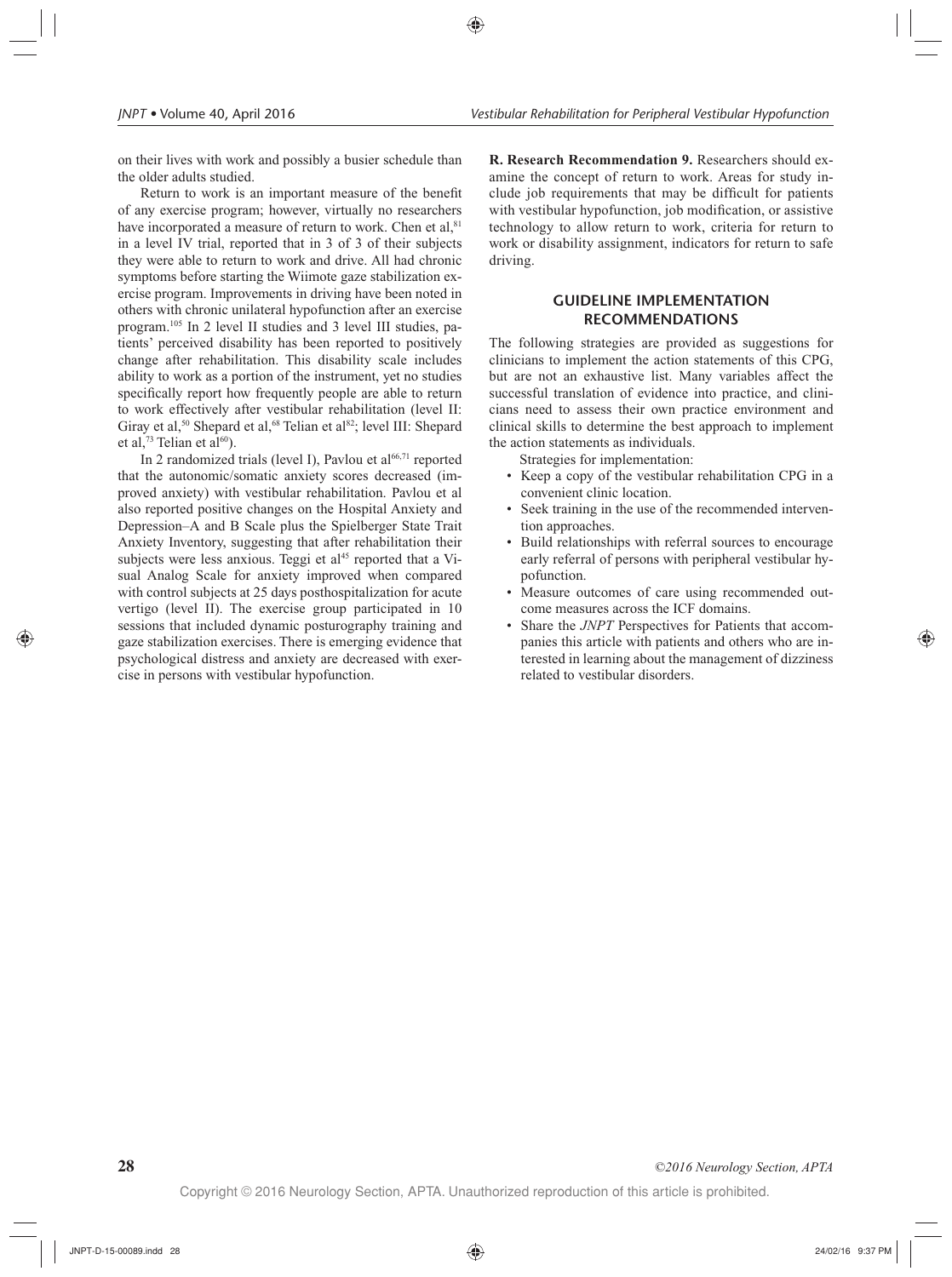## **SUMMARY OF RESEARCH RECOMMENDATIONS**

**R. Research Recommendation 1:** Researchers should examine the concept of a critical period for optimal vestibular compensation through studies that examine early versus delayed intervention. Researchers should identify factors that predict which patients will recover without the benefit of vestibular rehabilitation and which patients will need vestibular rehabilitation to optimize outcomes.

**R. Research Recommendation 2:** With the advent of new diagnostic tools, it is possible to assess the functioning of each component of the vestibular apparatus. Researchers should examine rehabilitation outcomes in persons with damage to semicircular canal versus otolith components of the vestibular apparatus. Furthermore, researchers should examine the impact of the magnitude and range of hypofunction relative to functional recovery.

**R. Research Recommendation 3:** There is a paucity of research on the effectiveness of vestibular rehabilitation in children. Researchers should examine rehabilitation outcomes in children with confirmed vestibular dysfunction on the basis of vestibular laboratory tests. In addition, researchers should examine the concept of a critical period of balance development in children in the context of providing vestibular rehabilitation. This is especially important in light of the number of children who are receiving cochlear implants at a very young age and the surgical procedure may affect vestibular function.

**R. Research Recommendation 4:** There is sufficient evidence that vestibular exercises compared with no or placebo exercises are effective; thus, future research efforts should be directed to comparative effectiveness research. Researchers should directly compare different types of vestibular exercise in large clinical trials to determine optimal exercise approaches.

**R. Research Recommendation 5:** Researchers should include measures of adherence to understand the impact of supervision. Researchers need to incorporate intent-to-treat research designs to understand dropout rates related to supervision.

**R. Research Recommendation 6:** Researchers should examine the impact of frequency, intensity, time, and type of exercises on rehabilitation outcomes. Researchers should determine the difficulty of exercises and how to progress patients in a systematic manner.

**R. Research Recommendation 7:** Researchers should determine optimal duration of vestibular rehabilitation for favorable outcomes and the factors that impact functional recovery.

**R. Research Recommendation 8:** Researchers should perform longitudinal studies. Researchers should examine time from onset and see whether it affects short- and long-term outcomes.

**R. Research Recommendation 9:** Researchers should examine the concept of return to work. Areas for study include job requirements that may be difficult for patients with vestibular hypofunction, job modification, or assistive technology to allow return to work, criteria for return to work or disability assignment, indicators for return to safe driving.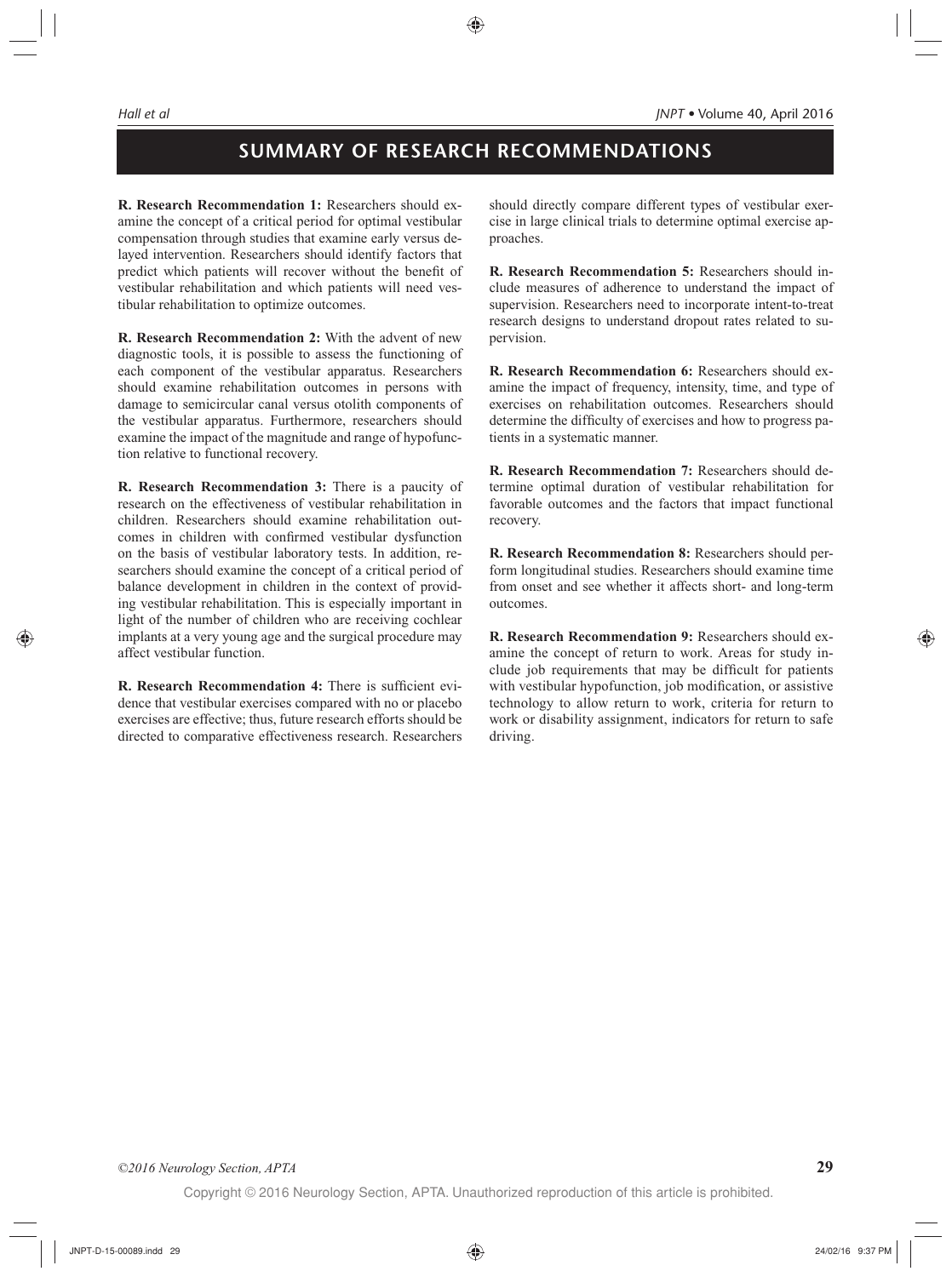#### **ACKNOWLEDGMENTS**

We are grateful to Jacob O'Dell, MS, SPT, for countless hours of research and assistance with data management throughout this project.

The academic librarians from East Tennessee State University (Richard Wallace, MSLS, EdD, AHIP; Nakia Woodward, MSIS, AHIP), Emory University (Amy Allison, MLS, AHIP), and the University of Pittsburgh (Linda Hartman, MLS, AHIP) performed the systematic literature searches.

We gratefully acknowledge Thomas Getchius, Director, Clinical Practice at the American Academy of Neurology for his generosity in sharing his expertise and the American Academy of Neurology Clinical Practice Guideline Process Manual.

We also thank John Engberg, PhD, who, as our patient representative, provided valuable feedback to the process and content of the guideline.

We are grateful to members of the Neurology Section and Vestibular Special Interest Group who volunteered their time and efforts to perform critical appraisals of the literature. The physical therapist critical appraisal team included Carmen Abbott, Eric Anson, Kathryn Brown, Lisa Brown, Janet Callahan, Diron Cassidy, Jennifer Braswell Christy, Pam Cornwell, Renee Crumley, Elizabeth Dannenbaum, Pamela Dunlap, Lisa Farrell, Julie Grove, John Heick, Janet Helminski, Lisa Heusel-Gillig, Janene Holmberg, Jennifer Kelly, Brooke Klatt, Jodi Krause, Karen Lambert, Rob Landel, Lara Martin, Joann Moriarty-Baron, Laura Morris, Charles Plishka, Nora Riley, Britta Smith, Debbie Struiksma, Derek Steele, Brady Whetten, and Wendy Wood.

We acknowledge the support of Matthew Elrod, PT, DPT, MEd, NCS, and Anita Bemis-Dougherty, PT, DPT, MAS, of the APTA. The Neurology Section provided support and guidance throughout the process, specifically through the efforts of Beth Crowner, PT, DPT, NCS, MPPA, Director of Practice, Neurology Section.

#### **REFERENCES**

- 1. Fetters L, Tilson J. *Evidence Based Physical Therapy*. FA Davis; 2012.
- 2. Herdman SJ, Hall CD, Delaune W. Variables associated with outcome in patients with unilateral vestibular hypofunction. *Neurorehabil Neural Repair.* 2012;26(2):151-162.
- 3. Agrawal Y, Carey J, Della Santina C, Schubert M, Minor L. Disorders of balance and vestibular function in US adults: data from the National Health and Nutrition Examination Survey, 2001-2004. *Arch Intern Med*. 2009;169(10):938-944.
- 4. Herdman SJ, Blatt P, Schubert MC, Tusa RJ. Falls in patients with vestibular deficits. *Am J Otol.* 2000;21(6):847-851.
- 5. Stevens JA, Corso PS, Finkelstein EA, Miller TR. The costs of fatal and non-fatal falls among older adults. *Inj Prev.* 2006;12(5): 290-295.
- 6. Englander F, Hodson TJ, Terregrossa RA. Economic dimensions of slip and fall injuries. *J Forensic Sci.* 1996;41(5):733-746.
- 7. Adamec I, Skoric´ MK, Handžic´ J, Habek M. Incidence, seasonality and comorbidity in vestibular neuritis. *Neurol Sci.* 2015;36(1): 91-95.
- 8. Neuhauser H, Von Brevern M, Radtke A, et al. Epidemiology of vestibular vertigo: a neurotologic survey of the general population. *Neurology.* 2005;65(6):898-904.
- 9. Kroenke K, Hoffman RM, Einstadter D. How common are various causes of dizziness? A critical review. *South Med J.* 2000;93(2):160-167.
- 10. Ward BK, Agrawal Y, Hoffman HJ, Carey JP, Della Santina CC. Prevalence and impact of bilateral vestibular hypofunction: results from the 2008 US National Health Interview Survey. *JAMA Otolaryngol Head Neck Surg.* 2013;139(8):803-810.
- 11. O'Reilly RC, Morlet T, Nicholas BD, Josephson G, Horlbeck D, Lundy L, Mercado A. Prevalence of vestibular and balance disorders in children. *Otol Neurotol.* 2010;31(9):1441-1444.
- 12. Tribukait A, Brantberg K, Bergenius J. Function of semicircular canals, utricles and saccules in deaf children. *Acta Otolaryngol.* 2004;124(1):41-48.
- 13. Jacot E, Van Den Abbeele T, Debre HR, Wiener-Vacher SR. Vestibular impairments pre-and post-cochlear implant in children. *Int J Pediatr Otorhinolaryngol.* 2009;73(2):209-217.
- 14. Dillon CF, Gu Q, Hoffman HJ, Ko C-W. Vision, hearing, balance, and sensory impairment in Americans aged 70 years and over: United States, 1999-2006. *NCHS Data Brief.* 2010(31):1-8.
- 15. Centers for Disease Control and Prevention. Home and Recreational Safety. http://www.cdc.gov/HomeandRecreationalSafety/ Falls/index.html. Accessed April 3, 2015.
- 16. Enticott JC, O'Leary S J, Briggs RJ. Effects of vestibulo-ocular reflex exercises on vestibular compensation after vestibular schwannoma surgery. *Otol Neurotol.* 2005;26(2):265-269.
- 17. Hall CD, Schubert MC, Herdman SJ. Prediction of fall risk reduction as measured by dynamic gait index in individuals with unilateral vestibular hypofunction. *Otol Neurotol.* 2004;25(5):746-751.
- 18. Herdman SJ, Clendaniel RA, Mattox DE, Holliday MJ, Niparko JK. Vestibular adaptation exercises and recovery: acute stage after acoustic neuroma resection. *Otolaryngol Head Neck Surg.* 1995;113(1):77-87.
- 19. Herdman SJ, Schubert MC, Das VE, Tusa RJ. Recovery of dynamic visual acuity in unilateral vestibular hypofunction. *Arch Otolaryngol Head Neck Surg.* 2003;129(8):819-824.
- 20. Herdman SJ, Hall CD, Schubert MC, Das VE, Tusa RJ. Recovery of dynamic visual acuity in bilateral vestibular hypofunction. *Arch Otolaryngol Head Neck Surg.* 2007;133(4):383-389.
- 21. Horak FB, Jones-Rycewicz C, Black FO, Shumway-Cook A. Effects of vestibular rehabilitation on dizziness and imbalance. *Otolaryngol Head Neck Surg.* 1992;106(2):175-180.
- 22. Krebs DE, Gill-Body KM, Riley PO, Parker SW. Double-blind, placebo-controlled trial of rehabilitation for bilateral vestibular hypofunction: preliminary report. *Otolaryngol Head Neck Surg.* 1993;109(4):735-741.
- 23. Yardley L, Beech S, Zander L, Evans T, Weinman J. A randomized controlled trial of exercise therapy for dizziness and vertigo in primary care. *Br J Gen Pract.* 1998;48(429):1136-1140.
- 24. McDonnell MN, Hillier SL. Vestibular rehabilitation for unilateral peripheral vestibular dysfunction. *Cochrane Database Syst Rev.* 2015;1:CD005397.
- 25. Porciuncula F, Johnson CC, Glickman LB. The effect of vestibular rehabilitation on adults with bilateral vestibular hypofunction: a systematic review. *J Vestib Res.* 2012;22(5-6):283-298.
- 26. Fife TD, Iverson DJ, Lempert T, et al. Practice parameter: therapies for benign paroxysmal positional vertigo (an evidence-based review): report of the Quality Standards Subcommittee of the American Academy of Neurology. *Neurology.* 2008;70(22):2067-2074.
- 27. Bhattacharyya N, Baugh RF, Orvidas L, et al. Clinical practice guideline: benign paroxysmal positional vertigo. *Otolaryngol Head Neck Surg.* 2008;139(5 Suppl 4):S47-81.
- 28. Kaplan SL, Coulter C, Fetters L. Physical therapy management of congenital muscular torticollis: an evidence-based clinical practice guideline: from the Section on Pediatrics of the American Physical Therapy Association. *Pediatr Phys Ther*. 2013;25(4):348-394.
- 29. Lopez-Escamez JA, Carey J, Chung WH, et al. Diagnostic criteria for Menière's disease. *J Vestib Res.* 2015;25(1):1-7.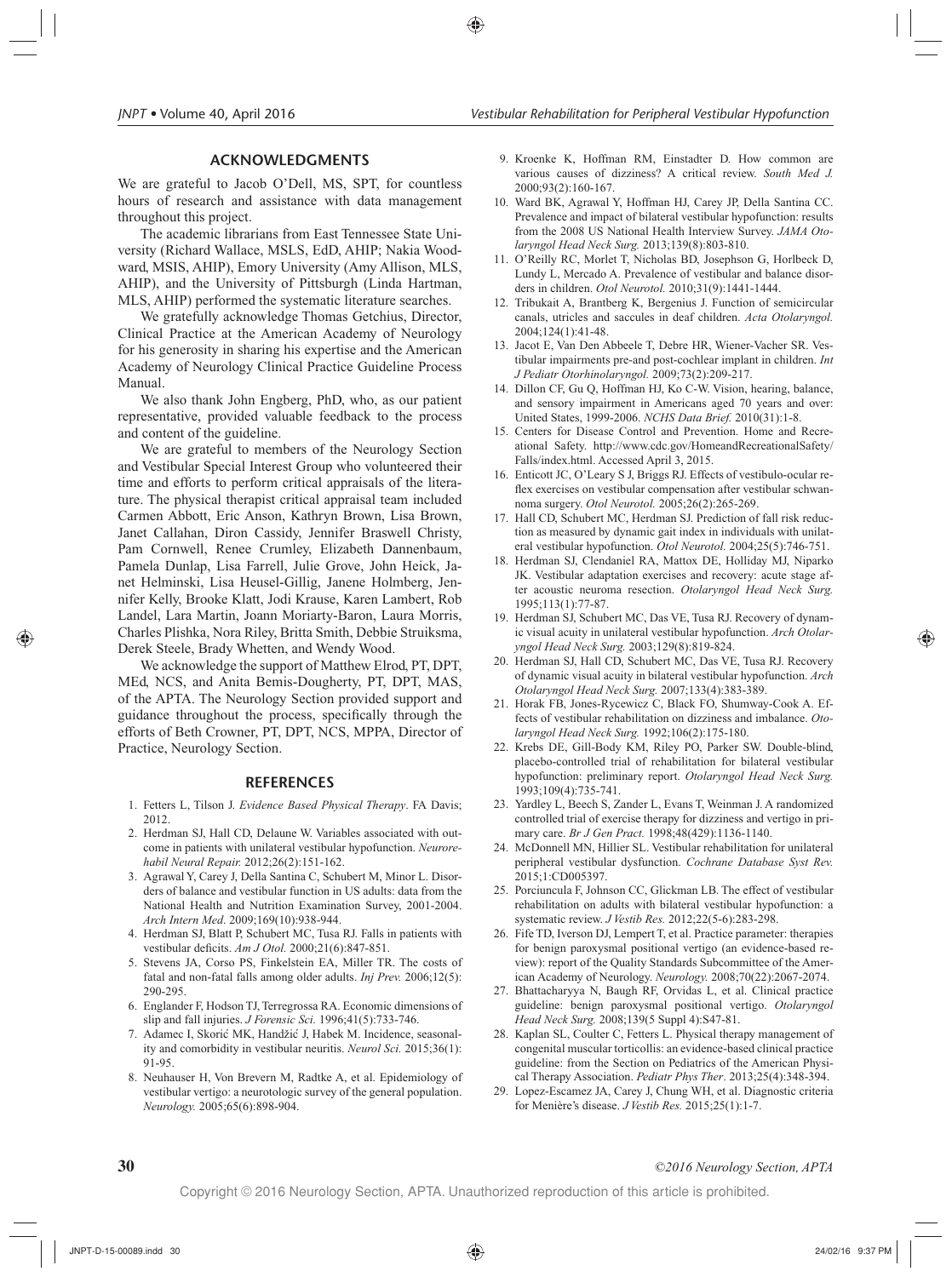- 30. Gandolfi MM, Reilly EK, Galatioto J, Judson RB, Kim AH. Costeffective analysis of unilateral vestibular weakness investigation. *Otol Neurotol.* 2015;36(2):277-281.
- 31. Voelker CC, Lucisano A, Kallogjeri D, Sinks BC, Goebel JA. Comparison of the gaze stabilization test and the dynamic visual acuity test in unilateral vestibular loss patients and controls. *Otol Neurotol.* 2015;36(4):746-753.
- 32. Yeh SC, Huang MC, Wang PC, et al. Machine learning-based assessment tool for imbalance and vestibular dysfunction with virtual reality rehabilitation system. *Comput Methods Programs Biomed.* 2014;116(3):311-318.
- 33. Jongkees L. Thermic test and electronystagmography. *Acta Otorhinolaryngol Belg.* 1965;19(2):455-464.
- 34. Berryhill W, Graham M. Chemical and physical labyrinthectomy for Meniere's disease. *Otolaryngol Clin North Am.* 2002;35(3): 675-682.
- 35. Cawthorne T. Vestibular injuries. *Proc R Soc Med.* 1946;39(5): 270-273.
- 36. Grill E, Bronstein A, Furman J, Zee DS, Müller M. International Classification of Functioning, Disability and Health (ICF) Core Set for patients with vertigo, dizziness and balance disorders. *J Vestib Res.* 2012;22(5-6):261-271.
- 37. Strupp M, Arbusow V, Brandt T. Exercise and drug therapy alter recovery from labyrinth lesion in humans. *Ann N Y Acad Sci.* 2001;942(1):79-94.
- 38. Jeong S-H, Kim H-J, Kim J-S. Vestibular neuritis. *Semin Neurol.* 2013;33(3):185-194.
- 39. Mruzek M, Barin K, Nichols DS, Burnett CN, Welling DB. Effects of vestibular rehabilitation and social reinforcement on recovery following ablative vestibular surgery. *Laryngoscope.* 1995;105(7 Pt 1):686-692.
- 40. Vereeck L, Wuyts FL, Truijen S, De Valck C, Van de Heyning PH. The effect of early customized vestibular rehabilitation on balance after acoustic neuroma resection. *Clin Rehabil.* 2008;22(8): 698-713.
- 41. Sparrer I, Duong Dinh TA, Ilgner J, Westhofen M. Vestibular rehabilitation using the Nintendo® Wii Balance Board-a user-friendly alternative for central nervous compensation. *Acta Otolaryngol.* 2013;133(3):239-245.
- 42. Strupp M, Arbusow V, Maag KP, Gall C, Brandt T. Vestibular exercises improve central vestibulospinal compensation after vestibular neuritis. *Neurology.* 1998;51(3):838-844.
- 43. Venosa AR, Bittar RS. Vestibular rehabilitation exercises in acute vertigo. *Laryngoscope.* 2007;117(8):1482-1487.
- 44. Marioni G, Fermo S, Zanon D, Broi N, Staffieri A. Early rehabilitation for unilateral peripheral vestibular disorders: a prospective, randomized investigation using computerized posturography. *Eur Arch Otorhinolaryngol.* 2013;270(2):425-435.
- 45. Teggi R, Caldirola D, Fabiano B, Recanati P, Bussi M. Rehabilitation after acute vestibular disorders. *J Laryngol Otol.* 2009;123(4):397-402.
- 46. Tjernström F, Fransson P-A, Kahlon B, et al. Vestibular PRE-HAB and gentamicin before schwannoma surgery may improve long-term postural function. *J Neurol Neurosurg Psychiatry.* 2009;80(11):1254-1260.
- 47. Magnusson M, Kahlon B, Karlberg M, Lindberg S, Siesjö P. Preoperative vestibular ablation with gentamicin and vestibular'prehab'enhance postoperative recovery after surgery for pontine angle tumours-first report. Acta Otolaryngol. 2007;127(12):1236-1240.
- 48. Magnusson M, Karlberg M, Tjernström F. "PREHAB": vestibular prehabilitation to ameliorate the effect of a sudden vestibular loss. *Neurorehabilitation.* 2011;29(2):153-156.
- 49. Loader B, Gruther W, Mueller CA, et al. Improved postural control after computerized optokinetic therapy based on stochastic visual stimulation in patients with vestibular dysfunction. *J Vestib Res.* 2007;17(2-3):131-136.
- 50. Giray M, Kirazli Y, Karapolat H, Celebisoy N, Bilgen C, Kirazli T. Short-term effects of vestibular rehabilitation in patients with

chronic unilateral vestibular dysfunction: a randomized controlled study. *Arch Phys Med Rehabil.* 2009;90(8):1325-1331.

- 51. Shepard NT, Telian SA. Programmatic vestibular rehabilitation. *Otolaryngol Head Neck Surg.* 1995;112(1):173-182.
- 52. Verdecchia DH, Mendoza M, Sanguineti F, Binetti AC. Outcomes after vestibular rehabilitation and Wii(R) therapy in patients with chronic unilateral vestibular hypofunction. *Acta Otorrinolaringol Esp.* 2014;65(6):339-345.
- 53. Gabilan YPL, Perracini MR, Munhoz MSL, Gananc FF. Aquatic physiotherapy for vestibular rehabilitation in patients with unilateral vestibular hypofunction: exploratory prospective study. *J Vestib Res.* 2008;18(2-3):139-146.
- 54. Krebs DE, Gill-Body KM, Parker SW, Ramirez JV, Wernick-Robinson M. Vestibular rehabilitation: useful but not universally so. *Otolaryngol Head Neck Surg.* 2003;128(2):240-250.
- 55. Rine RM, Braswell J, Fisher D, Joyce K, Kalar K, Shaffer M. Improvement of motor development and postural control following intervention in children with sensorineural hearing loss and vestibular impairment. *Int J Pediatr Otorhinolaryngol.* 2004;68(9): 1141-1148.
- 56. Patten C, Horak FB, Krebs DE. Head and body center of gravity control strategies: adaptations following vestibular rehabilitation. *Acta Otolaryngol.* 2003;123(1):32-40.
- 57. Gillespie MB, Minor LB. Prognosis in bilateral vestibular hypofunction. *Laryngoscope.* 1999;109(1):35-41.
- 58. Brown KE, Whitney SL, Wrisley DM, Furman JM. Physical therapy outcomes for persons with bilateral vestibular loss. *Laryngoscope.* 2001;111(10):1812-1817.
- 59. Calder JH, Jacobson GP. Acquired bilateral peripheral vestibular system impairment: rehabilitative options and potential outcomes. *J Am Acad Audiol.* 2000;11(9):514-521.
- 60. Telian SA, Shepard NT, Smith-Wheelock M, Hoberg M. Bilateral vestibular paresis: diagnosis and treatment. *Otolaryngol Head Neck Surg.* 1991;104(1):67-71.
- 61. Pavlou M, Lingeswaran A, Davies RA, Gresty MA, Bronstein AM. Simulator based rehabilitation in refractory dizziness. *J Neurol.* 2004;251(8):983-995.
- 62. Clendaniel RA. The effects of habituation and gaze stability exercises in the treatment of unilateral vestibular hypofunction: a preliminary results. *J Neurol Phys Ther.* 2010;34(2):111-116.
- 63. Szturm T, Ireland DJ, Lessing-Turner M. Comparison of different exercise programs in the rehabilitation of patients with chronic peripheral vestibular dysfunction. *J Vestib Res.* 1994;4(6):461-479.
- 64. McGibbon CA, Krebs DE, Wolf SL, Wayne PM, Scarborough DM, Parker SW. Tai Chi and vestibular rehabilitation effects on gaze and whole-body stability. *J Vestib Res.* 2004;14(6):467-478.
- 65. Jauregui-Renaud K, Villanueva Padron LA, Cruz Gomez NS. The effect of vestibular rehabilitation supplemented by training of the breathing rhythm or proprioception exercises, in patients with chronic peripheral vestibular disease. *J Vestib Res.* 2007;17(1): 63-72.
- 66. Pavlou M, Kanegaonkar RG, Swapp D, Bamiou DE, Slater M, Luxon LM. The effect of virtual reality on visual vertigo symptoms in patients with peripheral vestibular dysfunction: a pilot study. *J Vestib Res.* 2012;22(5-6):273-281.
- 67. Kao CL, Chen LK, Chern CM, Hsu LC, Chen CC, Hwang SJ. Rehabilitation outcome in home-based versus supervised exercise programs for chronically dizzy patients. *Arch Gerontol Geriatr.* 2010;51(3):264-267.
- 68. Shepard NT, Smith-Wheelock M, Telian SA, Raj A. Vestibular and balance rehabilitation therapy. *Ann Otol Rhinol Laryngol.* 1993;102(3):198-205.
- 69. Topuz O, Topuz B, Ardiç FN, Sarhus M, Ögmen G, Ardiç F. Efficacy of vestibular rehabilitation on chronic unilateral vestibular dysfunction. *Clin Rehabil.* 2004;18(1):76-83.
- 70. Kammerlind ASC, Ledin TRE, Odkvist LM, Skargren EIB. Effects of home training and additional physical therapy on recovery after acute unilateral vestibular loss—a randomized study. *Clin Rehabil.* 2005;19(1):54-62.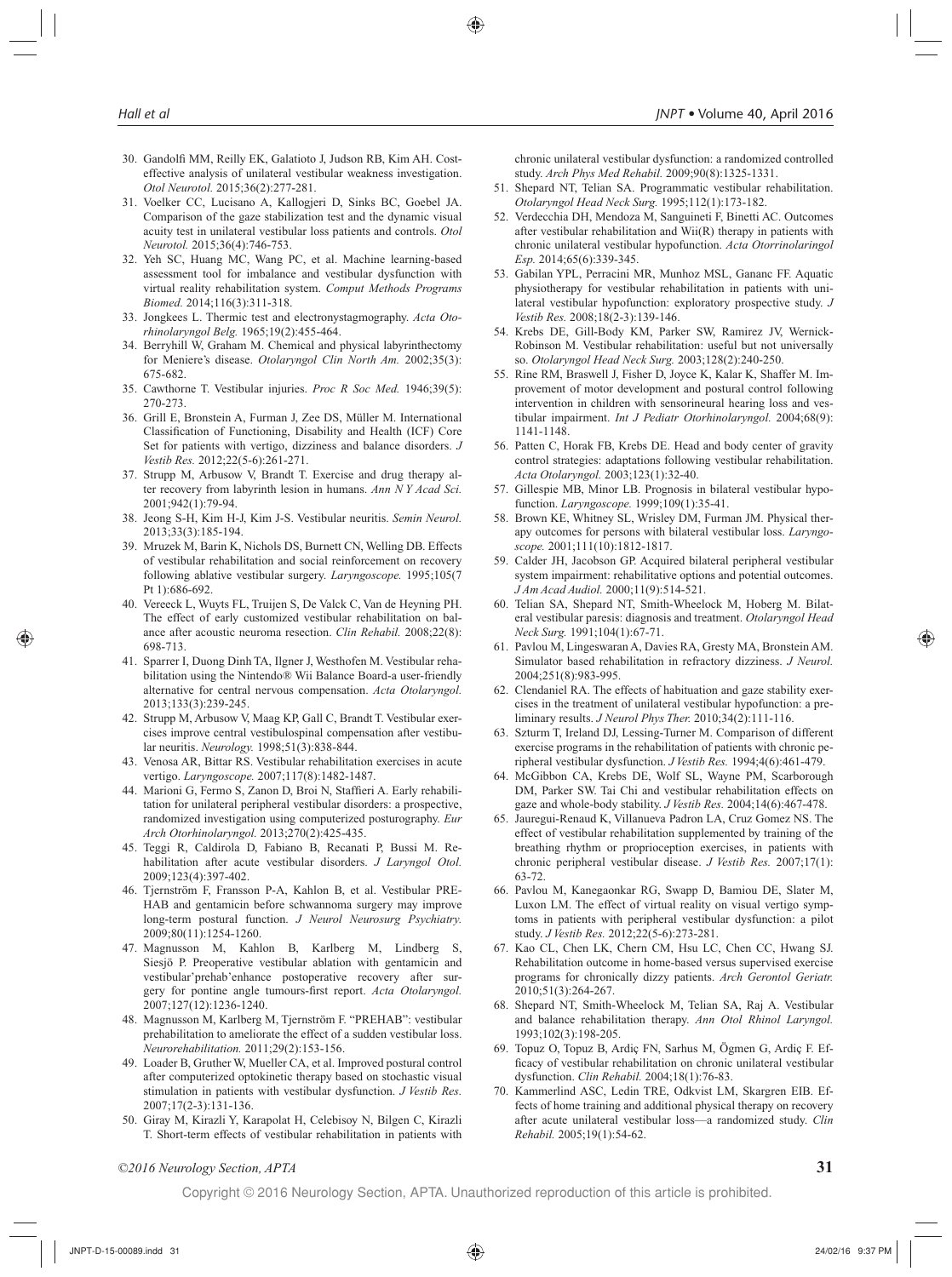- 71. Pavlou M, Bronstein AM, Davies RA. Randomized trial of supervised versus unsupervised optokinetic exercise in persons with peripheral vestibular disorders. *Neurorehabil Neural Repair.* 2013;27(3):208-218.
- 72. Yardley L, Donovan-Hall M, Smith HE, Walsh BM, Mullee M, Bronstein AM. Effectiveness of primary care-based vestibular rehabilitation for chronic dizziness. *Ann Int Med.* 2004;141(8): 598-605.
- 73. Shepard NT, Telian SA, Smith-Wheelock M. Habituation and balance retraining therapy: a retrospective review. *Neurol Clin.* 1990;8(2):459-475.
- 74. Cohen HS, Kimball KT. Decreased ataxia and improved balance after vestibular rehabilitation. *Otolaryngol Head Neck Surg.* 2004;130(4):418-425.
- 75. Cohen HS, Kimball KT. Increased independence and decreased vertigo after vestibular rehabilitation. *Otolaryngol Head Neck Surg.* 2003;128(1):60-70.
- 76. Cohen HS, Kimball KT. Changes in a repetitive head movement task after vestibular rehabilitation. *Clin Rehabil.* 2004;18(2): 125-131.
- 77. Schubert MC, Migliaccio AA, Clendaniel RA, Allak A, Carey JP. Mechanism of dynamic visual acuity recovery with vestibular rehabilitation. *Arch Phys Med Rehabil.* 2008;89(3):500-507.
- 78. Keim RJ, Cook M, Martini D. Balance rehabilitation therapy. *Laryngoscope.* 1992;102(11):1302-1307.
- 79. Aquaroni Ricci N, Aratani MC, Caovilla HH, Freitas Gananca F. Effects of conventional versus multimodal vestibular rehabilitation on functional capacity and balance control in older people with chronic dizziness from vestibular disorders: design of a randomized clinical trial. *Trials.* 2012;13:246.
- 80. Perez N, Santandreu E, Benitez J, Rey-Martinez J. Improvement of postural control in patients with peripheral vestibulopathy. *Eur Arch Otorhinolaryngol.* 2006;263(5):414-420.
- 81. Chen PY, Hsieh WL, Wei SH, Kao CL. Interactive wiimote gaze stabilization exercise training system for patients with vestibular hypofunction. *J Neuroeng Rehabil.* 2012;9:77.
- 82. Telian S, Shepard N, Smith-Wheelock M, Kemink J. Habituation therapy for chronic vestibular dysfunction: preliminary results. *Otolaryngol Head Neck Surg.* 1990;103(1):89-95.
- 83. Cohen HS, Kimball KT, Jenkin HA. Factors affecting recovery after acoustic neuroma resection. *Acta Oto-Laryngologica.* 2002;122(8):841-850.
- 84. Patatas OHG, Gananca CF, Gananca FF. Quality of life of individuals submitted to vestibular rehabilitation. *Braz J Otorhinolaryngol.* 2009;75(3):387-394.
- 85. Whitney SL, Wrisley DM, Marchetti GF, Furman JM. The effect of age on vestibular rehabilitation outcomes. *Laryngoscope.* 2002;112(10):1785-1790.
- 86. Bamiou DE, Davies RA, McKee M, Luxon LM. Symptoms, disability and handicap in unilateral peripheral vestibular disorders effects of early presentation and initiation of balance exercises. *Scand Audiol.* 2000;29(4):238-244.
- 87. Murray K, Carroll S, Hill K. Relationship between change in balance and self-reported handicap after vestibular rehabilitation therapy. *Physiother Res Int.* 2001;6(4):251-263.
- 88. Nishino LK, Gananca CDF, Manso A, Herrerias De Campos CA, Korn GP. Personalized vestibular rehabilitation: medical chart

survey with patients seen at the ambulatory of otoneurology of I.S.C.M.S.P. *Rev Bras Otorrinolaringol.* 2005;71(4):440-447.

- 89. Aranda C, Meza A, Rodriguez R, Mantilla MT, Jauregui-Renaud K. Diabetic polyneuropathy may increase the handicap related to vestibular disease. *Arch Med Res.* 2009;40(3):180-185.
- 90. Vitkovic J, Winoto A, Rance G, Dowell R, Paine M. Vestibular rehabilitation outcomes in patients with and without vestibular migraine. *J Neurol.* 2013;260(12):3039-3048.
- 91. Wrisley DM, Whitney SL, Furman JM. Vestibular rehabilitation outcomes in patients with a history of migraine. *Otol Neurotol.* 2002;23(4):483-487.
- 92. Sun DQ, Ward BK, Semenov YR, Carey JP, Della Santina CC. Bilateral vestibular deficiency: quality of life and economic implications. *JAMA Otolaryngol Head Neck Surg.* 2014;140(6):527-534.
- 93. Johansson M, Akerlund D, Larsen HC, Andersson G. Randomized controlled trial of vestibular rehabilitation combined with cognitive-behavioral therapy for dizziness in older people. O*tolaryngol Head Neck Surg.* 2001;125(3):151-156.
- 94. Rossi-Izquierdo M, Santos-Pérez S, Soto-Varela A. What is the most effective vestibular rehabilitation technique in patients with unilateral peripheral vestibular disorders? *Eur Arch Otorhinolaryngol.* 2011;268(11):1569-1574.
- 95. Winkler PA, Esses B. Platform tilt perturbation as an intervention for people with chronic vestibular dysfunction. *J Neurol Phys Ther.* 2011;35(3):105-115.
- 96. Badaracco C, Labini FS, Meli A, De Angelis E, Tufarelli D. Vestibular rehabilitation outcomes in chronic vertiginous patients through computerized dynamic visual acuity and Gaze stabilization test. *Otol Neurotol.* 2007;28(6):809-813.
- 97. Gottshall KR, Hoffer ME, Moore RJ, Balough BJ. The role of vestibular rehabilitation in the treatment of Meniere's disease. *Otolaryngol Head Neck Surg.* 2005;133(3):326-328.
- 98. Mantello EB, Moriguti JC, Rodrigues-Junior AL, Ferrioli E. Vestibular rehabilitation's effect over the quality of life of geriatric patients with labyrinth disease. *Braz J Otorhinolaryngol.* 2008;74(2):172-180.
- 99. Meli A, Zimatore G, Badaracco C, De Angelis E, Tufarelli D. Vestibular rehabilitation and 6-month follow-up using objective and subjective measures. *Acta Otolaryngol.* 2006;126(3):259-266.
- 100. Morozetti PG, Ganança CF, Chiari BM. Comparison of different protocols for vestibular rehabilitation in patients with peripheral vestibular disorders. *J Soc Bras Fonoaudiol.* 2011;23(1):44-50.
- 101. Tee LH, Chee NWC, Zhu M, Jin J. Functional outcomes after customized vestibular rehabilitation in subjects with chronic vestibular dysfunction. *Physiother Sing.* 2010;13(2):4-7.
- 102. Cowand JL, Wrisley DM, Walker M, Strasnick B, Jacobson JT. Efficacy of vestibular rehabilitation. Otolaryngol Head Neck Surg. 1998;118(1):49-54.
- 103. Bittar RSM, Pedalini MEB, Lorenzi MC, Formigoni LG. Treating vertigo with vestibular rehabilitation: results in 155 patients. *Rev Laryngol Otol Rhinol.* 2002;123(1):61-65.
- 104. Bittar RS, Pedalini ME, Ramalho JO, Yoshimura R. Critical analysis of vestibular rehabilitation outcome according to dizziness etiology. *Braz J Otorhinolaryngol.* 2007;73(6):760-764.
- 105. Murray KJ, Hill K, Phillips B, Waterston J. Does otolith organ dysfunction influence outcomes after a customized program of vestibular rehabilitation? *J Neurol Phys Ther.* 2010;34(2):70-75.